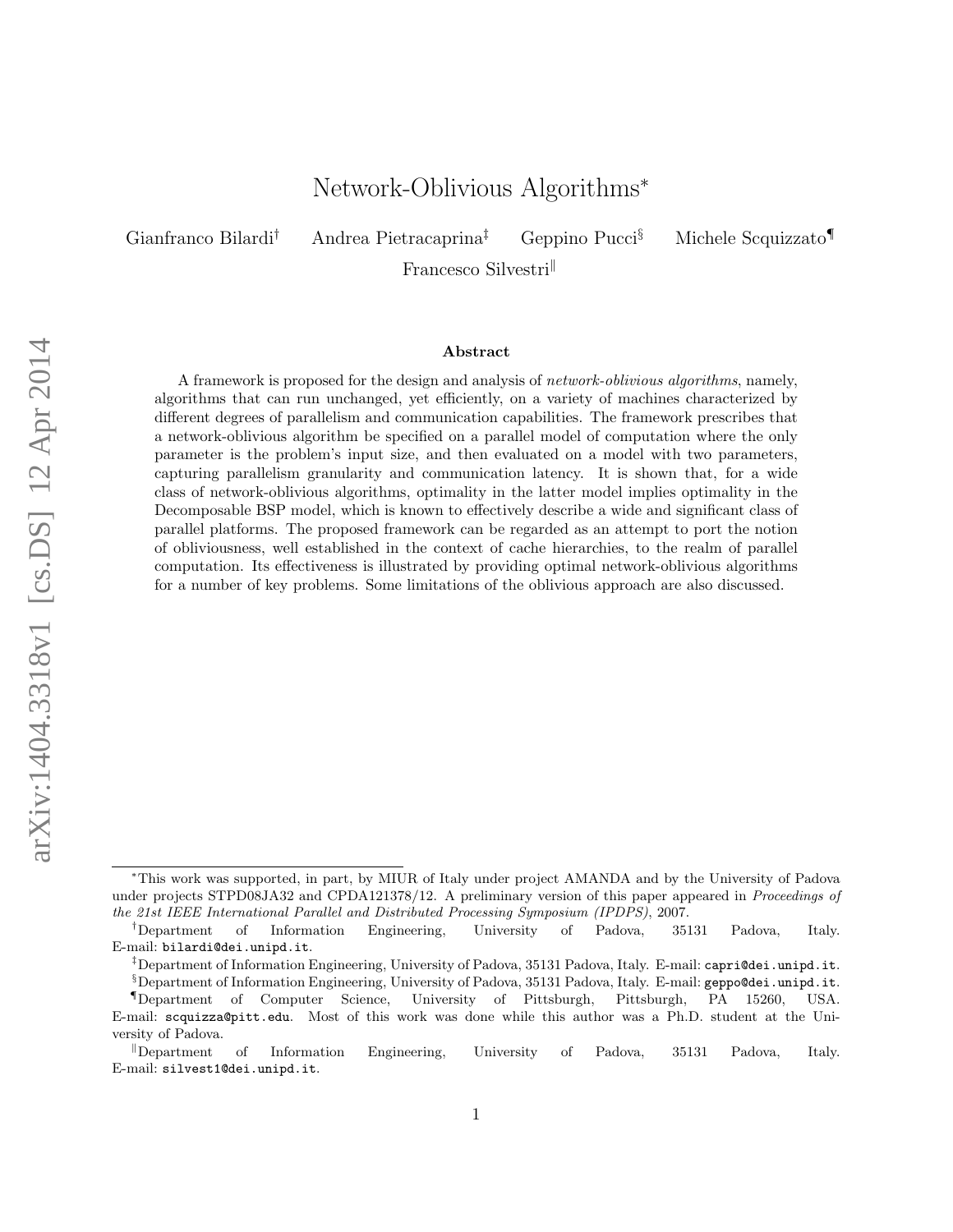# 1 Introduction

Communication plays a major role in determining the performance of algorithms on current computing systems and has a considerable impact on energy consumption. Since the relevance of communication increases with the size of the system, it is expected to play an even greater role in the future. Motivated by this scenario, a large body of results have been devised concerning the design and analysis of communication-efficient algorithms. While often useful and deep, these results do not yet provide a coherent and unified theory of the communication requirements of computations. One major obstacle toward such a theory lies in the fact that, prima facie, communication is defined only with respect to a specific mapping of a computation onto a specific machine structure. Furthermore, the impact of communication on performance depends on the latency and bandwidth properties of the channels connecting different parts of the target machine. Hence, the design, optimization, and analysis of algorithms can become highly machine-dependent, which is undesirable from the economical perspective of developing efficient and portable software. The outlined situation has been widely recognized, and a number of approaches have been proposed to solve it or to mitigate it.

On one end of the spectrum, we have the parallel slackness approach, based on the assumption that, as long as a sufficient amount of parallelism is exhibited, general and automatic latency-hiding techniques can be deployed to achieve an efficient execution. Broadly speaking, the required algorithmic parallelism should be proportional to the product of the number of processing units by the worst-case latency of the target machine [\[44\]](#page-33-0). Further assuming that this amount of parallelism is available in computations of practical interest, algorithm design can dispense altogether with communication concerns and focus on the maximization of parallelism. The functional/data-flow and the PRAM models of computations have often been supported with similar arguments. Unfortunately, as argued in [\[13,](#page-30-0) [14,](#page-31-0) [15\]](#page-31-1), latency hiding is not a scalable technique, due to fundamental physical constraints. Hence, parallel slackness does not really solve the communication problem. (Nevertheless, functional and PRAM models are quite valuable and have significantly contributed to the understanding of other dimensions of computing.)

On the other end of the spectrum, we could place the *universality* approach, whose objective is the development of machines (nearly) as efficient as any other machine of (nearly) the same cost, at executing any computation (see, e.g., [\[38,](#page-32-0) [13,](#page-30-0) [7,](#page-30-1) [16\]](#page-31-2)). To the extent that a universal machine with very small performance and cost gaps could be identified, one could adopt a model of computation sufficiently descriptive of such a machine, and focus most of the algorithmic effort on this model. As technology approaches the inherent physical limitations to information processing, storage, and transfer, the emergence of a universal architecture becomes more likely. Economy of scale can also be a force favoring convergence in the space of commercial machines. While this appears as a perspective worthy of investigation, at the present stage, neither the known theoretical results nor the trends of commercially available platforms indicate an imminent strong convergence.

In the middle of the spectrum, a variety of computational models proposed in the literature can be viewed as variants of an approach aiming at realizing an efficiency/portability/design-complexity tradeoff [\[9\]](#page-30-2). Well-known examples of these models are LPRAM [\[3\]](#page-30-3), BSP [\[44\]](#page-33-0) and its refinements (such as D-BSP [\[25,](#page-31-3) [11\]](#page-30-4), BSP\* [\[5\]](#page-30-5), E-BSP [\[34\]](#page-32-1), and BSPRAM [\[43\]](#page-33-1)), LogP [\[24\]](#page-31-4), QSM [\[30\]](#page-32-2), and several others. These models aim at capturing features common to most (reasonable) machines, while ignoring features that differ. The hope is that performance of real machines be largely determined by the modeled features, so that optimal algorithms in the proposed model translate into near optimal ones on real machines. A drawback of these models is that they include parameters that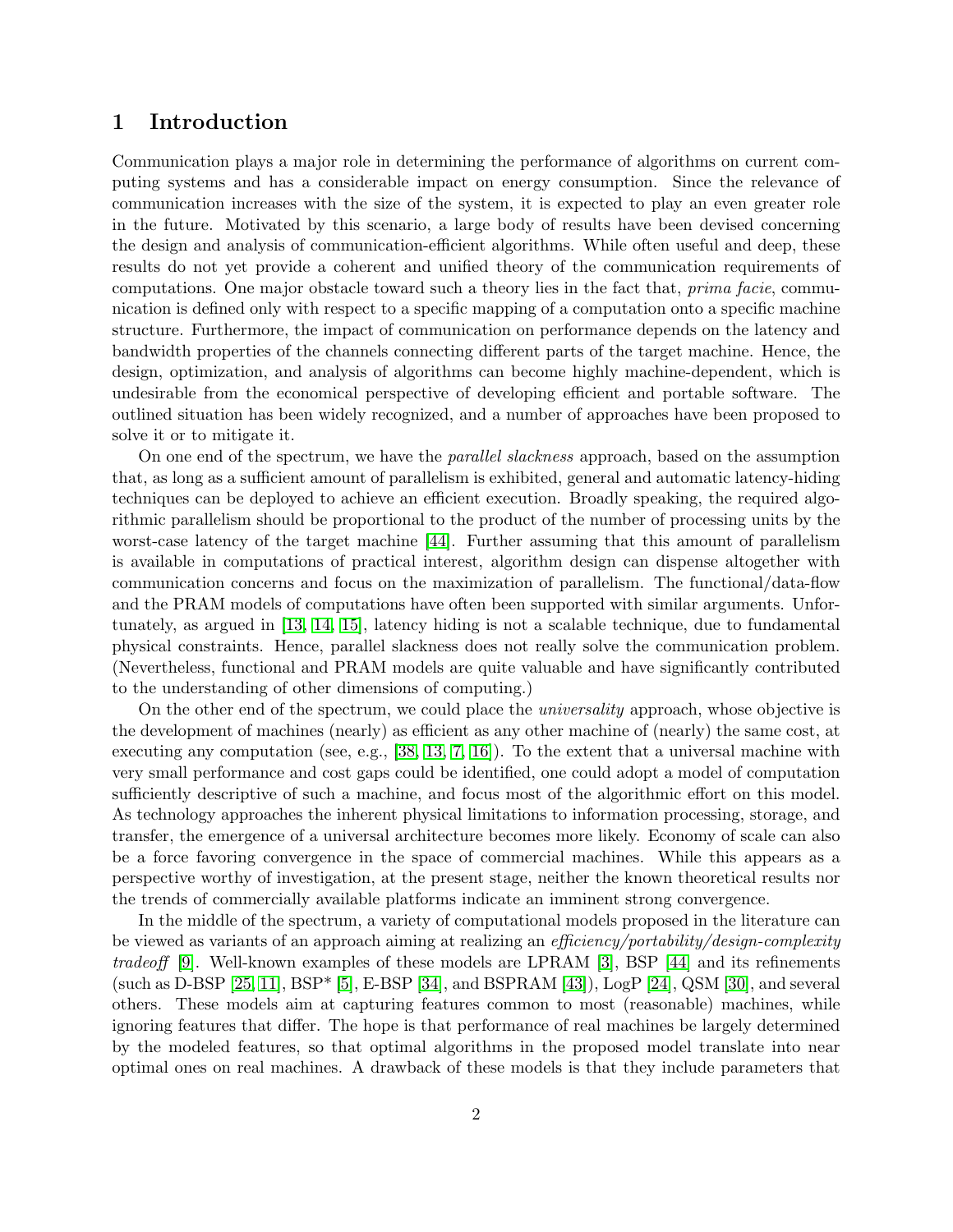affect execution time. Then, in general, efficient algorithms are parameter-aware, since different algorithmic strategies can be more efficient for different values of the parameters. One parameter present in virtually all models is the number of processors. Most models also exhibit parameters describing the time required to route certain communication patterns. Increasing the number of parameters, from just a small constant to logarithmically many in the number of processors, can considerably increase the effectiveness of the model with respect to realistic architectures, such as point-to-point networks, as extensively discussed in [\[11\]](#page-30-4). A price is paid in the increased complexity of algorithm design necessary to gain greater efficiency across a larger class of machines. The complications further compound if the hierarchical nature of the memory is also taken into account, so that communication between processors and memories becomes an optimization target as well.

It is natural to wonder whether, at least for some problems, parallel algorithms can be designed that, while independent of any machine/model parameters, are nevertheless efficient for wide ranges of these parameters. In other words, we are interested in exploring the world of efficient networkoblivious algorithms with a spirit similar to the one that motivated the development of efficient cache-oblivious algorithms [\[27\]](#page-32-3). In this paper, we define the notion of network-oblivious algorithms and propose a framework for their design and analysis. Our framework is based on three models of computation, each with a different role, as briefly outlined below.

The three models are based on a common organization consisting of a set of CPU/memory nodes communicating through some interconnection. Inspired by the BSP model and its aforementioned variants, we assume that the computation proceeds as a sequence of supersteps, where in a superstep each node performs local computation and sends/receives messages to/from other nodes, which will be consumed in the subsequent superstep. Each message occupies a constant number of words.

The first model of our framework (specification model), is used to specify network-oblivious algorithms. In this model, the number of CPU/memory nodes, referred to as virtual processors, is a function  $v(n)$  of the input size and captures the amount of parallelism exhibited by the algorithm. The second model (evaluation model) is the basis for analyzing the performance of network-oblivious algorithms on different machines. It is characterized by two parameters, independent of the input: the number  $p$  of CPU/memory nodes, simply referred to as processors in this context, and a fixed latency/synchronization cost  $\sigma$  per superstep. The communication complexity of an algorithm is defined in this model as a function of p and  $\sigma$ . Finally, the third model (execution machine model) enriches the evaluation model, by replacing parameter  $\sigma$  with two independent parameter vectors of size logarithmic in the number of processors, which represent, respectively, the inverse of the bandwidth and the latency costs of suitable nested subsets of processors. In this model, the communication time of an algorithm is analyzed as a function of  $p$  and of the two parameter vectors. In fact, the execution machine model of our framework coincides with the Decomposable Bulk Synchronous Parallel (D-BSP) model [\[25,](#page-31-3) [11\]](#page-30-4), which is known to describe reasonably well the behavior of a large class of point-to-point networks by capturing their hierarchical structure [\[10\]](#page-30-6).

A network-oblivious algorithm is designed in the specification model but can be run on the evaluation or execution machine models by letting each processor of these models carry out the work of a pre-specified set of virtual processors. The main contribution of this paper is an optimality theorem showing that for a wide and interesting class of network-oblivious algorithms, which satisfy some technical conditions and whose communication requirements depend only on the input size and not on the specific input instance, optimality in the evaluation model automatically translates into optimality in the D-BSP model, for suitable ranges of the models' parameters. It is this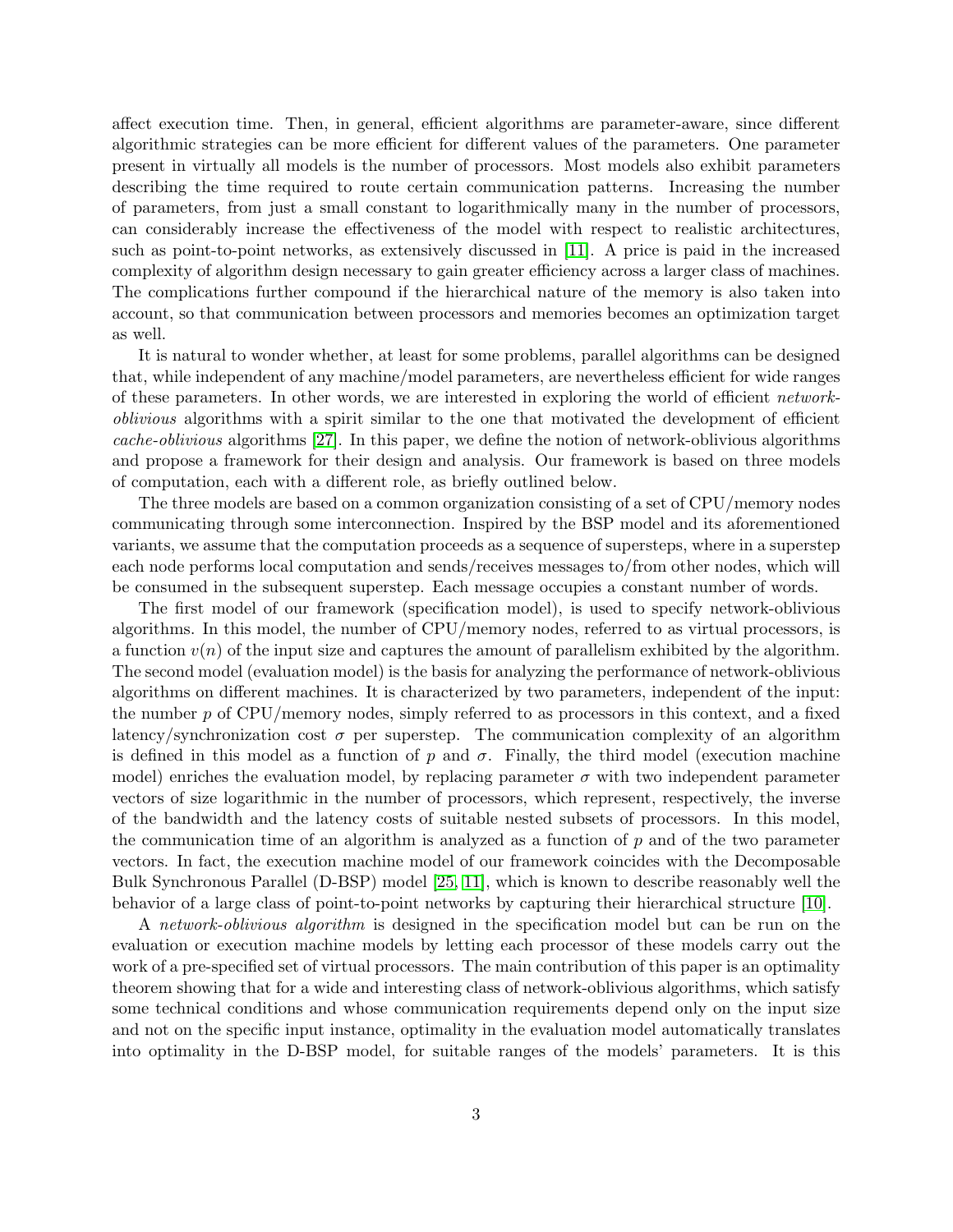circumstance that motivates the introduction of the intermediate evaluation model, which simplifies the analysis of network-oblivious algorithms, while effectively bridging the performance analysis to the more realistic D-BSP model.

In order to illustrate the potentiality of the framework we devise network-oblivious algorithms for several fundamental problems, such as matrix multiplication, Fast Fourier Transform, comparisonbased sorting, and a class of stencil computations. In all cases, except for stencil computations, we show, through the optimality theorem, that these algorithms are optimal when executed on the D-BSP, for wide ranges of the parameters. Unfortunately, there exist problems for which optimality on the D-BSP cannot be attained in a network-oblivious fashion for wide ranges of parameters. We show that this is the case for the broadcast problem.

To help place our network-oblivious framework into perspective, it may be useful to compare it with the well-established sequential cache-oblivious framework [\[27\]](#page-32-3). In the latter, the specification model is the Random Access Machine; the evaluation model is the Ideal Cache Model  $\mathrm{IC}(\mathcal{M}, \mathcal{B})$ , with only one level of cache of size  $\mathcal M$  and line length  $\mathcal B$ ; and the execution machine model is a machine with a hierarchy of caches, each with its own size and line length. In the cache-oblivious context, the simplification in the analysis arises from the fact that, under certain conditions, optimality on  $\text{IC}(\mathcal{M}, \mathcal{B})$ , for all values of M and  $\mathcal{B}$ , translates into optimality on multilevel hierarchies.

The notion of obliviousness in parallel settings has been recently addressed by several papers. In a preliminary version of this work [\[12\]](#page-30-7) (see also [\[31\]](#page-32-4)), we proposed a framework similar to the one presented here, where messages are packed in blocks whose fixed size is a parameter of the evaluation and execution machine models. While blocked communication may be preferable for models where the memory and communication hierarchies are seamlessly integrated (e.g., multicores), latencybased models like the one used here are equivalent for that scenario and also capture the case when communication is accomplished through a point-to-point network. Later, Chowdhury et al. [\[20\]](#page-31-5) introduced a multilevel hierarchical model for multicores and the notion of multicore-oblivious algorithm for this model. A multicore-oblivious algorithm is specified with no mention of any machine parameters, such as the number of cores, number of cache levels, cache sizes and block lengths. Cole and Ramachandran [\[21,](#page-31-6) [22,](#page-31-7) [23\]](#page-31-8) presented parallel algorithms for a shared-memory multicore model featuring a two-level memory, which are oblivious to the number of processors and to the memory parameters. Finally, Blelloch et al. [\[17\]](#page-31-9) introduced a parallel version of the cacheoblivious framework in [\[27\]](#page-32-3), named the Parallel Cache-Oblivious model, and described a scheduler for oblivious irregular computations. In contrast to these approaches, Valiant [\[45\]](#page-33-2) studies parallel algorithms for multicore architectures advocating a parameter-aware design of portable algorithms. In his paper, he presents optimal algorithms for the Multi-BSP, a bridging model for multicore architectures which exhibits a hierarchical structure akin to that of our execution machine model. In fact, for the latter model we are able to show that, for the same computational problems, optimal parallel algorithms do exist that are parameter-free.

The rest of the paper is organized as follows. In Section [2](#page-4-0) we formally define the three models relevant to the framework and in Section [3](#page-6-0) we prove the optimality theorem mentioned above. In Section [4,](#page-11-0) we present the network-oblivious algorithms for matrix multiplication, Fast Fourier Transform, comparison-based sorting, and stencil computations. We also discuss the impossibility result regarding the broadcast problem. Section [5](#page-25-0) extends the optimality theorem by presenting a less powerful version which, however, applies to a wider class of algorithms. Section [6](#page-28-0) concludes the paper with some final remarks.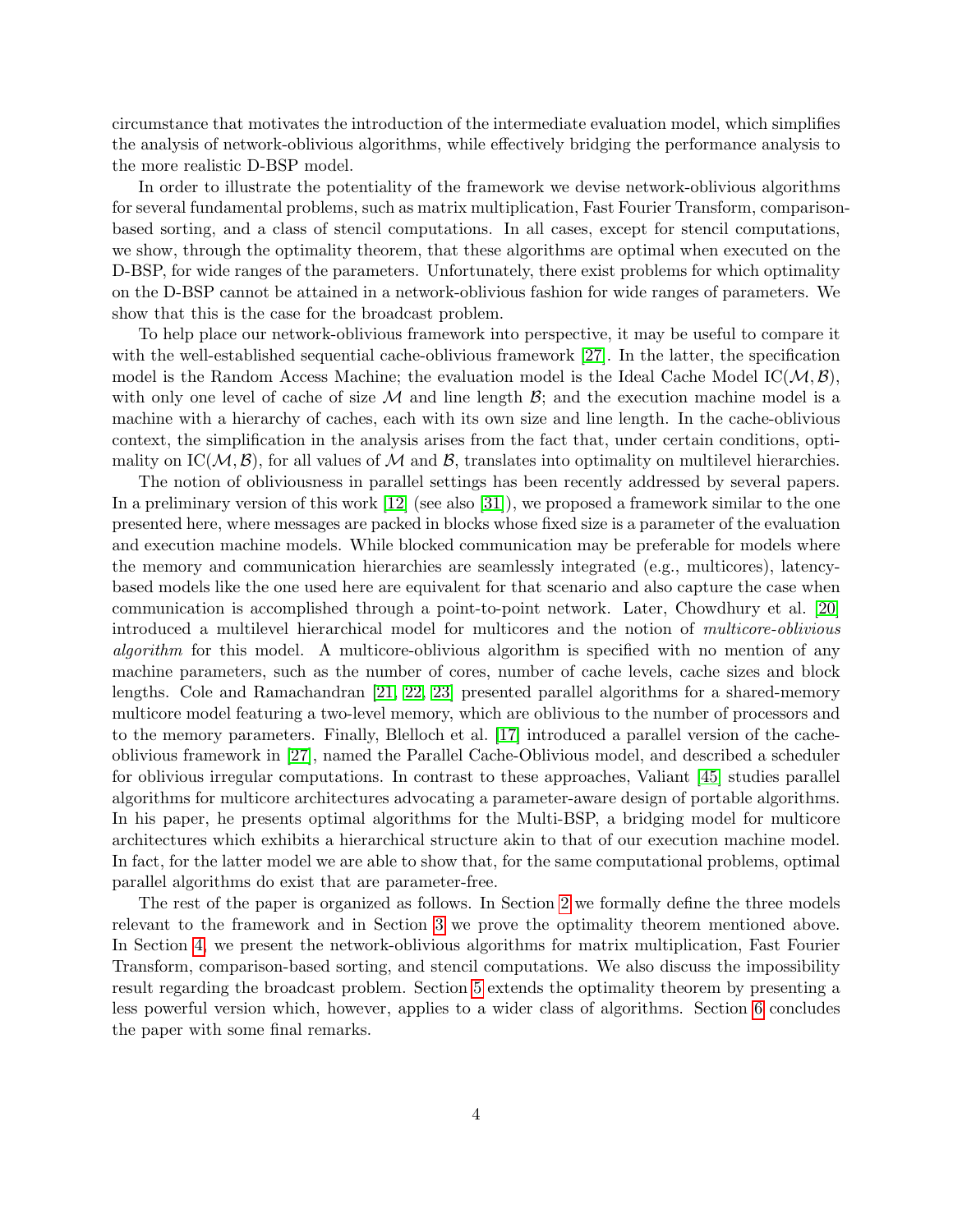## <span id="page-4-0"></span>2 The Framework

We begin by introducing a parallel machine model  $M(v)$ , which underlies the specification, the evaluation, and the execution components of our framework. Specifically,  $M(v)$  consists of a set of v processing elements, denoted by  $P_0, P_1, \ldots, P_{v-1}$ , each equipped with a CPU and an unbounded local memory, which communicate through some interconnection. (For simplicity, throughout this paper, v is assumed to be a power of two.) The instruction set of each CPU is essentially that of a standard Random Access Machine, augmented with the three primitives  $\text{sync}(i)$ , send $(m, q)$ , and receive(). Furthermore, each  $P_r$  has access to its own index r and to the number v of processing elements. When  $P_r$  invokes primitive sync(i), with i in the integer range  $[0, \log v)$ , then it waits that each processing element whose index shares with  $r$  the  $i$  most significant bits also perform a sync $(i)$ , or terminate its execution.<sup>[1](#page-4-1)</sup> In other words, sync $(i)$  is a barrier which synchronizes the  $v/2^i$  processing elements whose indices share the i most significant bits. When  $P_r$  invokes send $(m, q)$ , with  $0 \le q < v$ , a constant-size message m is sent to  $P_q$ ; the message will be available in  $P_q$  only after a sync(k), where k is not bigger than the number of most significant bits shared by r and q. On the other hand, the function  $\text{receive}()$  returns an element in the set of messages received up to the preceding barrier and removes it from the set.

In this paper, we restrict our attention to algorithms where the sequence of labels of the sync operations is the same for all processing elements, and where the last operation executed by each processing element is a sync. [2](#page-4-2) In this case, the execution of an algorithm can be viewed as a sequence of *supersteps*, where a superstep consists of all operations performed between two consecutive sync operations, including the second of these sync operations. Supersteps are labeled by the index of their terminating sync operation: namely, a superstep terminating with  $\text{sync}(i)$  will be referred to as an *i*-superstep, for  $0 \leq i < \log v$ . Furthermore, we make the reasonable assumption that in an *i*-superstep, each  $P_r$  can send messages only to processing elements whose index agrees with  $r$  in the  $i$  most significant bits, that is, message exchange occurs only between processors belonging to the same synchronization subset. We observe that the results of this paper would hold even if, in the various models considered, synchronizations were not explicitly labeled. However, explicit labels can help reduce synchronization costs. For instance, they become crucial for the efficient execution of the algorithms on point-to-point networks, especially those of large diameter.

Consider an  $M(v)$ -algorithm A satisfying the above restrictions. For a given input instance I, we use  $L^i_{\mathcal{A}}(I)$  to denote the set of *i*-supersteps executed by A on input I, and define  $S^i_{\mathcal{A}}(I) = |L^i_{\mathcal{A}}(I)|$ , for  $0 \leq i < \log v$ . Algorithm A can be naturally and automatically adapted to execute on a smaller machine  $M(p)$ , with  $p < v$ , by stipulating that processing element P<sub>i</sub> of  $M(p)$  will carry out the operations of the  $v/p$  consecutively numbered processing elements of  $M(v)$  starting with  $P_{j(v/p)}$ , for each  $0 \leq j \leq p$ . We call this adaptation *folding*. Under folding, supersteps with a label  $i < \log p$ on  $M(v)$  become supersteps with the same label on  $M(p)$ , while supersteps with label  $i \ge \log p$  on  $M(v)$  become local computation on  $M(p)$ . Hence, when considering the communication occurring in the execution of A on  $M(p)$ , the set  $L^i_{\mathcal{A}}(I)$  is relevant as long as  $i < \log p$ .

A network-oblivious algorithm A for a given computational problem  $\Pi$  is designed on  $M(v(n))$ , referred to as *specification model*, where the number  $v(n)$  of processing elements, which is a function

<span id="page-4-2"></span><span id="page-4-1"></span><sup>&</sup>lt;sup>1</sup>For notational convenience, throughout this paper we use  $\log x$  to mean max $\{1, \log_2 x\}$ .

<sup>&</sup>lt;sup>2</sup>As we will see in the paper, several algorithms naturally comply or can easily be adapted to comply with these restrictions. Nevertheless, a less restrictive family of algorithms for  $M(v)$  can be defined, by allowing processing elements to feature different traces of labels of their sync operations, still ensuring termination. The exploration of the potentialities of these algorithms is left for future research.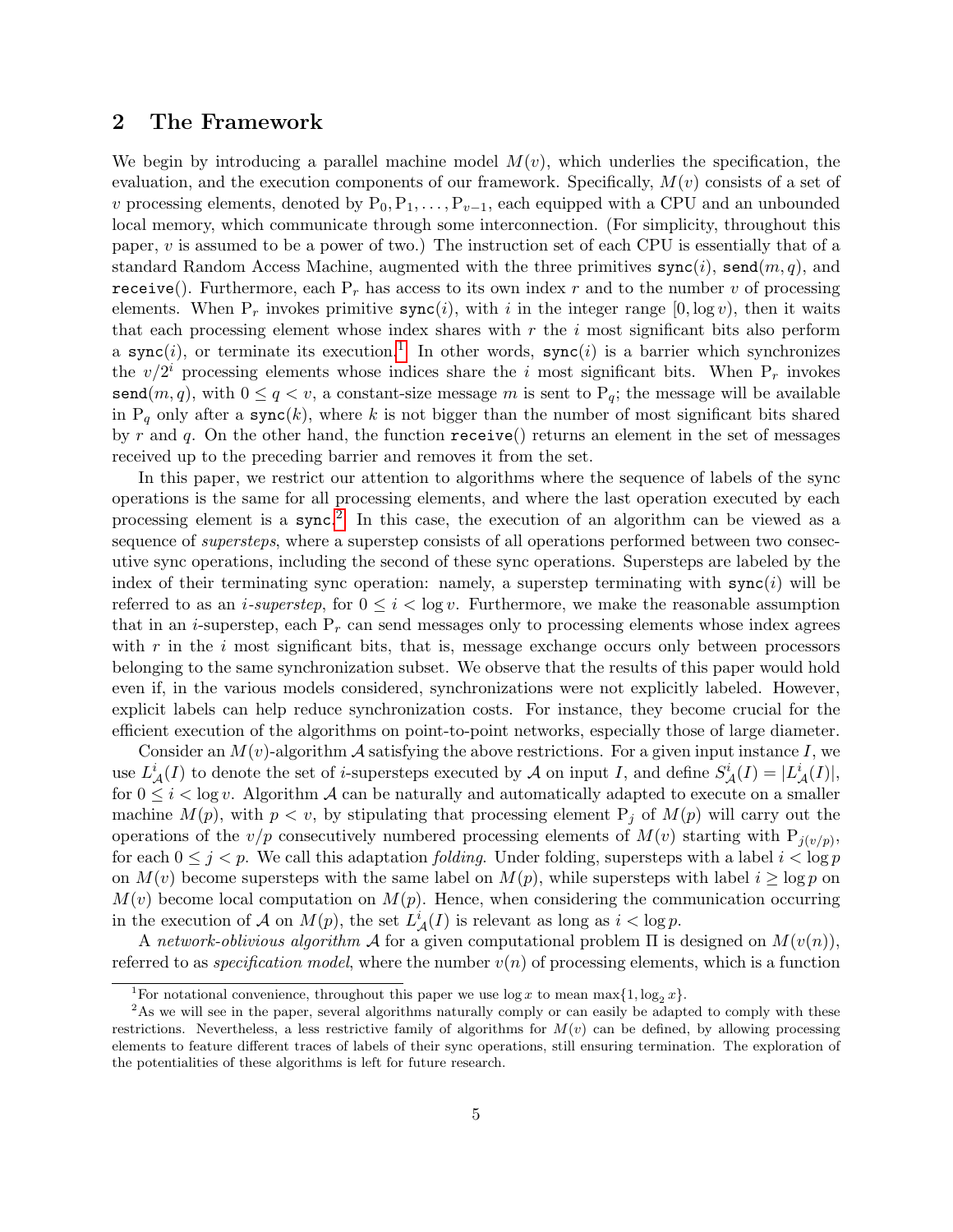of the input size, is selected as part of the algorithm design. The processing elements are called *virtual processors* and are denoted by  $VP_0, VP_1, \ldots, VP_{v(n)-1}$ , in order to distinguish them from the processing elements of the other two models. Since the folding mechanism illustrated above enables A to be executed on a smaller machine  $M(p)$ , the design effort can be kept focussed on just one convenient virtual machine size, oblivious to the actual number of processors on which the algorithm will be executed.

While a network-oblivious algorithm is specified for a large virtual machine, it is useful to analyze its communication requirements on machines with reduced degrees of parallelism. For these purposes, we introduce the *evaluation model*  $M(p, \sigma)$ , where  $p \geq 1$  is power of two and  $\sigma \geq 0$ , which is essentially an  $M(p)$  where the additional parameter  $\sigma$  is used to account for the latency plus synchronization cost of each superstep. The processing elements of  $M(p, \sigma)$  are called processors and are denoted by  $P_0, P_1, \ldots, P_{p-1}$ . Consider the execution of an algorithm A on  $M(p, \sigma)$  for a given input I. For each superstep s, the metric of interest that we use to evaluate the communication requirements of the algorithm is the maximum number of messages  $h^s_{\mathcal{A}}(I, p)$ sent/destined by/to any processor in that superstep. Thus, the set of messages exchanged in the superstep can be viewed as forming an  $h^s_{\mathcal{A}}(I,p)$ -relation, where  $h^s_{\mathcal{A}}(I,p)$  is often referred to as the degree of the relation. In the evaluation model, the communication cost of a superstep of degree  $h$ is defined as  $h+\sigma$ , and it is independent of the superstep's label. For our purposes, it is convenient to consider the cumulative degree of all *i*-supersteps, for  $0 \le i < \log p$ :

$$
F_{\mathcal{A}}^{i}(I,p)=\sum_{s\in L_{\mathcal{A}}^{i}(I)}h_{\mathcal{A}}^{s}(I,p).
$$

Then, the *communication complexity* of A on  $M(p, \sigma)$  is defined as

<span id="page-5-0"></span>
$$
H_{\mathcal{A}}(n,p,\sigma) = \max_{I:|I|=n} \left\{ \sum_{i=0}^{\log p-1} \left( F_{\mathcal{A}}^i(I,p) + S_{\mathcal{A}}^i(I) \cdot \sigma \right) \right\}.
$$
 (1)

We observe that the evaluation model with this performance metric coincides with the BSP model [\[44\]](#page-33-0) where the bandwidth parameter g is set to 1 and the latency/synchronization parameter  $\ell$  is set to  $\sigma$ .

Next, we turn our attention to the last model used in the framework, called *execution machine* model, which represents the machines where network-oblivious algorithms are actually executed. We focus on parallel machines whose underlying interconnection exhibits a hierarchical structure, and use the Decomposable BSP (D-BSP) model [\[25,](#page-31-3) [11\]](#page-30-4) as our execution machine model. A D-BSP $(p, g, \ell)$ , with  $g = (g_0, \ldots, g_{\log p-1})$  and  $\ell = (\ell_0, \ldots, \ell_{\log p-1})$ , is an  $M(p)$  where the cost of an *i*-superstep depends on parameters  $g_i$  and  $\ell_i$ , for  $0 \leq i < \log p$ . The processing elements, called processors and denoted by  $P_0, P_1, \ldots, P_{p-1}$  as in the evaluation model, are partitioned into nested clusters: for  $0 \leq i \leq \log p$ , a set formed by all the  $p/2^i$  processors whose indices share the most significant i bits is called an  $i$ -cluster. Hence, during an  $i$ -superstep each processor communicates only with processors of its *i*-cluster. For the communication within an *i*-cluster, parameter  $\ell_i$ represents the latency plus synchronization cost (in time units), while  $g_i$  represents an inverse measure of bandwidth (in units of time per message). By importing the notation adopted in the evaluation model, we define the *communication time* of an algorithm  $\mathcal A$  on  $D-BSP(p, \mathbf g, \ell)$  as,

<span id="page-5-1"></span>
$$
D_{\mathcal{A}}(n, p, \mathbf{g}, \ell) = \max_{I:|I|=n} \left\{ \sum_{i=0}^{\log p-1} \left( F_{\mathcal{A}}^{i}(I, p) g_{i} + S_{\mathcal{A}}^{i}(I) \ell_{i} \right) \right\}.
$$
 (2)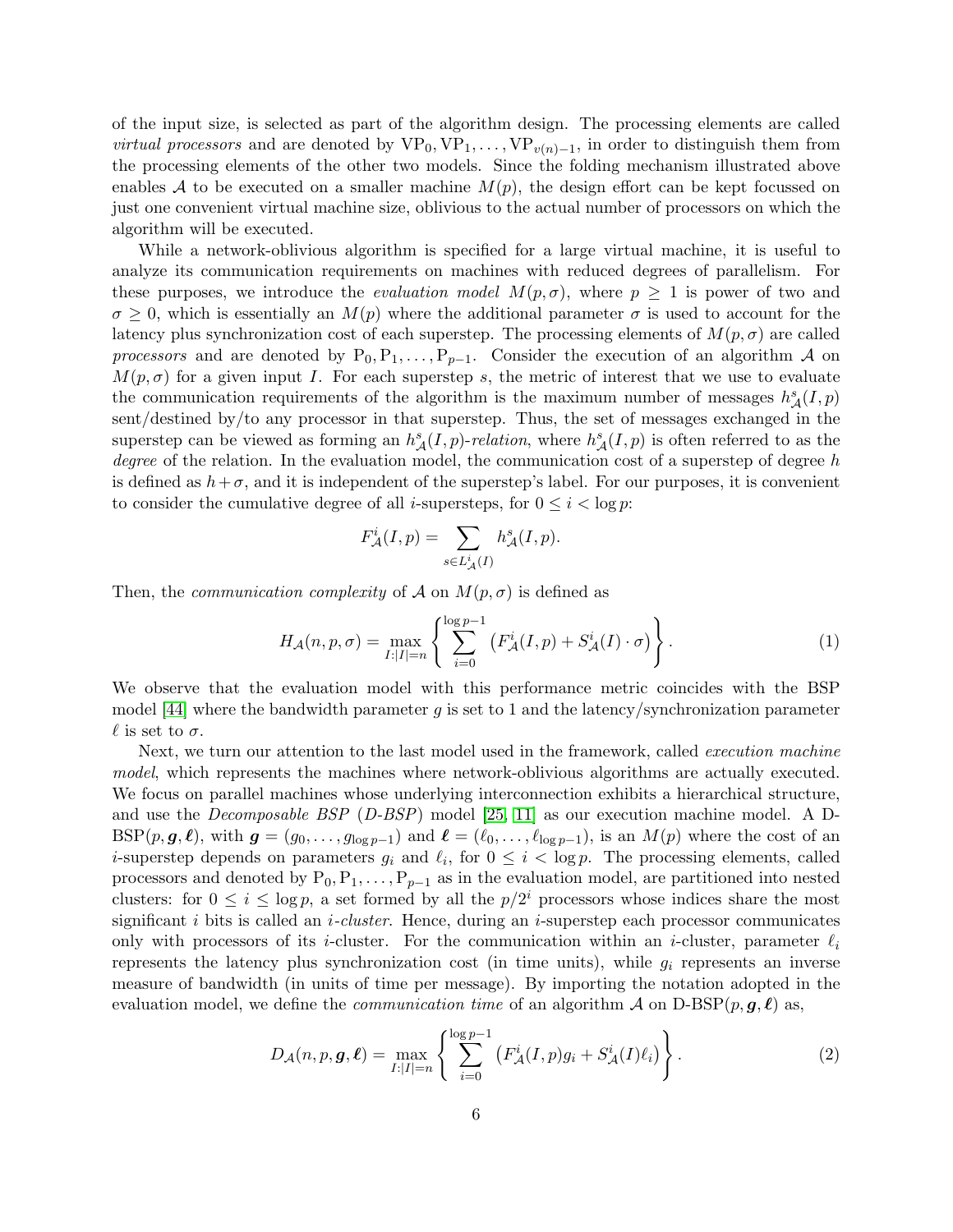Through the folding mechanism discussed above, any network-oblivious algorithm A specified on  $M(v(n))$  can be transformed into an algorithm for  $M(p)$  with  $p < v(n)$ , hence into an algorithm for  $M(p, \sigma)$  or D-BSP $(p, g, \ell)$ . In this case, the quantities  $H_A(n, p, \sigma)$  and  $D_A(n, p, g, \ell)$ denote, respectively, the communication complexity and communication time of the folded algorithm. Moreover, since algorithms designed on the evaluation model  $M(p, \sigma)$  or on the execution machine model D-BSP $(p, g, \ell)$  can be regarded as algorithms for  $M(p)$ , once the parameters  $\sigma$  or  $g$  and  $\ell$  are fixed, we can also analyze the communication complexities/times of their foldings on smaller machines. These relations among the models are crucial for the effective exploitation of our framework.

The following definitions establish useful notions of optimality for the two complexity measures introduced above relatively to the evaluation and execution machine models. For each measure, optimality is defined with respect to a class of algorithms, whose actual role will be made clear later in the paper. Let  $\mathscr C$  denote a class of algorithms, solving a given problem  $\Pi$ .

**Definition 1.** Let  $0 < \beta \leq 1$ . An  $M(p, \sigma)$ -algorithm  $\mathcal{B} \in \mathscr{C}$  is  $\beta$ -optimal on  $M(p, \sigma)$  with respect to  $\mathscr C$  if for each  $M(p, \sigma)$ -algorithm  $\mathcal B' \in \mathscr C$  and for each n,

$$
H_{\mathcal{B}}(n, p, \sigma) \leq \frac{1}{\beta} H_{\mathcal{B}'}(n, p, \sigma).
$$

**Definition 2.** Let  $0 < \beta \leq 1$ . A D-BSP(p, g,  $\ell$ )-algorithm  $\mathcal{B} \in \mathscr{C}$  is  $\beta$ -optimal on D-BSP(p, g,  $\ell$ ) with respect to  $\mathscr C$  if for each  $D-BSP(p, \mathbf g, \ell)$ -algorithm  $\mathcal B' \in \mathscr C$  and for each n,

$$
D_{\mathcal{B}}(n,p,\boldsymbol{g},\boldsymbol{\ell}) \leq \frac{1}{\beta}D_{\mathcal{B}'}(n,p,\boldsymbol{g},\boldsymbol{\ell})\,.
$$

Note that the above definitions do not require  $\beta$  to be a constant: intuitively, larger values of  $\beta$  correspond to higher degrees of optimality.

# <span id="page-6-0"></span>3 Optimality Theorem for Static Algorithms

In this section, we show that, for a certain class of network-oblivious algorithms,  $\beta$ -optimality in the evaluation model, for suitable ranges of parameters p and  $\sigma$ , translates into  $\beta'$ -optimality in the execution machine model, for some  $\beta' = \Theta(\beta)$  and suitable ranges of parameters p, g, and  $\ell$ . This result, which we refer to as optimality theorem, holds under a number of restrictive assumptions; nevertheless, it is applicable in a number of interesting case studies, as illustrated in the subsequent sections. The optimality theorem shows the usefulness of the intermediate evaluation model since it provides a form of "bootstrap," whereby from a given degree of optimality on a family of machines we infer a related degree of optimality on a much larger family. It is important to remark that the class of algorithms for which the optimality theorem holds includes algorithms that are networkaware, that is, whose code can make explicit use of the architectural parameters of the model (p and  $\sigma$ , for the evaluation model, and p, q, and  $\ell$ , for the execution machine model) for optimization purposes.

In a nutshell, the approach we follow hinges on the fact that both communication complexity and communication time (Equations [1](#page-5-0) and [2\)](#page-5-1) are expressed in terms of quantities of the type  $F^i_{\mathcal{A}}(I,p)$ . If communication complexity is low then these quantities must be low, whence communication time must be low as well. Below, we discuss a number of obstacles to be faced when attempting to refine the outlined approach into a rigorous argument and how they can be handled.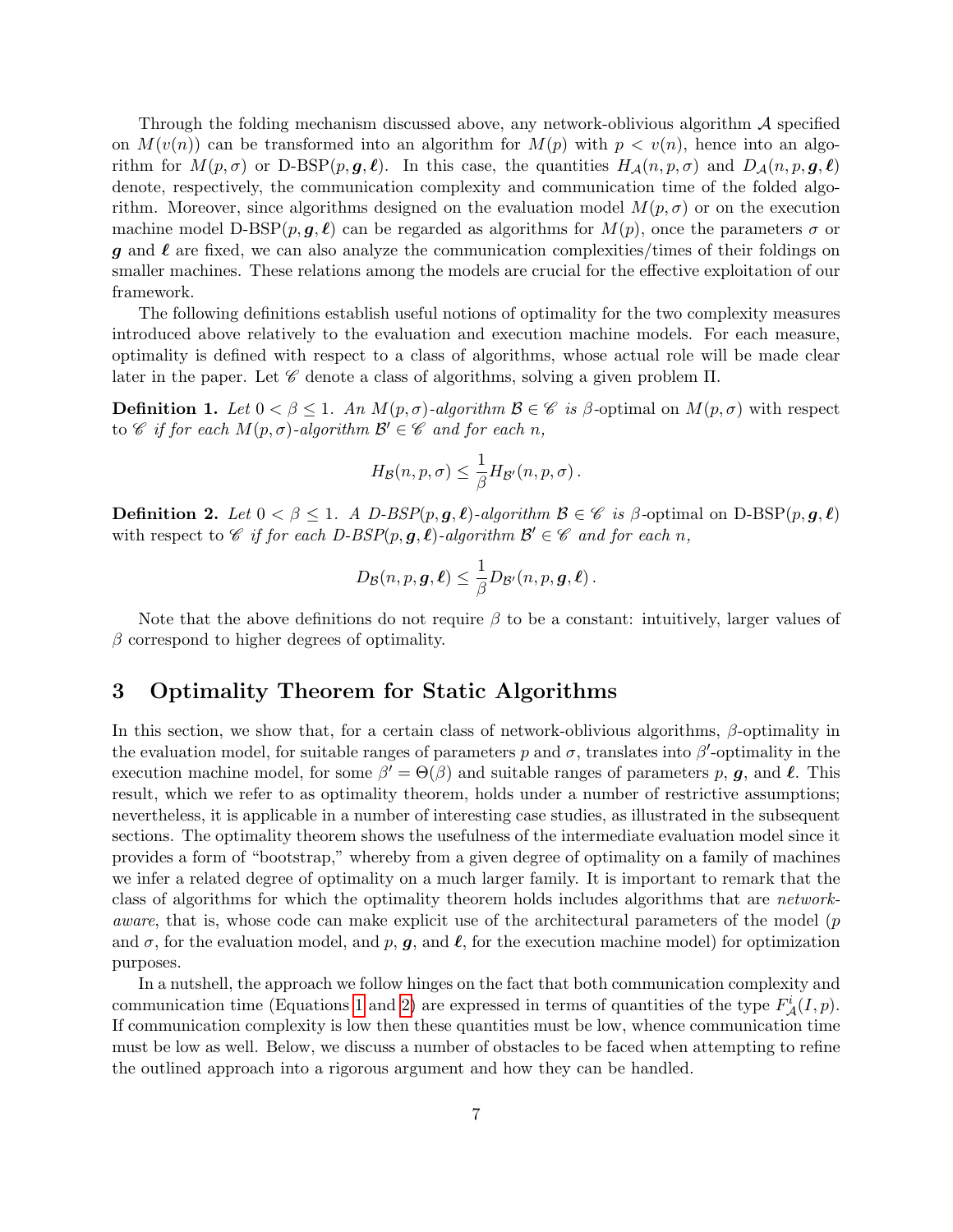A first obstacle arises whenever the performance functions are linear combinations of other auxiliary metrics. Unfortunately, worst-case optimality of these metrics does not imply optimality of their linear combinations (nor viceversa), since the worst case of different metrics could be realized by different input instances. In the cases of our interest, the "losses" incurred cannot be generally bounded by constant factors. To circumvent this obstacle, we restrict our attention to static algorithms, defined by the property that the following quantities are equal for all input instances of the same size n: (i) the number of supersteps; (ii) the sequence of labels of the various supersteps; and (iii) the set of source-destination pairs of the messages exchanged in any individual superstep. This restriction allows us to overload the notation, writing  $n$  instead of  $I$  in the argument of functions that become invariant for instances of the same size, namely  $L^i_{\mathcal{A}}(n)$ ,  $S^i_{\mathcal{A}}(n)$ ,  $h^s_{\mathcal{A}}(n,p)$ , and  $F_{\mathcal{A}}^{i}(n, p)$ . Likewise, the max operation becomes superfluous and can be omitted in Equation [1](#page-5-0) and Equation [2.](#page-5-1) Static algorithms naturally arise in DAG (Directed Acyclic Graph) computations. In a DAG algorithm, for every instance size n there exists (at most) one DAG where each node with indegree 0 represents an input value, while each node with indegree greater than 0 represents a value produced by a unit-time operation whose operands are the values of the node's predecessors (nodes with outdegree 0 are viewed as outputs). The computation requires the execution of all operations specified by the nodes, complying with the data dependencies imposed by the arcs.[3](#page-7-0)

In order to prove the optimality theorem, we need a number of technical results and definitions. Recall that folding can be employed to transform an  $M(p, \sigma)$ -algorithm into an  $M(q, \sigma)$ -algorithm. for any  $q < p$ . The following lemma establishes a useful relation between the communication metrics when folding is applied.

<span id="page-7-1"></span>**Lemma 1.** Let B be a static  $M(p, \sigma)$ -algorithm. For every  $1 \leq j \leq \log p$  and for every input size n, considering the folding of  $\mathcal B$  on  $M(2^j,0)$  we have

$$
\sum_{i=0}^{j-1} F_{\mathcal{B}}^i(n, 2^j) \le \frac{p}{2^j} \sum_{i=0}^{j-1} F_{\mathcal{B}}^i(n, p) .
$$

*Proof.* The lemma follows by observing that in every *i*-superstep, with  $i < j$ , messages sent/destined by/to processor  $P_k$  of  $M(2^j, 0)$ , with  $0 \le k < 2^j$ , are a subset of those sent/destined by/to the  $p/2^j$  $M(p, \sigma)$ -processors whose computations are carried out by  $P_k$ .  $\Box$ 

It is easy to come up with algorithms where the bound stated in the above lemma is not tight. In fact, while in an *i*-superstep each message must be exchanged between processors whose indices share at least i most significant bits, some messages which contribute to  $F^i_{\mathcal{B}}(n,p)$  may be exchanged between processors whose indices share  $j > i$  most significant bits, thus not contributing to  $F^i_{\mathcal{B}}(n, 2^j)$ . Motivated by this observation, we define below a class of network-oblivious algorithms where a parameter  $\alpha$  quantifies how tight the upper bound of Lemma [1](#page-7-1) is, when considering their foldings on smaller machines. This parameter will be employed to control the extent to which an optimality guarantee in the evaluation model translates into an optimality guarantee in the execution model.

**Definition 3.** A static network-oblivious algorithm A specified on  $M(v(n))$  is said to be  $(\alpha, p)$ -wise, for some  $0 < \alpha \leq 1$  and  $1 < p \leq v(n)$ , if considering the folding of A on  $M(2^j, 0)$  we have

$$
\sum_{i=0}^{j-1} F_{\mathcal{A}}^i(n, 2^j) \ge \alpha \frac{p}{2^j} \sum_{i=0}^{j-1} F_{\mathcal{A}}^i(n, p) ,
$$

<span id="page-7-0"></span><sup>&</sup>lt;sup>3</sup>In the literature, DAG problems have also been referred to as pebble games [\[39,](#page-32-5) Section 10.1].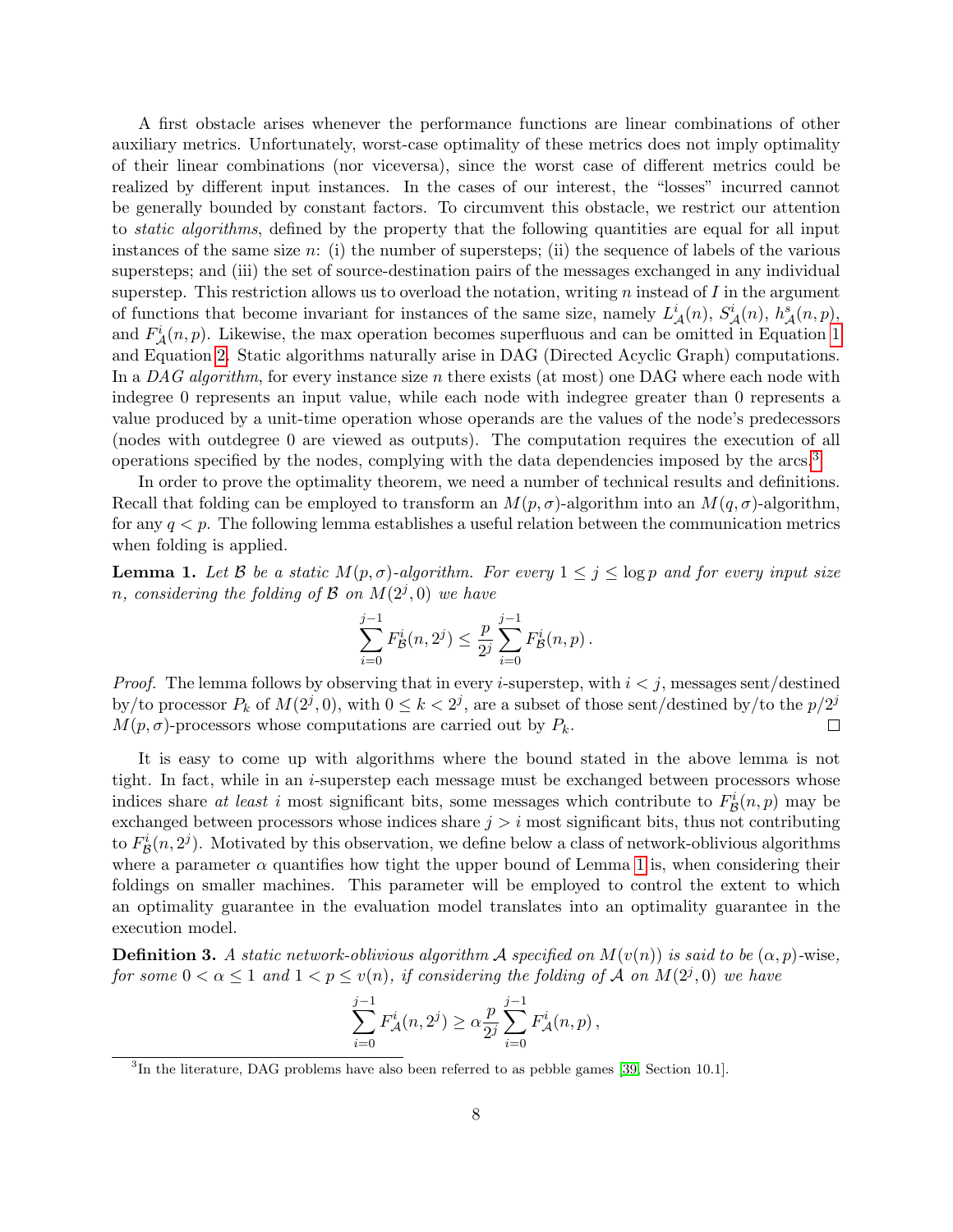for every  $1 \leq j \leq \log p$  and every input size n.

(We remark that in the above definition parameter  $\alpha$  is not necessarily a constant and can be made, for example, a function of p.) As an example, a network-oblivious algorithm for  $M(v(n))$  where, for each *i*-superstep there is always at least one segment of  $v(n)/2^{i+1}$  virtual processors consecutively numbered starting from  $k \cdot (v(n)/2^{i+1})$ , for some  $k \geq 0$ , each sending a number of messages equal to the superstep degree to processors outside the segment, is an  $(\alpha, p)$ -wise algorithm for each  $1 < p \le v(n)$  and  $\alpha = 1$ . However,  $(\alpha, p)$ -wiseness holds even if the aforementioned communication scenario is realized only in an average sense. Furthermore, consider a pair of values  $\alpha'$  and  $p'$  such that  $1 < p' \le p$ , and  $1 < \alpha' \le \alpha$ . It is easy to see that  $(p/p')F^i_{\mathcal{A}}(n,p) \ge F^i_{\mathcal{A}}(n,p')$ , for every  $0 \leq i < \log p'$ , and this implies that a network-oblivious algorithm which is  $(\alpha, p)$ -wise is also  $(\alpha', p')$ -wise.

A final issue to consider is that the degrees of supersteps with different labels contribute with the same weight to the communication complexity while they contribute with different weights to the communication time. The following lemma will help in bridging this difference.

<span id="page-8-1"></span>**Lemma 2.** For  $m \geq 1$ , let  $\langle X_0, \ldots, X_{m-1} \rangle$  and  $\langle Y_0, \ldots, Y_{m-1} \rangle$  be two arbitrary sequences of real values, and let  $\langle f_0, \ldots, f_{m-1} \rangle$  be a non-increasing sequence of non-negative values. If  $\sum_{i=0}^{k-1} X_i \leq$  $\sum_{i=0}^{k-1} Y_i$ , for every  $1 \leq k \leq m$ , then

$$
\sum_{i=0}^{m-1} X_i f_i \le \sum_{i=0}^{m-1} Y_i f_i.
$$

*Proof.* By defining  $S_0 = 0$  and  $S_k = \sum_{j=0}^{k-1} (Y_j - X_j) \ge 0$ , for  $1 \le k \le m$ , we have:

$$
\sum_{i=0}^{m-1} f_i(Y_i - X_i) = \sum_{i=0}^{m-1} f_i(S_{i+1} - S_i) = \sum_{i=0}^{m-1} f_i S_{i+1} - \sum_{i=1}^{m-1} f_i S_i \ge
$$
  
 
$$
\ge \sum_{i=0}^{m-1} f_i S_{i+1} - \sum_{i=1}^{m-1} f_{i-1} S_i = f_{m-1} S_m \ge 0.
$$

 $\Box$ 

| We are now ready to state and prove the optimality theorem. Let $\mathscr C$ denote a class of static              |  |  |
|--------------------------------------------------------------------------------------------------------------------|--|--|
| algorithms solving a problem $\Pi$ , with the property that for any algorithm $A \in \mathscr{C}$ for q processing |  |  |
| elements, all of its foldings on q' processing elements, $2 \leq q' \leq q$ , also belong to $\mathscr{C}$ .       |  |  |

<span id="page-8-2"></span>**Theorem 1** (Optimality theorem). Let  $A \in \mathscr{C}$  be network-oblivious and  $(\alpha, p^*)$ -wise, for some  $\alpha \in (0,1]$  and a power of two  $p^*$ . Let also  $(\sigma_0^m,\ldots,\sigma_{\log p^*-1}^m)$  and  $(\sigma_0^M,\ldots,\sigma_{\log p^*-1}^M)$  be two vectors of non-negative values, with  $\sigma_j^m \leq \sigma_j^M$ , for every  $0 \leq j < \log p^*$ . If A is  $\beta$ -optimal on  $M(2^j, \sigma)$ w.r.t. C, for  $\sigma_{j-1}^m \leq \sigma \leq \sigma_{j-1}^M$  and  $1 \leq j \leq \log p^{\star}$ , then, for every power of two  $p \leq p^{\star}$ , A is  $\alpha \beta/(1+\alpha)$ -optimal on D-BSP $(p,\bm{g},\bm{\ell})$  w.r.t.  $\mathscr C$  as long as:

- $q_i \geq q_{i+1}$  and  $\ell_i/q_i \geq \ell_{i+1}/q_{i+1}$ , for  $0 \leq i < \log p 1$ ;
- $\max_{1 \leq k \leq \log p} {\{\sigma_{k-1}^m 2^k / p\}} \leq \ell_i / g_i \leq \min_{1 \leq k \leq \log p} {\{\sigma_{k-1}^M 2^k / p\}},$  for  $0 \leq i < \log p$ .

<span id="page-8-0"></span><sup>&</sup>lt;sup>4</sup>Note that in order to allow for a nonempty range of values for the ratio  $\ell_i/g_i$ , the  $\sigma^m$  and  $\sigma^M$  vectors must be such that  $\max_{1 \leq k \leq \log p} {\{\sigma_{k-1}^m 2^k/p\}} \leq \min_{1 \leq k \leq \log p} {\{\sigma_{k-1}^M 2^k/p\}}$ . This will always be the case for the applications discussed in the next section.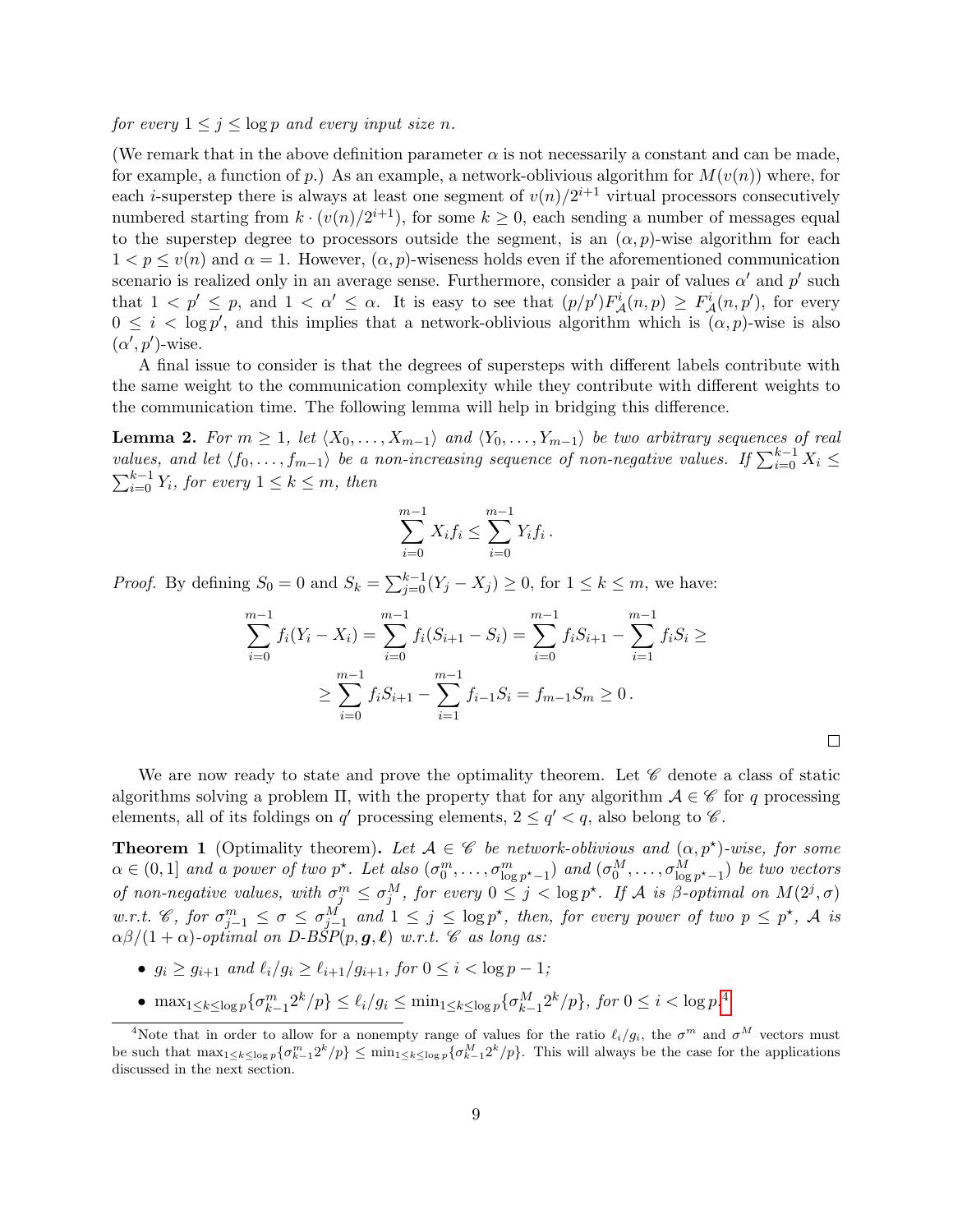*Proof.* Fix the value p and the vectors g and  $\ell$  so to satisfy the hypotheses of the theorem, and consider a D-BSP $(p, g, \ell)$ -algorithm  $C \in \mathscr{C}$ . By the  $\beta$ -optimality of A on the evaluation model  $M(2^j, \psi p/2^j)$ , for each  $1 \leq j \leq \log p$  and  $\psi$  such that  $\sigma_{j-1}^m \leq \psi p/2^j \leq \sigma_{j-1}^M$ , we have

$$
H_{\mathcal{A}}\left(n, 2^{j}, \frac{\psi p}{2^{j}}\right) \leq \frac{1}{\beta} H_{\mathcal{C}}\left(n, 2^{j}, \frac{\psi p}{2^{j}}\right)
$$

since C can be folded into an algorithm for  $M(2^j, \psi p/2^j)$ , still belonging to C. By the definition of communication complexity it follows that

$$
\sum_{i=0}^{j-1} \left( F_{\mathcal{A}}^{i}(n,2^{j}) + S_{\mathcal{A}}^{i}(n) \frac{\psi p}{2^{j}} \right) \leq \frac{1}{\beta} \sum_{i=0}^{j-1} \left( F_{\mathcal{C}}^{i}(n,2^{j}) + S_{\mathcal{C}}^{i}(n) \frac{\psi p}{2^{j}} \right),
$$

and then, by applying Lemma [1](#page-7-1) to the right side of the above inequality, we obtain

<span id="page-9-0"></span>
$$
\sum_{i=0}^{j-1} \left( F_A^i(n, 2^j) + S_A^i(n) \frac{\psi p}{2^j} \right) \le \frac{1}{\beta} \sum_{i=0}^{j-1} \left( \frac{p}{2^j} F_C^i(n, p) + S_C^i(n) \frac{\psi p}{2^j} \right). \tag{3}
$$

Define  $\psi_p^m = \max_{1 \leq k \leq \log p} {\sigma_{k-1}^m 2^k / p}$  and  $\psi_p^M = \min_{1 \leq k \leq \log p} {\sigma_{k-1}^M 2^k / p}$ . The condition imposed by the theorem on the ratio  $\ell_i/g_i$  implies that  $\psi_p^m \leq \psi_p^M$ , hence, by definition of these two quantities, we have that  $\sigma_{j-1}^m 2^j/p \leq \psi_p^m, \psi_p^M \leq \sigma_{j-1}^M 2^j/p$ .

Let us first set  $\psi = \psi_p^M$  in Inequality [3,](#page-9-0) and note that, by the above observation,  $\sigma_{j-1}^m \leq$  $\psi_p^M p/2^j \leq \sigma_{j-1}^M$ . By multiplying both terms of the inequality by  $2^j/(\psi_p^M p)$ , and by exploiting the non-negativeness of the  $F^i_{\mathcal{A}}(n, 2^j)$  terms, we obtain

$$
\sum_{i=0}^{j-1} S_{\mathcal{A}}^{i}(n) \leq \frac{1}{\beta} \sum_{i=0}^{j-1} \left( \frac{F_{\mathcal{C}}^{i}(n, p)}{\psi_{p}^{M}} + S_{\mathcal{C}}^{i}(n) \right).
$$

Next, we make  $\log p$  applications of Lemma [2,](#page-8-1) one for each  $j = 1, 2, \ldots, \log p$ , by setting  $m = j$ ,  $X_i = S^i_{\mathcal{A}}(n), Y_i = (1/\beta) \left( F^i_{\mathcal{C}}(n, p) / \psi^M_p + S^i_{\mathcal{C}}(n) \right)$ , and  $f_i = \ell_i / g_i$ . This gives

$$
\sum_{i=0}^{j-1} S_{\mathcal{A}}^{i}(n) \frac{\ell_{i}}{g_{i}} \leq \frac{1}{\beta} \sum_{i=0}^{j-1} \left( F_{\mathcal{C}}^{i}(n, p) \frac{\ell_{i}}{\psi_{p}^{M} g_{i}} + S_{\mathcal{C}}^{i}(n) \frac{\ell_{i}}{g_{i}} \right),
$$

for  $1 \leq j \leq \log p$ . Since, by hypothesis,  $\ell_i/g_i \leq \psi_p^M$ , for each  $0 \leq i < \log p$ , we have  $\ell_i/\psi_p^M g_i \leq 1$ , hence we can write

<span id="page-9-1"></span>
$$
\sum_{i=0}^{j-1} S_{\mathcal{A}}^{i}(n) \frac{\ell_{i}}{g_{i}} \leq \frac{1}{\beta} \sum_{i=0}^{j-1} \left( F_{\mathcal{C}}^{i}(n, p) + S_{\mathcal{C}}^{i}(n) \frac{\ell_{i}}{g_{i}} \right), \tag{4}
$$

for  $1 \leq j \leq \log p$ .

Now, let us set  $\psi = \psi_p^m$  in Inequality [3,](#page-9-0) which, again, guarantees  $\sigma_{j-1}^m \leq \psi_p^m p/2^j \leq \sigma_{j-1}^M$ . By exploiting the wiseness of  $A$  in the left side and the non-negativeness of  $S^i_{\mathcal{A}}(n)$ , we obtain

$$
\sum_{i=0}^{j-1} \alpha \frac{p}{2^j} F_{\mathcal{A}}^i(n, p) \le \frac{1}{\beta} \sum_{i=0}^{j-1} \left( \frac{p}{2^j} F_{\mathcal{C}}^i(n, p) + S_{\mathcal{C}}^i(n) \frac{\psi_p^m p}{2^j} \right).
$$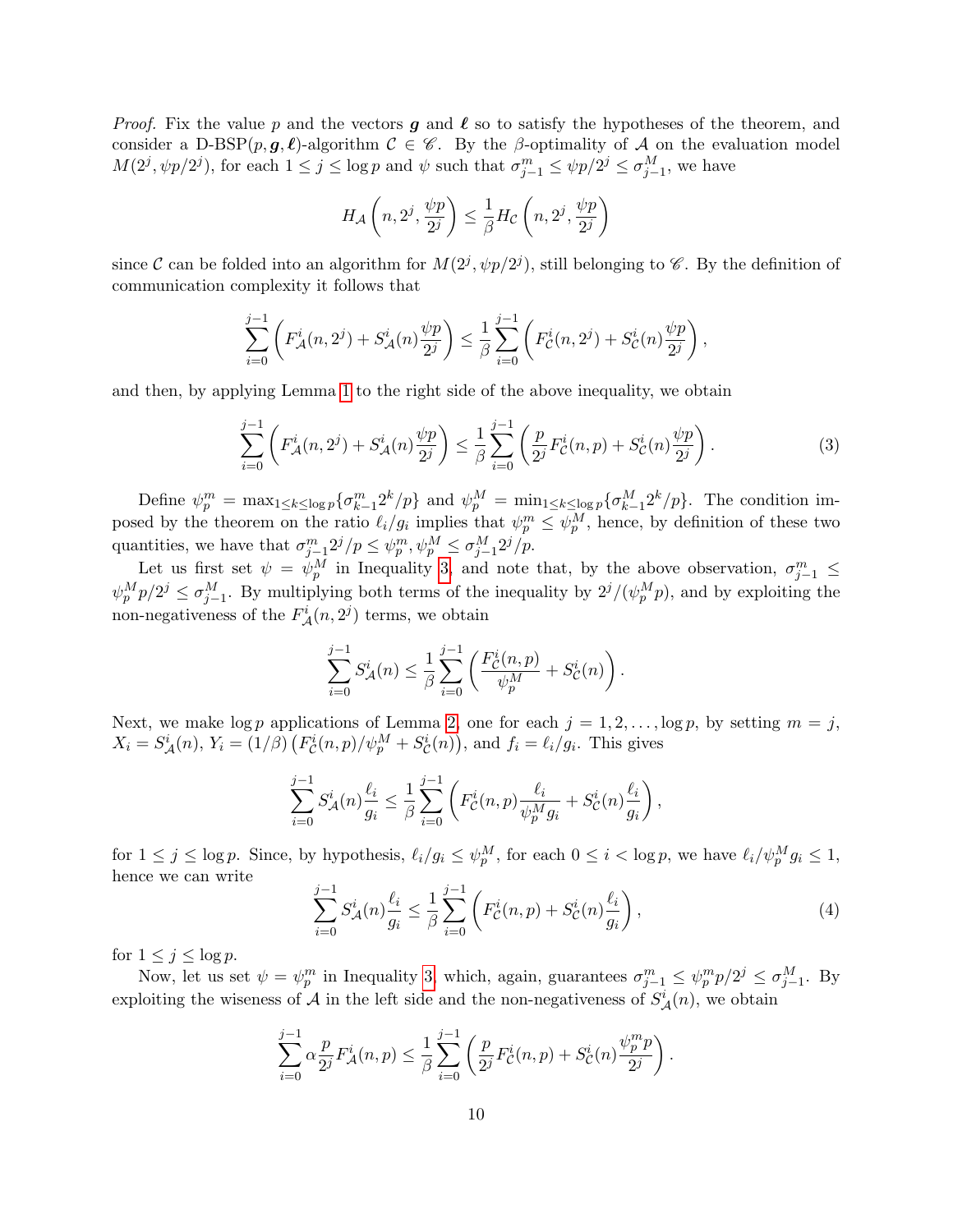By multiplying both terms by  $2^j/(p\alpha)$  and observing that, by hypothesis,  $\psi_p^m \leq \ell_i/g_i$ , for each  $0 \leq i < \log p$ , we get

<span id="page-10-0"></span>
$$
\sum_{i=0}^{j-1} F_{\mathcal{A}}^{i}(n, p) \le \frac{1}{\alpha \beta} \sum_{i=0}^{j-1} \left( F_{\mathcal{C}}^{i}(n, p) + S_{\mathcal{C}}^{i}(n) \frac{\ell_{i}}{g_{i}} \right). \tag{5}
$$

Summing Inequality [4](#page-9-1) with Inequality [5](#page-10-0) yields

$$
\sum_{i=0}^{j-1} \left( F_{\mathcal{A}}^i(n,p) + S_{\mathcal{A}}^i(n) \frac{\ell_i}{g_i} \right) \le \frac{1+\alpha}{\alpha \beta} \sum_{i=0}^{j-1} \left( F_{\mathcal{C}}^i(n,p) + S_{\mathcal{C}}^i(n) \frac{\ell_i}{g_i} \right),
$$

for  $1 \leq j \leq \log p$ . Applying Lemma [2](#page-8-1) with  $m = \log p$ ,  $X_i = F^i_{\mathcal{A}}(n, p) + S^i_{\mathcal{A}}(n) \ell_i/g_i$ ,  $Y_i = (1 +$  $\alpha$ )/( $\alpha$  $\beta$ ) ( $F_{\mathcal{C}}^{i}(n,p) + S_{\mathcal{C}}^{i}(n)\ell_i/g_i$ ), and  $f_i = g_i$  yields

$$
\sum_{i=0}^{\log p-1} \left( F_{\mathcal{A}}^{i}(n,p)g_{i} + S_{\mathcal{A}}^{i}(n)\ell_{i} \right) \leq \frac{1+\alpha}{\alpha\beta} \sum_{i=0}^{\log p-1} \left( F_{\mathcal{C}}^{i}(n,p)g_{i} + S_{\mathcal{C}}^{i}(n)\ell_{i} \right).
$$

Then, by definition of communication time we have

$$
D_{\mathcal{A}}\left(n,p,\boldsymbol{g},\boldsymbol{\ell}\right)\leq\frac{1+\alpha}{\alpha\beta}D_{\mathcal{C}}\left(n,p,\boldsymbol{g},\boldsymbol{\ell}\right),
$$

and the theorem follows.

A few remarks are in order regarding the above optimality theorem. The complexity metrics adopted in this paper target exclusively interprocessor communication, thus a (sequential) networkoblivious algorithm specified on  $M(v)$  but using only one of the virtual processors would clearly be optimal with respect to these metrics. For meaningful applications of the theorem, the class C must be suitably defined to exclude such degenerate cases and to contain algorithms where the work is sufficiently well balanced among the processing elements.

Note that the theorem requires that both the  $g_i$ 's and  $\ell_i/g_i$ 's form non-increasing sequences. The assumption is rather natural since it reflects the fact that larger submachines exhibit more expensive communication (hence, a larger g parameter) and larger network capacity (hence, a larger  $\ell/g$  ratio).

Some of the issues encountered in establishing the optimality theorem have an analog in the context of memory hierarchies. For example, time in the Hierarchical Memory Model (HMM) can be linked to I/O complexity as discussed in [\[1\]](#page-30-8), so that optimality of the latter for different cache sizes implies the optimality of the former for wide classes of functions describing the access time to different memory locations. Although, to the best of our knowledge, the question has not been explicitly addressed in the literature, a careful inspection of the arguments of [\[1\]](#page-30-8) shows that some restriction to the class of algorithms is required, to guarantee that the maximum value of the I/O complexity for different cache sizes is simultaneously reached for the same input instance. (For example, the optimality of HMM time does not follow for the class of arbitrary comparison-based sorting algorithms, since the known I/O complexity lower bound for this problem [\[4\]](#page-30-9) may not be simultaneously reachable for all relevant cache sizes.) Moreover, the monotonicity we have assumed for the  $g_i$  and the  $\ell_i/g_i$  sequences has an analog in the assumption that the function used in [\[1\]](#page-30-8) to model the memory access time is polynomially bounded.

 $\Box$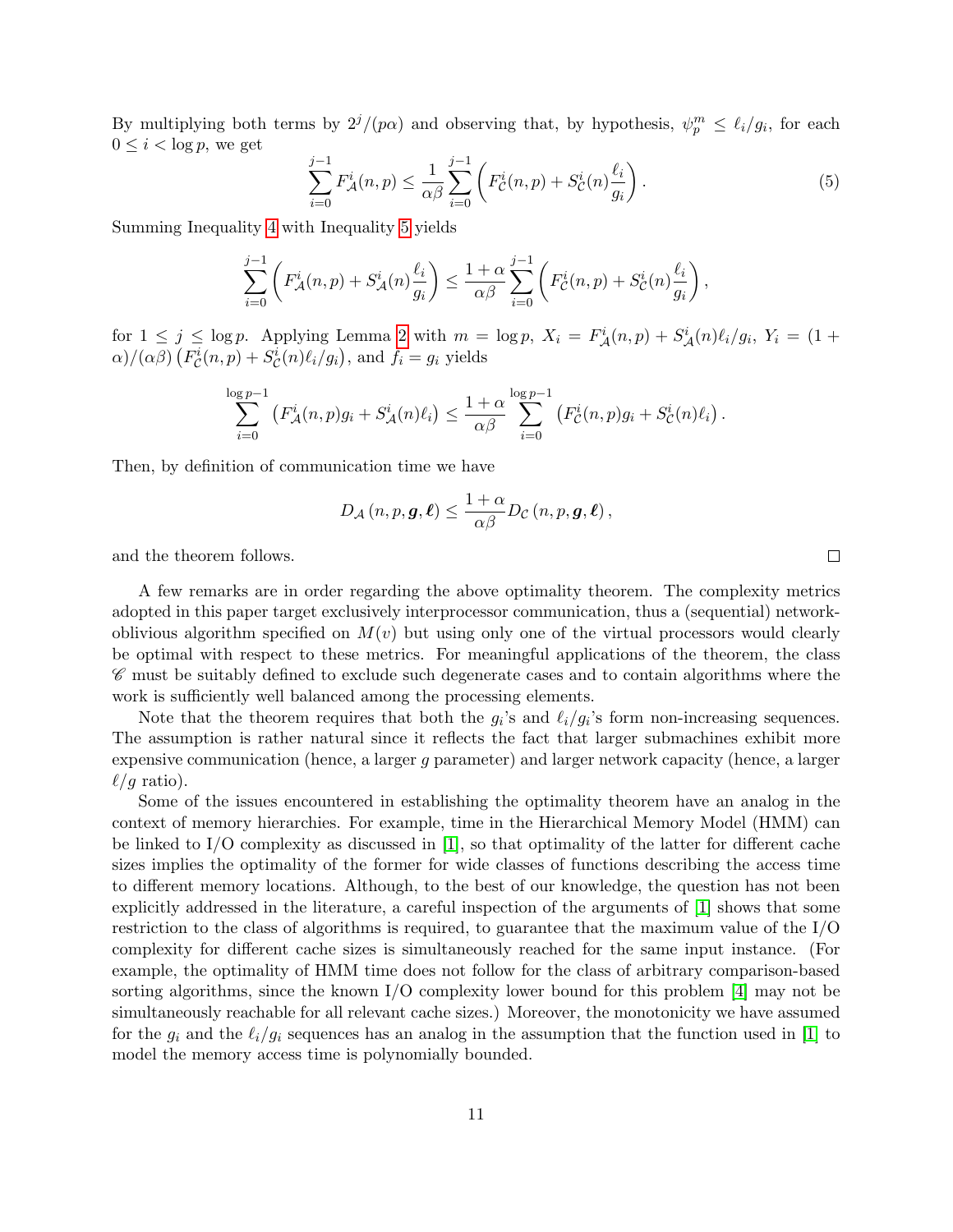In the cache-oblivious framework the equivalent of our optimality theorem requires algorithms to satisfy the regularity condition [\[27,](#page-32-3) Lemma 6.4], which requires that the number of cache misses decreases by a constant factor when the cache size is doubled. On the other hand, our optimality theorem gives the best bound when the network-oblivious algorithm is  $(\Theta(1), p)$ -wise, that is, when the communication complexity decreases by a constant factor when the number of processors is doubled. Although the regularity condition and wiseness cannot be formalized in a similar fashion due to the significant differences between the cache- and network-oblivious frameworks, we observe that both assumptions require the oblivious algorithms to react seamlessly and smoothly to small changes of the machine parameters.

# <span id="page-11-0"></span>4 Algorithms for Key Problems

In this section, we illustrate the use of the proposed framework by developing efficient networkoblivious algorithms for a number of fundamental computational problems: matrix multiplication (Subsection [4.1\)](#page-11-1), Fast Fourier Transform (Subsection [4.2\)](#page-13-0), and sorting (Subsection [4.3\)](#page-15-0). All of our algorithms exhibit  $\Theta(1)$ -optimality on the D-BSP for wide ranges of the machine parameters. In Subsection [4.4,](#page-17-0) we also present network-oblivious algorithms for stencil computations. These latter algorithms run efficiently on the D-BSP although they do not achieve  $\Theta(1)$ -optimality, which appears to be a hard challenge in this case. In Subsection [4.5,](#page-23-0) we also establish a negative result by proving that there cannot exist a network-oblivious algorithm for broadcasting which is simultaneously  $\Theta(1)$ -optimal on two sufficiently different  $M(p, \sigma)$  machines.

As prescribed by our framework, the performance of the network-oblivious algorithms on the D-BSP is derived by analyzing their performance on the evaluation model. Optimality is assessed with respect to classes of algorithms where the computation is not excessively unbalanced among the processors, namely, algorithms where an individual processor cannot perform more than a constant fraction of the total minimum work for the problem. For this purpose, we exploit some recent lower bounds which rely on mild assumptions on work distributions and strengthen previous bounds based on stronger assumptions [\[40\]](#page-32-6). Finally, we want to stress that all of our algorithms are also work optimal.

#### <span id="page-11-1"></span>4.1 Matrix Multiplication

The *n*-*MM* problem consists of multiplying two  $\sqrt{n} \times \sqrt{n}$  $\overline{n}$  matrices, A and B, using only semiring operations. For convenience, we assume that  $n$  is an even power of 2 (the general case requires minor yet tedious modifications). A result in [\[35\]](#page-32-7) shows that any static algorithm for the  $n$ -MM problem which uses only semiring operations must compute all  $n^{3/2}$  multiplicative terms, that is the products  $A[i, k] \cdot B[k, j]$ , with  $0 \leq i, j, k \leq \sqrt{n}$ .

Let C denote the class of static algorithms for the n-MM problem such that any  $A \in \mathscr{C}$  for q processing elements satisfies the following properties: (i) no entry of A or B is initially replicated (however, the entries of A and B are allowed to be initially distributed among the processing elements in an arbitrary fashion); (ii) no processing element computes more than  $n^{3/2}/\min\{q, 11^3\}$ multiplicative terms; (iii) all of the foldings of A on q' processing elements,  $2 \le q' < q$ , also belong to  $\mathscr{C}$ . The following lemma establishes a lower bound on the communication complexity of the algorithms in  $\mathscr{C}$ .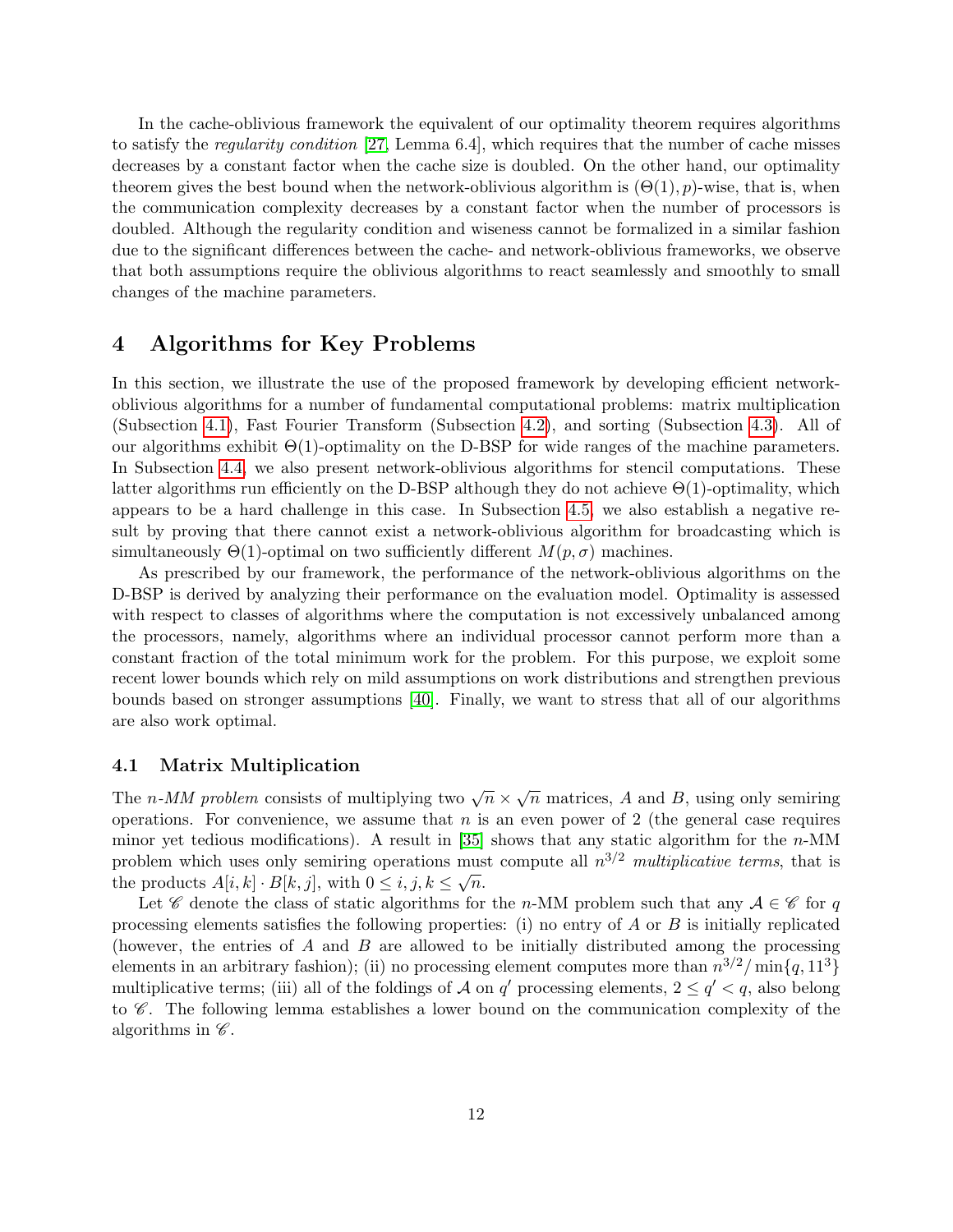<span id="page-12-0"></span>**Lemma 3.** The communication complexity of any n-MM algorithm in  $\mathscr C$  when executed on  $M(p, \sigma)$ is  $\Omega(n/p^{2/3} + \sigma)$ .

*Proof.* The bound for  $\sigma = 0$  is proved in [\[40,](#page-32-6) Theorem 2], and it clearly extends to the case  $\sigma > 0$ . The additive  $\sigma$  term follows since at least one message is sent by some processing element.  $\Box$ 

We now describe a static network-oblivious algorithm for the  $n-MM$  problem, which follows from the parallelization of the respective cache-oblivious algorithm [\[27\]](#page-32-3). Then, we prove its optimality in the evaluation model, for wide ranges of the parameters, and in the execution model through the optimality theorem. The algorithm is specified on  $M(n)$ , and requires that the input and output matrices be evenly distributed among the n VPs. We denote with  $A, B$  and  $C$  the two input matrices and the output matrix respectively, and with  $A_{hk}$ ,  $B_{hk}$  and  $C_{hk}$ , with  $0 \leq h, k \leq 1$ , their four quadrants. The network-oblivious algorithm adopts the following recursive strategy:

- 1. Partition the VPs into eight segments  $S_{hk\ell}$ , with  $0 \leq h, k, \ell \leq 1$ , containing the same number of consecutively numbered VPs. Replicate and distribute the inputs so that the entries of  $A_{h\ell}$  and  $B_{\ell k}$  are evenly spread among the VPs in  $S_{h k\ell}$ .
- 2. In parallel, for each  $0 \le h, k, \ell \le 1$ , compute recursively the product  $M_{hk\ell} = A_{h\ell} \cdot B_{\ell k}$  within  $S_{h k \ell}$ .
- 3. In parallel, for each  $0 \leq i, j \leq \sqrt{n}$ , the VP responsible for  $C[i, j]$  collects  $M_{hk0}[i', j']$  and In paramet, for each  $0 \le i, j \le \sqrt{n}$ , the V<sub>1</sub> responsible for  $C[i, j]$  conects  $M_h k_0[i', j']$  and  $M_{hkl}[i', j']$ , with  $h = \lfloor 2i/\sqrt{n} \rfloor$ ,  $k = \lfloor 2j/\sqrt{n} \rfloor$ ,  $i' = i \mod (\sqrt{n}/2)$  and  $j' = j \mod (\sqrt{n}/2)$ , and computes  $C[i, j] = M_{hk0}[i', j'] + M_{hk1}[i', j'].$

At the *i*-th recursion level, with  $0 \le i \le (\log n)/3$ ,  $8^i$   $(n/4^i)$ -MM subproblems are solved by distinct  $M(n/8<sup>i</sup>)$ 's formed by distinct segments of VPs. The recursion stops at  $i = (\log n)/3$  when each VP solves sequentially an  $n^{1/3}$ -MM subproblem. It is easy to see, by unfolding the recursion, that the algorithm comprises a constant number of 3*i*-supersteps for every  $0 \le i \le (\log n)/3$ , where each VP sends/receives  $O(2<sup>i</sup>)$  messages. In order to enforce wiseness, without worsening the asymptotic communication complexity and communication time exhibited by the algorithm in the evaluation and execution machine models, we may assume that, in each 3*i*-superstep,  $VP_i$  sends 2<sup>*i*</sup> dummy messages to  $VP_{j+n/2^{3i+1}}$ , for  $0 \leq j \leq n/2^{3i+1}$ .

**Theorem 2.** The communication complexity of the above n-MM network-oblivious algorithm when executed on  $M(p, \sigma)$  is

$$
H_{\text{MM}}(n, p, \sigma) = O\bigg(\frac{n}{p^{2/3}} + \sigma \log p\bigg),\,
$$

for every  $1 < p \le n$  and  $\sigma > 0$ . The algorithm is  $(\Theta(1), n)$ -wise and  $\Theta(1)$ -optimal with respect to  $\mathscr C$  on any  $M(p,\sigma)$  with  $1 < p \leq n$  and  $\sigma = O(n/(p^{2/3} \log p)).$ 

Proof. From the previous discussion, we conclude that

$$
H_{\text{MM}}(n, p, \sigma) = O\left(\sum_{i=0}^{(\log p)/3} \left(\frac{n2^i}{p} + \sigma\right)\right) = O\left(\frac{n}{p^{2/3}} + \sigma \log p\right).
$$

As anticipated, the wiseness is guaranteed by the dummy messages introduced in each superstep. Finally, it is easy to see that the algorithm satisfies the three requirements for belonging to  $\mathscr{C}$ , hence its optimality follows from Lemma [3.](#page-12-0)  $\Box$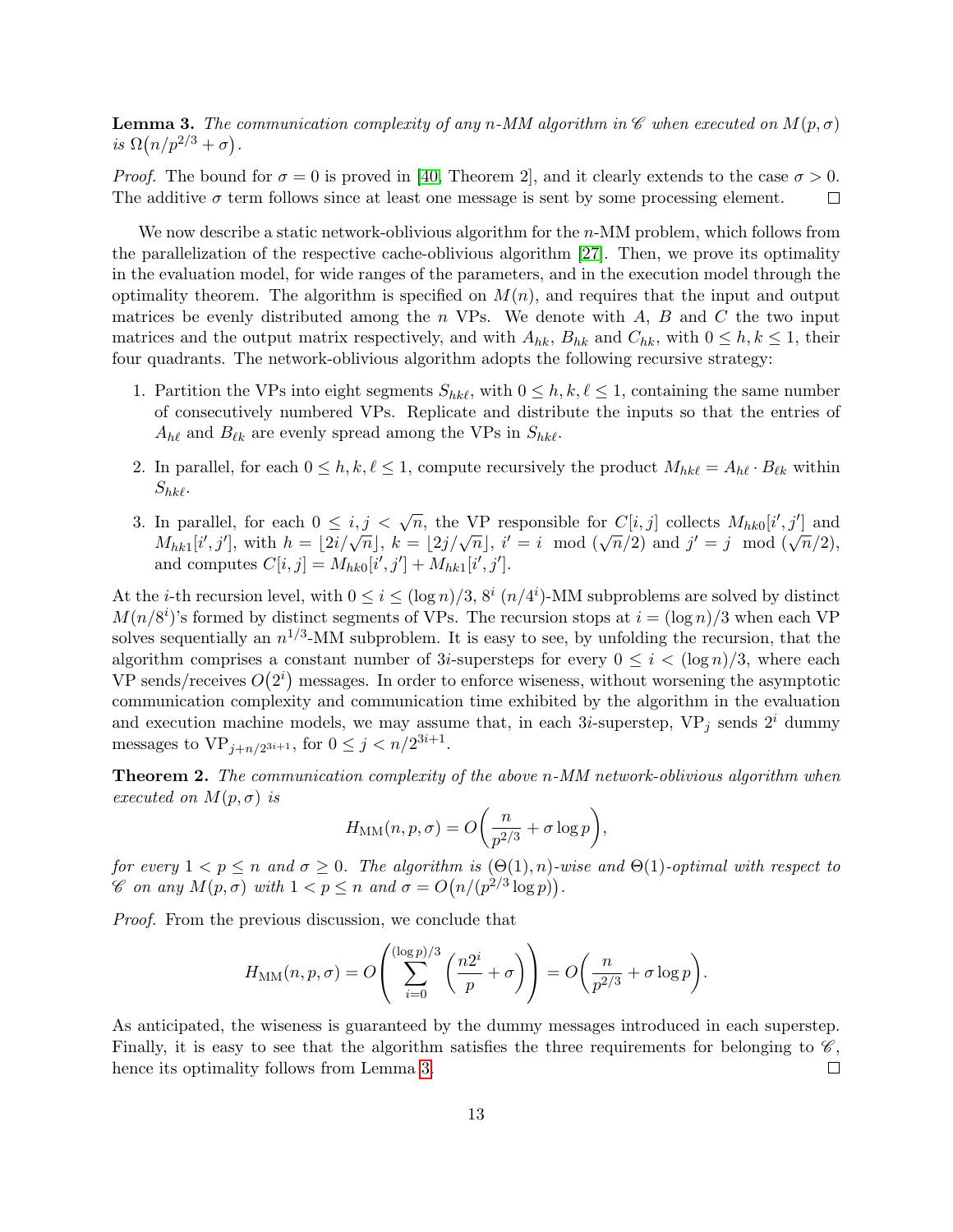**Corollary 1.** The above n-MM network-oblivious algorithm is  $\Theta(1)$ -optimal with respect to  $\mathscr C$  on any D-BSP $(p, g, \ell)$  machine with  $1 < p \le n$ , non-increasing  $g_i$ 's and  $\ell_i/g_i$ 's, and  $\ell_0/g_0 = O(n/p)$ .

*Proof.* Since the network-oblivious algorithm is  $(\Theta(1), n)$ -wise and belongs to  $\mathscr{C}$ , the corollary follows by plugging  $p^* = n$ ,  $\sigma_i^m = 0$ , and  $\sigma_i^M = \Theta(n/((i+1)2^{2i/3}))$  into Theorem [1.](#page-8-2)  $\Box$ 

#### 4.1.1 Space-Efficient Matrix Multiplication

Observe that the network-oblivious algorithm described above incurs an  $O(n^{1/3})$  memory blowup per VP. As described below, the recursive strategy can be modified so to incur only a constant memory blow-up, at the expense of an increased communication complexity. The resulting networkoblivious algorithm turns out to be  $\Theta(1)$ -optimal with respect to the class of algorithms featuring constant memory blow-up.

We assume, as before, that the entries of  $A, B$  and  $C$  be evenly distributed among the VPs. The VPs are (recursively) divided into four segments which solve the eight  $(n/4)$ -MM subproblems in two rounds: in the first round, the segments compute  $A_{00} \cdot B_{00}$ ,  $A_{01} \cdot B_{11}$ ,  $A_{11} \cdot B_{10}$  and  $A_{10} \cdot B_{01}$  (one product per segment), while in the second round they compute  $A_{01} \cdot B_{10}$ ,  $A_{00} \cdot B_{01}$ ,  $A_{10} \cdot B_{00}$  and  $A_{11} \cdot B_{11}$  (again, one product per segment). The recursion ends when each VP solves sequentially an 1-MM subproblem. By unfolding the recursion, we get that for every  $0 \leq i < \log n/2$ , the algorithm executes  $\Theta(2^i)$  2*i*-supersteps where each VP sends/receives  $\Theta(1)$  messages. At any time each VP contains only  $O(1)$  matrix entries, but the recursion requires it to handle a stack of  $O(\log n)$ entries. However, it is easy to see that only a constant number of bits are needed for each stack entry, hence, under the natural assumption that each matrix entry occupies a constant number of  $\Theta(\log n)$ -bit words, the entire stack at each VP requires storage proportional to  $O(1)$  matrix entries. Therefore, the algorithm incurs only a constant memory blow-up. As before, the algorithm can be easily made  $(\Theta(1), n)$ -wise by adding suitable dummy messages and, when executed on  $M(p, \sigma)$ , the communication complexity becomes  $O(n/\sqrt{p} + \sigma\sqrt{p})$ .

Let  $\mathscr{C}'$  denote the class of static algorithms for the n-MM problem such that any  $\mathcal{A} \in \mathscr{C}'$ for q processing elements satisfies the following properties: (i) the local storage required at each processing element is  $O(n/q)$ ; (ii) all of the foldings of A on q' processing elements,  $2 \le q' < q$ , also belong to  $\mathscr{C}'$ . Since it is proved in [\[32\]](#page-32-8) that any n-MM algorithm in  $\mathscr{C}'$  when running on  $M(p, 0)$ belong to v. Since it is proved in [52] that any n-will algorithm in v. when running on  $M(p, 0)$ <br>must exhibit an  $\Omega(n/\sqrt{p})$  communication complexity, the above network-oblivious algorithm is  $\Theta(1)$ -optimal with respect to  $\mathscr{C}'$  on any  $M(p, \sigma)$  with  $1 < p \leq n$  and  $\sigma = O(n/p)$ . Consequently, Theorem [1](#page-8-2) yields optimality of the algorithm on any  $D-BSP(p, g, \ell)$  machine with  $1 < p \leq n$ , non-increasing  $g_i$ 's and  $\ell_i/g_i$ 's, and  $\ell_0/g_0 = O(n/p)$ .

#### <span id="page-13-0"></span>4.2 Fast Fourier Transform

The n-FFT problem consists of computing the Discrete Fourier Transform of n values using the n-input FFT DAG, where a vertex is a pair  $\langle w, l \rangle$ , with  $0 \leq w < n$  and  $0 \leq l < \log n$ , and there exists an arc between two vertices  $\langle w, l \rangle$  and  $\langle w', l' \rangle$  if  $l' = l + 1$ , and either w and w' are identical or their binary representations differ exactly in the l-th bit [\[37\]](#page-32-9).

Let C denote the class of static algorithms for the n-FFT problem such that any  $A \in \mathscr{C}$  for q processing elements satisfies the following properties: (i) each DAG node is evaluated exactly once (i.e., recomputation is not allowed); (ii) no input value is initially replicated; (iii) no processing element computes more than  $\epsilon n \log n$  DAG nodes, for some constant  $0 < \epsilon < 1$ ; (iv) all of the foldings of A on q' processing elements,  $2 \le q' < q$ , also belong to  $\mathscr{C}$ . Note that, as in the preceding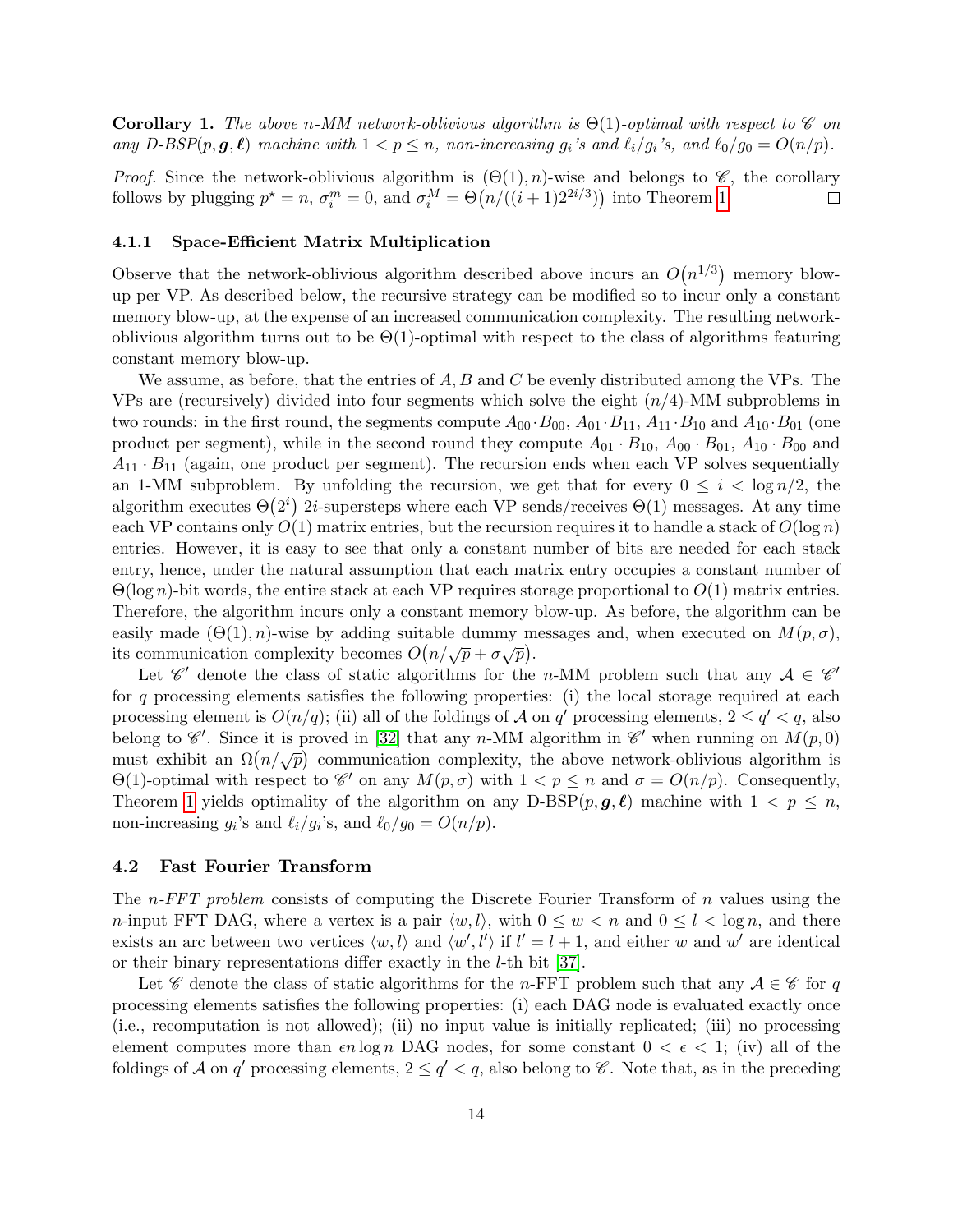subsection, the class of algorithms we are considering makes no assumptions on the input and output distributions. we make no assumptions on the input and output distributions. The following lemma establishes a lower bound on the communication complexity of the algorithms in  $\mathscr{C}$ .

<span id="page-14-0"></span>**Lemma 4.** The communication complexity of any n-FFT algorithm in  $\mathscr C$  when executed on  $M(p, \sigma)$ is  $\Omega((n \log n)/(p \log(n/p)) + \sigma)$ .

*Proof.* The bound for  $\sigma = 0$  is proved in [\[40,](#page-32-6) Theorem 11], and it clearly extends to the case  $\sigma > 0$ . The additive  $\sigma$  term follows since at least one message is sent by some processing element.  $\Box$ 

We now describe a static network-oblivious algorithm for the n-FFT problem, and then prove its optimality in the evaluation and execution models. The algorithm is specified on  $M(n)$ , and Exploits the well-known decomposition of the FFT DAG into two sets of  $\sqrt{n}$ -input FFT subDAGs, explores the wen-known decomposition of the FFT DAG fluo two sets of  $\sqrt{n}$ -input FFT subDAGs, with each set containing  $\sqrt{n}$  such subDAGs [\[2\]](#page-30-10). For simplicity, in order to ensure integrality of the quantities involved, we assume  $n = 2^{2^k}$  for some integer  $k \geq 0$ . We assume that at the beginning quantities involved, we assume  $n = 2$  for some integer  $\kappa \ge 0$ . We assume that at the beginning the *n* inputs are evenly distributed among the *n* VPs. In parallel, each of the  $\sqrt{n}$  segments of  $\sqrt{n}$ consecutively numbered VPs computes recursively the assigned subDAG. Then, the outputs of the first set of subDAGs are permuted in a 0-superstep so to distribute the inputs of each subDAGs of the second set among the VPs of a distinct segment. The permutation pattern is equivalent to of the second set allong the v1 s of a distinct segment. The permutation pattern is equivalent to<br>the transposition of a  $\sqrt{n} \times \sqrt{n}$  matrix. Finally, each segment computes recursively the assigned subDAG.

At the *i*-th recursion level, with  $i \geq 0$ ,  $n^{1-1/2^i}$   $n^{1/2^i}$ -FFT subproblems are solved by  $n^{1-1/2^i}$  $M(n^{1/2^{i}})$  models formed by distinct segments of VPs. The recurrence stops at  $i = \log \log n$  when each segment of two VPs computes a 2-input subDAG. It is easy to see, by unfolding the recursion, that the algorithm comprises  $O(2^i)$  supersteps with label  $(1-1/2^i)$  log n, for each  $0 \leq i < \log \log n$ , where each VP sends/receives  $O(1)$  messages. As before, in order to enforce wiseness without affecting the algorithm's asymptotic performance, we assume that in each  $(1-1/2<sup>i</sup>)$  log n-superstep, VP<sub>j</sub> sends a dummy message to VP<sub>j+n<sup>1/2i</sup>/2, for each  $0 \leq j < n^{1/2^{i}}/2$ .</sub>

Theorem 3. The communication complexity of the above n-FFT network-oblivious algorithm when executed on  $M(p, \sigma)$  is

$$
H_{\text{FFT}}(n, p, \sigma) = O\left(\left(\frac{n}{p} + \sigma\right) \frac{\log n}{\log(n/p)}\right),\,
$$

for every  $1 < p \leq n$  and  $\sigma \geq 0$ . The algorithm is  $(\Theta(1), n)$ -wise and  $\Theta(1)$ -optimal with respect to  $\mathscr C$  on any  $M(p,\sigma)$  with  $1 < p \leq n$  and  $\sigma = O(n/p)$ .

Proof. From the previous discussion, we conclude that

$$
H_{\text{FFT}}(n, p, \sigma) = O\left(\sum_{i=0}^{\log(\log n/\log(n/p))} 2^i \left(\frac{n}{p} + \sigma\right)\right) = O\left(\left(\frac{n}{p} + \sigma\right) \frac{\log n}{\log(n/p)}\right).
$$

The wiseness is ensured by the dummy messages, and since the algorithm satisfies the requirements for belonging to  $\mathscr{C}$ , its optimality follows from Lemma [4.](#page-14-0)  $\Box$ 

We now apply Theorem [1](#page-8-2) to show that the network-oblivious algorithm is  $\Theta(1)$ -optimal on the D-BSP for wide ranges of the machine parameters.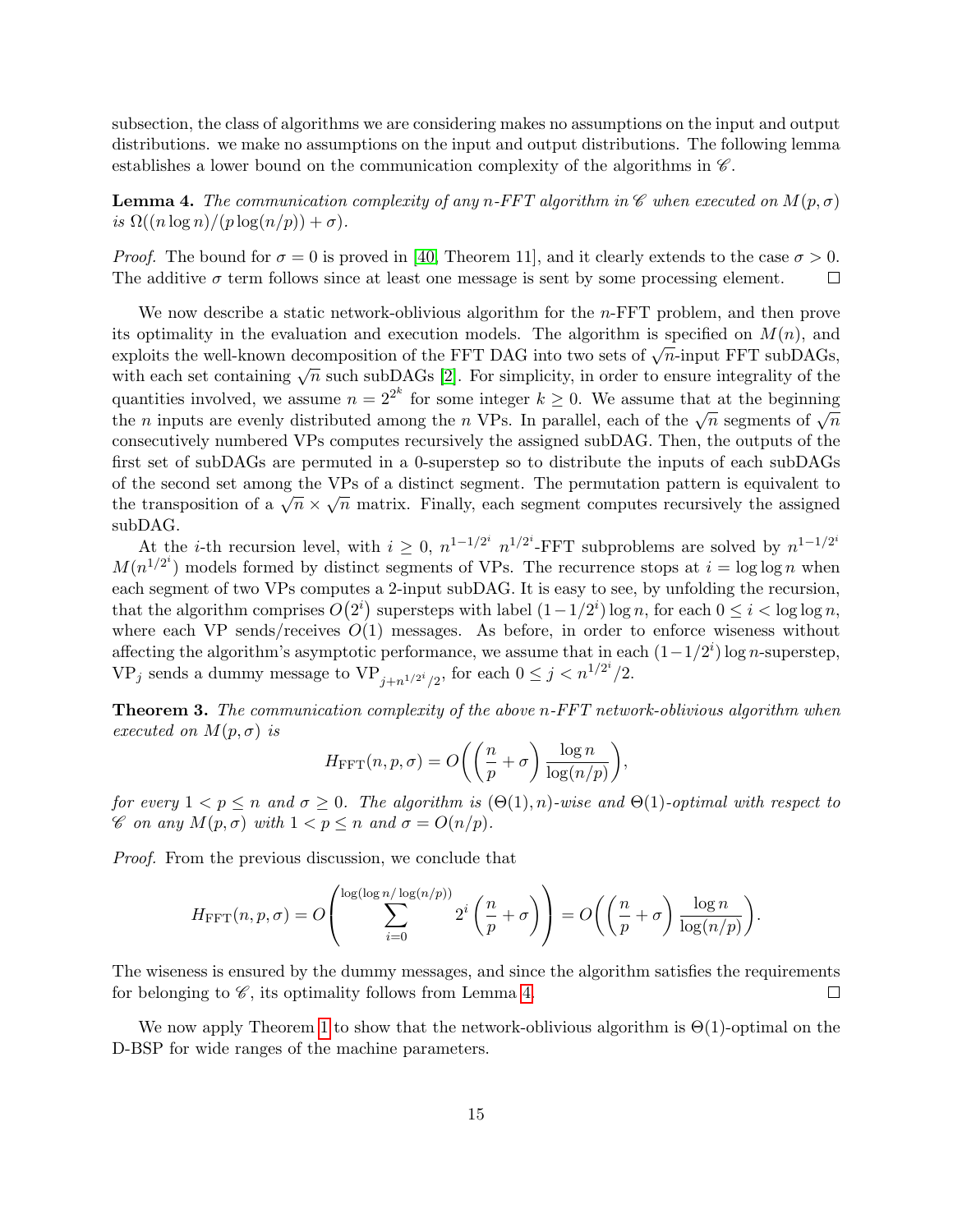Corollary 2. The above n-FFT network-oblivious algorithm is  $\Theta(1)$ -optimal with respect to  $\mathscr C$  on any D-BSP $(p, g, \ell)$  machine with  $1 < p \leq n$ , non-increasing  $g_i$ 's and  $\ell_i/g_i$ 's, and  $\ell_0/g_0 = O(n/p)$ .

*Proof.* Since the network-oblivious algorithm is  $(\Theta(1), n)$ -wise and belongs to  $\mathscr{C}$ , we get the claim by plugging  $p^* = n$ ,  $\sigma_i^m = 0$ , and  $\sigma_i^M = \Theta(n/2^i)$  in Theorem [1.](#page-8-2)  $\Box$ 

We observe that although we described the network-oblivious algorithm assuming  $n = 2^{2^k}$ , in order to ensure integrality of the quantities involved, the above results can be generalized to the case of  $n$  arbitrary power of two. In this case, the FFT DAG is recursively decomposed into a set case of *n* afformally power of two. In this case, the FFT DAG is recursively decomposed into a set of  $n/2^{\lfloor \log \sqrt{n} \rfloor}$ -input FFT subDAGs. The optimality of the resulting algorithm in both the evaluation and execution machine models can be proved in a similar fashion as before.

#### <span id="page-15-0"></span>4.3 Sorting

The *n-sort problem* requires to label *n* (distinct) input keys with their ranks, using only comparisons, where the *rank* of a key is the number of smaller keys in the input sequence.

Let  $\mathscr C$  denote the class of static algorithms for the *n*-sort problem such that any  $\mathcal A \in \mathscr C$  for q processing elements satisfies the following properties: (i) initially, no input key is replicated and, during the course of the algorithm, only a constant number of copies per key are allowed at any time; (ii) no processing element performs more than  $\epsilon n \log n$  comparisons, for an arbitrary constant  $0 < \epsilon < 1$ ; (iii) all of the foldings of A on q' processing elements,  $2 \le q' < q$ , also belong to  $\mathscr{C}$ . We make no assumptions on how the keys are distributed among the processing elements at the beginning and at the end of the algorithm. The following lemma establishes a lower bound on the communication complexity of the algorithms in  $\mathscr{C}$ .

<span id="page-15-2"></span>**Lemma 5.** The communication complexity of any n-sort algorithm in  $\mathscr C$  when executed on  $M(p, \sigma)$ is  $\Omega((n \log n)/(p \log(n/p)) + \sigma)$ .

*Proof.* The bound for  $\sigma = 0$  is proved in [\[40,](#page-32-6) Theorem 8], and it clearly extends to the case  $\sigma > 0$ . The additive  $\sigma$  term follows since at least one message is sent by some processing element.  $\Box$ 

We now present a static network-oblivious algorithm for the  $n$ -sort problem, and then prove its optimality in the evaluation and execution models. The algorithm implements a recursive version of the Columnsort strategy, as described in [\[36\]](#page-32-10). Consider the n input keys as an  $r \times s$ matrix, with  $r \cdot s = n$  and  $r \geq s^2$ . Columnsort is organized into seven *phases* numbered from 1 to 7. During Phases 1, 3, 5 and 7 the keys in each column are sorted recursively (in Phase 5 adjacent columns are sorted in reverse order). During Phases 2, 4, 6 and 8 the keys of the matrix are permuted: in Phase 2 (resp., 4) a transposition (resp., diagonalizing permutation [\[36\]](#page-32-10)) of the  $r \times s$  matrix is performed maintaining the  $r \times s$  shape; in Phase 6 (resp., 8) an  $r/2$ -cyclic shift (resp., the reverse of the r/2-cyclic shift) is done.<sup>[5](#page-15-1)</sup> Columnsort can be implemented on  $M(n)$ as follows. For convenience, assume that  $n = 2^{(3/2)^d}$  for some integer  $d \geq 0$ , and set  $r = n^{2/3}$ and  $s = n/r$  (the more general case is discussed later). The algorithm starts with the input keys evenly distributed among the n VPs. In the odd phases the keys of each column are evenly

<span id="page-15-1"></span><sup>&</sup>lt;sup>5</sup>In the original paper [\[36\]](#page-32-10), the shift in Phase 6 is not cyclic: a new column is added containing the  $r/2$  overflowing keys and  $r/2$  large dummy keys, while the first column is filled with  $r/2$  small dummy keys. However, it is easy to see that a cyclic shift suffices if the first  $r/2$  keys in the first column are considered smaller than the last  $r/2$  keys.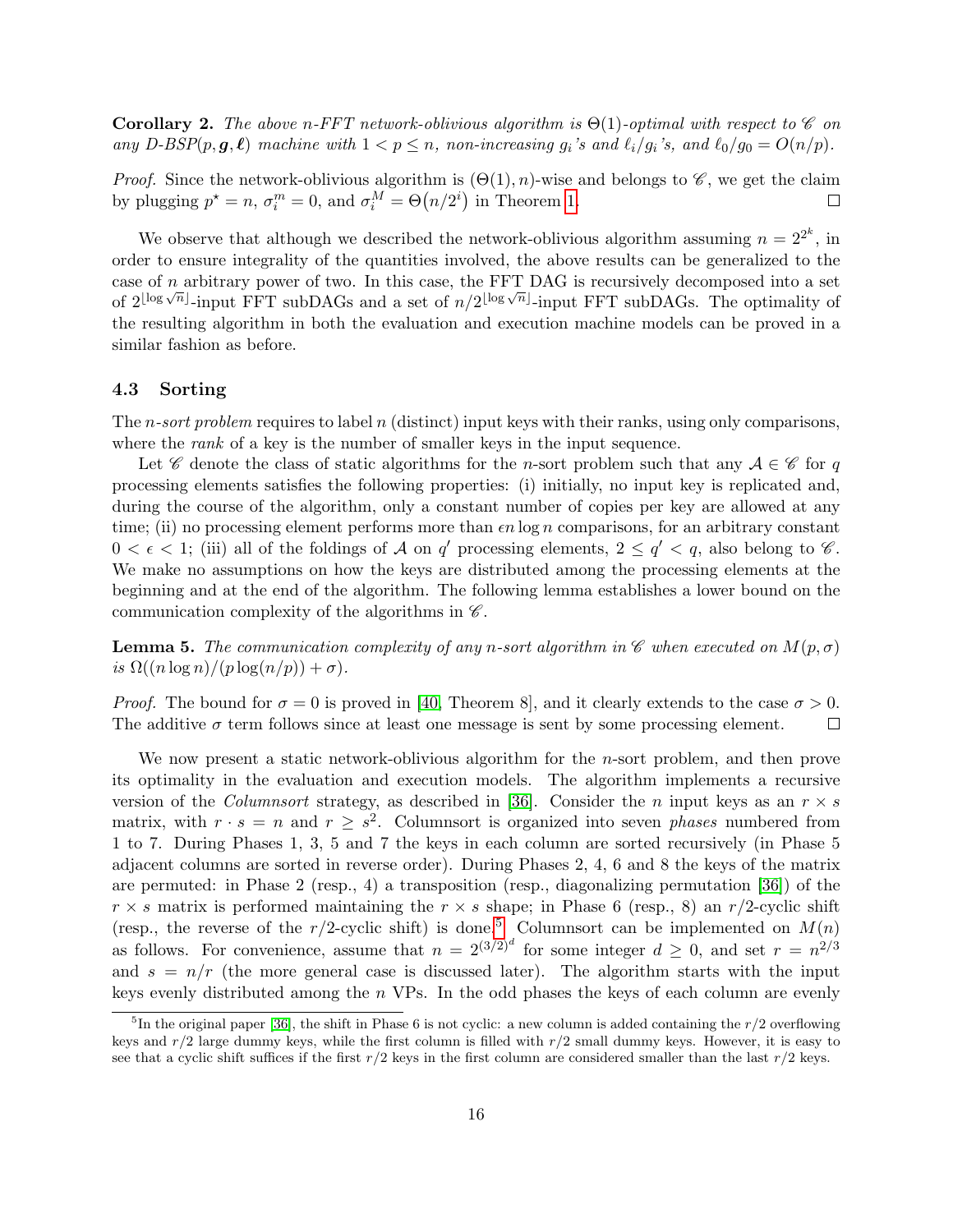distributed among the VPs of a distinct segment of r consecutively numbered VPs, which form an independent  $M(r)$ . Then, each segment solves recursively the subproblem corresponding to the column it received. The even phases entail a constant number of 0-supersteps of constant degree. At the *i*-th recursion level, with  $0 \le i \le \log_{3/2} \log n$ , each segment of  $n^{(2/3)^i}$  consecutively numbered VPs forming an independent  $M(n^{(2/3)^i})$  solves  $4^i$  subproblems of size  $n^{(2/3)^i}$ . The recurrence stops at  $i = \log_{3/2} \log n$  when each VP solves, sequentially, a subproblem of constant size. It is easy to see, by unfolding the recursion, that the algorithm consists of  $\Theta(4^i)$  supersteps with label  $(1-2/3^i)$  log n, for each  $0 \leq i < \log_{3/2} \log n$ , where each VP sends/receives  $O(1)$  messages. As before, in order to enforce wiseness, without affecting the algorithm's asymptotic performance, we assume that in each  $(1 - (2/3)^i)$  log n-superstep,  $VP_j$  sends a dummy message to  $VP_{j+n^{(2/3)^i}/2}$ , for each  $0 \leq j < n^{(2/3)^i}/2$ .

<span id="page-16-0"></span>Theorem 4. The communication complexity of the above network-oblivious algorithm for n-sort when executed on  $M(p, \sigma)$  is

$$
H_{\text{sort}}(n, p, \sigma) = O\left(\left(\frac{n}{p} + \sigma\right) \left(\frac{\log n}{\log(n/p)}\right)^{\log_{3/2} 4}\right),\,
$$

for every  $1 < p \leq n$  and  $\sigma \geq 0$ . The algorithm is  $(\Theta(1), n)$ -wise and it is  $\Theta(1)$ -optimal with respect to C on any  $M(p,\sigma)$  with  $p=O(n^{1-\delta})$ , for any arbitrary constant  $\delta \in (0,1)$ , and  $\sigma \geq 0$ .

Proof. By the previous description of the algorithm, we conclude that

$$
H_{\text{sort}}(n, p, \sigma) = O\left(\sum_{i=0}^{\log_{3/2}(\log n/\log(n/p))} 4^i \left(\frac{n}{p} + \sigma\right)\right) = O\left(\left(\frac{n}{p} + \sigma\right) \left(\frac{\log n}{\log(n/p)}\right)^{\log_{3/2} 4}\right).
$$

The wiseness is guaranteed by the dummy messages. Since the algorithm satisfies the three requirements to be in  $\mathscr{C}$ , its optimality follows from Lemma [5.](#page-15-2)  $\Box$ 

<span id="page-16-1"></span>**Corollary 3.** The above n-sort network-oblivious algorithm is  $\Theta(1)$ -optimal with respect to  $\mathscr C$  on any D-BSP(p, g,  $\ell$ ) machine with  $p = O(n^{1-\delta})$ , for some arbitrary constant  $\delta \in (0,1)$ , and nonincreasing  $g_i$ 's and  $\ell_i/g_i$ 's.

*Proof.* Since the network-oblivious algorithm is  $(\Theta(1), n)$ -wise and belongs to  $\mathscr{C}$ , we get the claim by plugging  $p^* = n$ ,  $\sigma_i^m = 0$ , and  $\sigma_i^M = +\infty$  in Theorem [1.](#page-8-2)  $\Box$ 

Consider now the more general case when  $n$  is an arbitrary power of two. Now, the input keys must be regarded as the entries of an  $r \times s$  matrix, where r is the smallest power of two greater than or equal to  $n^{2/3}$ . Simple, yet tedious, calculations show that the results stated in Theorem [4](#page-16-0) and Corollary [3](#page-16-1) continue to hold in this case.

Finally, we remark that the above network-oblivious sorting algorithm turns out to be  $\Theta(1)$ optimal on any D-BSP $(p, g, \ell)$ , as long as  $p = O(n^{1-\delta})$  for constant  $\delta$ , with respect to a wider class of algorithms which satisfy the requirements (i), (ii), and (iii), specified above for  $\mathscr{C}$ , but need not be static. By applying the lower bound for sorting in [\[40\]](#page-32-6) on two processors, it is easy to show that  $\Omega(n)$  messages must cross the bisection for this class of algorithms. Therefore, we get an  $\Omega(g_0n/p)$  lower bound on the communication time on D-BSP(p,  $g, \ell$ ), which is matched by our network-oblivious algorithm.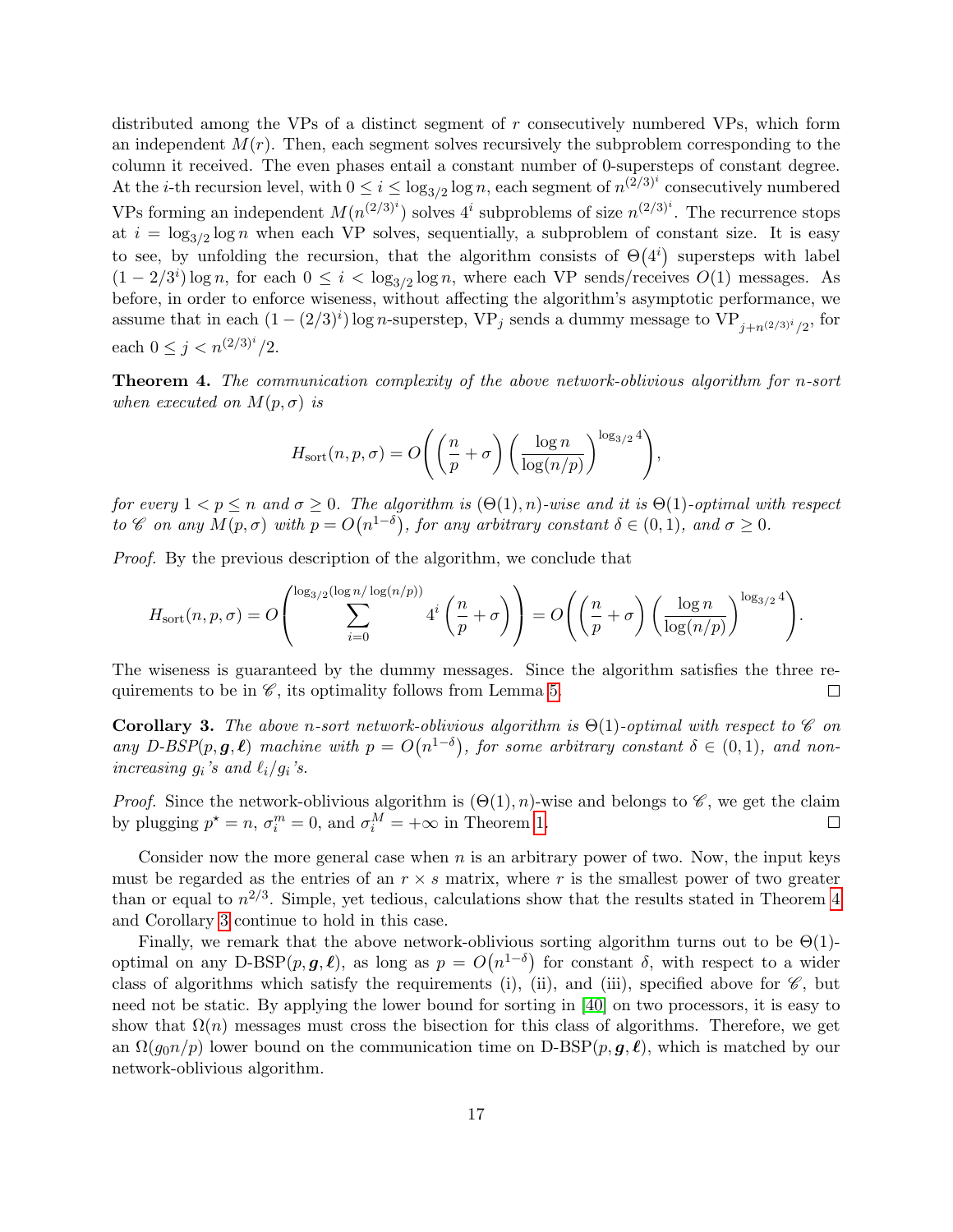#### <span id="page-17-0"></span>4.4 Stencil Computations

A stencil defines the computation of any element in a d-dimensional spatial grid at time t as a function of neighboring grid elements at time  $t-1, t-2, \ldots, t-\tau$ , for some integers  $\tau \geq 1$  and  $d \geq 1$ . Stencil computations arise in many contexts, ranging from iterative finite-difference methods for the numerical solution of partial differential equations, to algorithms for the simulation of cellular automata, as well as in dynamic programming algorithms and in image-processing applications. Also, the simulation of a d-dimensional mesh [\[14\]](#page-31-0) can be envisioned as a stencil computation.

In this subsection, we restrict our attention to stencil computations with  $\tau = 1$ . To this purpose, we define the  $(n, d)$ -stencil problem which represents a wide class of stencil computations (see, e.g., [\[28\]](#page-32-11)). Specifically, the problem consists in evaluating all nodes of a DAG of  $n^{d+1}$  nodes, each represented by a distinct tuple  $\langle i_0, i_1, \ldots, i_d \rangle$ , with  $0 \leq i_0, i_1, \ldots, i_d < n$ , where each node  $\langle i_0, i_1, \ldots, i_d \rangle$  is connected, through an outgoing arc, to (at most)  $3^d$  neighbors, namely  $\langle i_0 +$  $\delta_0, i_1 + \delta_1, \ldots, i_{d-1} + \delta_{d-1}, i_d + 1$  for each  $\delta_0, \delta_1, \ldots, \delta_{d-1} \in \{0, \pm 1\}$  (whenever such nodes exist). We suppose n to be a power of two. Intuitively, the  $(n, d)$ -stencil problem consists of n time steps of a stencil computation on a d-dimensional spatial grid of side  $n$ , where each DAG node corresponds to a grid element (first d coordinates) at a given time step (coordinate  $i_d$ ).

Let  $\mathscr{C}_d$  denote the class of static algorithms for the  $(n, d)$ -stencil problem such that any  $A \in \mathscr{C}_d$ for q processing elements satisfies the following properties: (i) each DAG node is evaluated once (i.e., recomputation is not allowed); (ii) no processing element computes more than  $\epsilon n^{d+1}$  DAG nodes, for some constant  $0 < \epsilon < 1$ ; (iii) all of the foldings of A on q' processing elements,  $2 \le q' < q$ , also belong to  $\mathcal{C}_d$ . Note that, as before, this class of algorithms makes no assumptions on the input and output distributions. The following lemma establishes a lower bound on the communication complexity of the algorithms in  $\mathcal{C}_d$ .

<span id="page-17-2"></span>**Lemma 6.** The communication complexity of any  $(n, d)$ -stencil algorithm in  $\mathscr{C}_d$  when executed on  $M(p,\sigma)$  is  $\Omega\left(n^d/p^{(d-1)/d}+\sigma\right)$ .

*Proof.* The bound for  $\sigma = 0$  is proved in [\[40,](#page-32-6) Theorem 5], and it clearly extends to the case  $\sigma > 0$ . The additive  $\sigma$  term follows since at least one message is sent by some processing element.  $\Box$ 

In what follows, we develop efficient network-oblivious algorithms for the  $(n, d)$ -stencil problem, for the special cases of  $d = \{1, 2\}$ . The generalization to values  $d > 2$ , and to other types of stencils, is left as an open problem.

#### 4.4.1 The  $(n, 1)$ -Stencil Problem

The  $(n, 1)$ -stencil problem consists of the evaluation of a DAG shaped as a 2-dimensional array of side n. We reduce the solution of the stencil problem to the computation of a diamond DAG. Specifically, we define a *diamond DAG* of side n as the intersection of a  $(2n - 1, 1)$ -stencil DAG with the following four half-planes:  $i_0 + i_1 \geq (n-1)$ ,  $i_0 - i_1 \leq (n-1)$ ,  $i_0 - i_1 \geq -(n-1)$ , and  $i_0+i_1 \leq 3(n-1)$  (i.e., the largest diamond included in the stencil).<sup>[6](#page-17-1)</sup> It follows that an  $(n, 1)$ -stencil DAG can be partitioned into five full or truncated diamond DAGs of side less than  $n$  which can be evaluated in a suitable order, with the outputs of one DAG evaluation providing the inputs for subsequent DAG evaluations.

<span id="page-17-1"></span><sup>&</sup>lt;sup>6</sup>We observe that our definition of diamond DAG is consistent with the one in [\[14\]](#page-31-0), whose edges are a superset of those of the diamond DAG defined in [\[3\]](#page-30-3).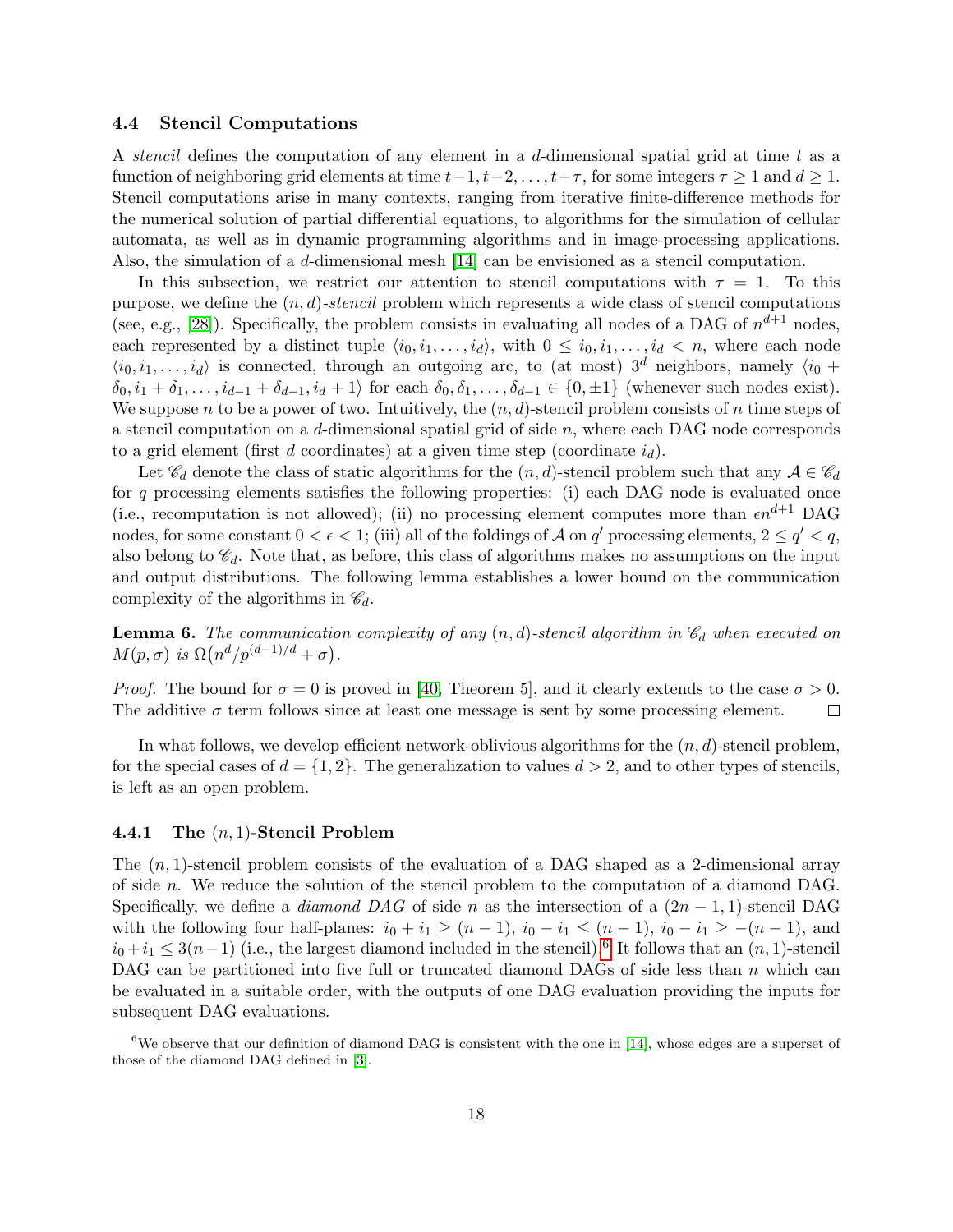

<span id="page-18-0"></span>Figure 1: The decomposition of the diamond DAG performed by our algorithm.

Our network-oblivious algorithm for the  $(n, 1)$ -stencil is specified on  $M(n)$  and consists of five stages, where in each stage the whole  $M(n)$  machine takes care of the evaluation of a distinct diamond DAG (full or truncated) according to the aforementioned partition. We require that all of the  $O(n)$  inputs necessary for the evaluation of a diamond DAG are evenly distributed among the n VPs at the start of the stage in charge of the DAG. No matter how the inputs are assigned to the VPs at the beginning of the algorithm, the data movement required to guarantee the correct input distribution at the various stages can be accomplished in  $O(1)$  0-supersteps where each VP sends/receives  $O(n)$  messages.

We now focus on the evaluation of the individual diamond DAGs. For ease of presentation, we consider the evaluation of a full diamond DAG of side n on  $M(n)$ . Simple yet tedious modifications are required for dealing with truncated or smaller diamond DAGs. We exploit the fact that the DAG can be decomposed recursively into smaller diamonds. (Oblivious parallel algorithms adopting this strategy have been studied in [\[19,](#page-31-10) [29\]](#page-32-12), but these algorithms, specified for a different computational framework, are not oblivious to the number of processors  $p$ , hence they cannot be directly compared to ours.)

Let  $k = 2^{\lceil \sqrt{\log n} \rceil}$ . The diamond DAG is partitioned into  $2k-1$  horizontal stripes, each containing up to k diamonds of side  $n/k$ , as depicted in Figure [1.](#page-18-0) The DAG evaluation is accomplished into  $2k-1$  non-overlapping phases. In the r-th such phase, with  $0 \le r \le 2k-1$ , the diamonds in the r-th stripe are evaluated in parallel by distinct  $M(n/k)$  submachines formed by disjoint segments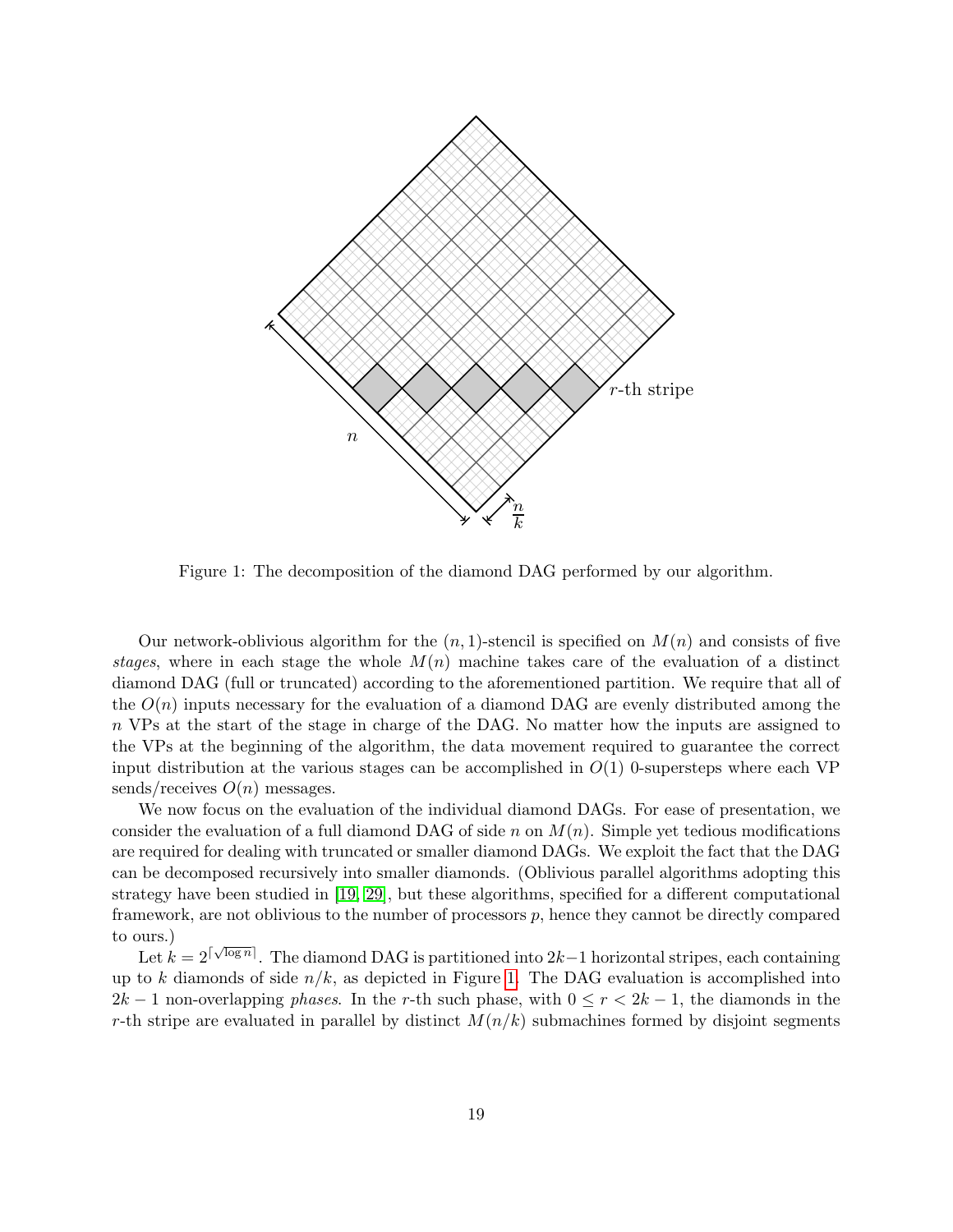of consecutively numbered VPs.[7](#page-19-0) At the beginning of each phase, a 0-superstep is executed so to provide the VPs of each  $M(n/k)$  submachine with the appropriate input, that is, the immediate predecessors (if any) of the diamond assigned to the submachine. In this superstep each VP sends/receives  $O(1)$  messages. In each phase, the diamonds of side  $n/k$  are evaluated recursively.

In general, at the *i*-th recursive level, with  $i \geq 1$ , a total of  $(2k-1)^i$  non-overlapping phases are executed where diamonds of side  $n_i = n/k^i$  are evaluated in parallel by distinct  $M(n_i)$  submachines. Each such phase starts with a superstep of label  $(i-1) \cdot \log k$  in order to provide each  $M(n_i)$  with the appropriate input. In turn, the evaluation of a diamond of side  $n_i$  within an  $M(n_i)$  submachine is performed recursively by partitioning its nodes into  $2k - 1$  horizontal stripes of diamonds of side  $n_{i+1} = n/k^{i+1}$  which are evaluated in  $2k - 1$  non-overlapping phases by  $M(n_{i+1})$  submachines, with each phase starting with a superstep of label  $i \cdot \log k$  where each VP sends/receives  $O(1)$ messages (and thus each processor sends/receives  $O(n/p)$  messages). The recursion ends at level  $\tau = |\log_k n|$ , which is the first level where the diamond of side  $n_{\tau}$  becomes smaller than k. If  $n_{\tau} > 1$ , each diamond of side  $n_{\tau}$  assigned to an  $M(n_{\tau})$  submachine is evaluated straightforwardly in  $2n_{\tau}-1$  supersteps of label  $\tau \cdot \log k$ . Instead, if  $n_{\tau}=1$ , at recursion level  $\tau$  each VP independently evaluates a 1-node diamond, and no communication is required.

By unfolding the recursion, one can easily see that the evaluation of a diamond DAG of side  $n$ entails, overall,  $(2k-1)^i$  supersteps of label  $(i-1) \cdot \log k$ , for  $1 \le i \le \tau$ , and, if  $n_{\tau} > 1$ ,  $(2k-1)^{\tau} n_{\tau}$ supersteps of label  $\tau \cdot \log k$ . In each of these supersteps, every VP sends/receives  $O(1)$  messages.

In order to guarantee  $(\Theta(1), n)$ -wiseness of our algorithm, we assume that suitable dummy messages are added in the each superstep so to make each VP exchange the same number of messages.

<span id="page-19-1"></span>**Theorem 5.** The communication complexity of the above network-oblivious algorithm for the  $(n, 1)$ stencil problem when executed on  $M(p, \sigma)$  is

$$
H_{1\text{-stencil}}(n, p, \sigma) = O\Big(n4^{\sqrt{\log n}}\Big),\,
$$

for every  $1 < p \le n$  and  $0 \le \sigma = O(n/p)$ . The algorithm is  $(\Theta(1), n)$ -wise and  $\Omega\left(1/4\right)$  $\sqrt{\log n}$ optimal with respect to  $\mathcal{C}_1$  on any  $M(p, \sigma)$  with  $1 < p \leq n$  and  $\sigma = O(n/p)$ .

Proof. As observed before, the communication required at the beginning of each of the five stages contributes an additive factor  $O(n)$  to the communication complexity, hence it is negligible. Let us then concentrate on the communication complexity for one diamond DAG evaluation. Recall that  $\tau = \lfloor \log_k n \rfloor$ . First suppose that  $p \leq k^{\tau}$ . Observe that at every recursion level i, with  $0 \leq i < \lceil \log_k p \rceil$ , the evaluation of each diamond of side  $n_i = n/k^i$  is performed by  $p/k^i > 1$ processors, while at every recursion level i, with  $\lceil \log_k p \rceil \leq i \leq \tau$ , each diamond of side  $n/k^i$ is evaluated by a single processor of  $M(p, \sigma)$  and no communication takes place. Then, by the

<span id="page-19-0"></span>We observe that some  $M(n/k)$  submachines may not be assigned to subproblems, since the number of diamonds in a stripe could be smaller than  $k$ . In order to comply with the requirement that in the algorithm execution the sequence of superstep labels is the same at each processing element, we assume that idle  $M(n/k)$  submachines are assigned dummy diamonds of side  $n/k$  to be evaluated.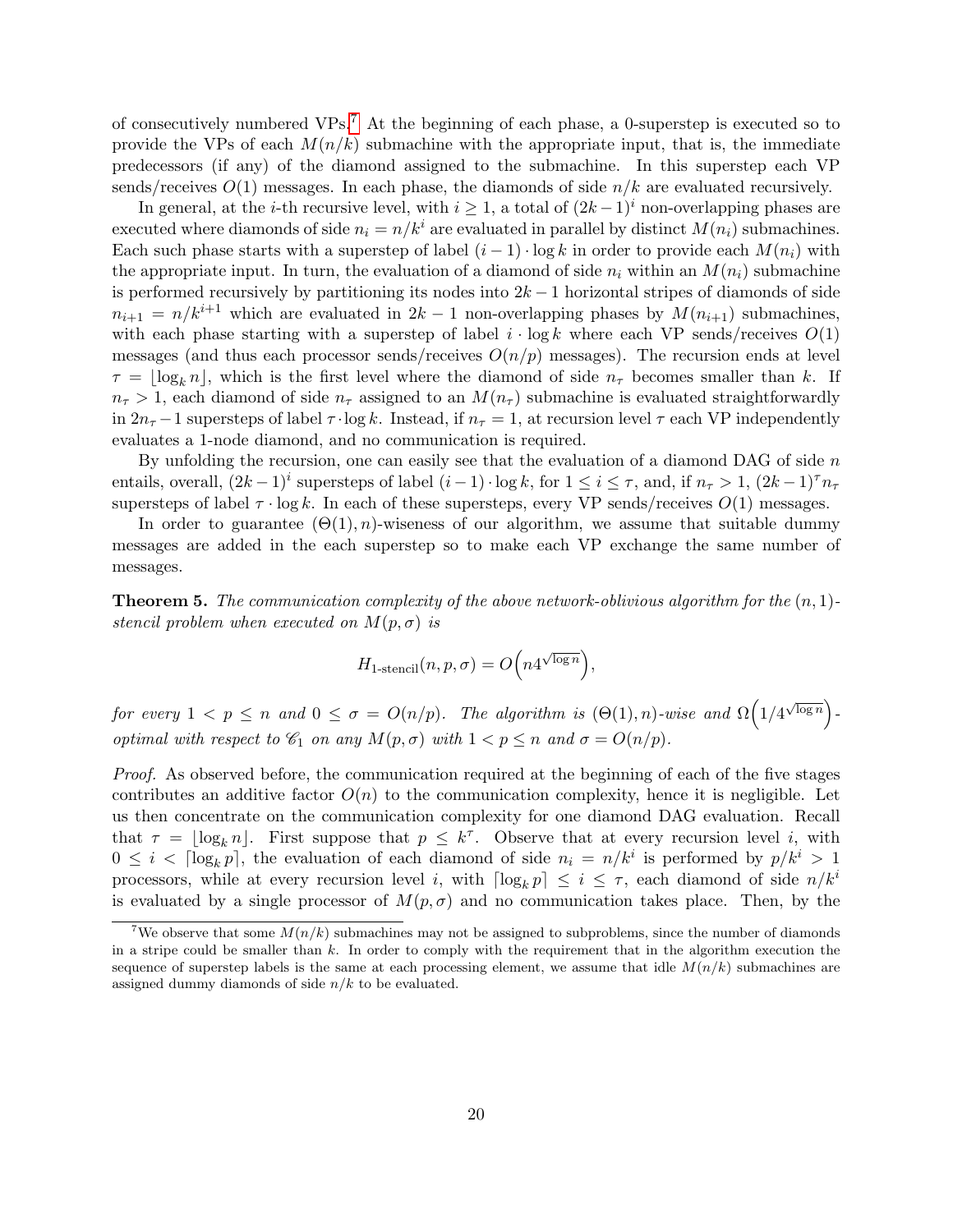previous discussion it follows that

$$
H_{1\text{-stencil}}(n, p, \sigma) = O\left(\sum_{i=0}^{\lceil \log_k p \rceil - 1} (2k - 1)^{i+1} \left(\frac{n}{p} + \sigma\right)\right)
$$
  

$$
= O\left((2k)^{\log_k p + 1} \frac{n}{p}\right)
$$
  

$$
= O\left(n 2^{\log_k p} k\right)
$$
  

$$
= O\left(n 4^{\sqrt{\log n}}\right),
$$

where we exploited the upper bound on  $\sigma$ . Instead, if  $k^{\tau} < p \leq n$ , we have that at every recursion level *i*, with  $0 \le i \le \tau$ , the evaluation of each diamond of side  $n_i = n/k^i$  is performed by  $p/k^i > 1$ processors. Then, by the above discussion and recalling that for  $i = \tau$ , diamonds of side  $n_{\tau} = n/k^{\tau}$ are evaluated straightforwardly in  $2n<sub>\tau</sub> - 1$  supersteps, we obtain

$$
H_{1\text{-stencil}}(n, p, \sigma) = O\left(\sum_{i=0}^{\tau-1} (2k-1)^{i+1} \left(\frac{n}{p} + \sigma\right)\right) + O\left((2k-1)^{\tau} \frac{n}{k^{\tau}} \left(\frac{n}{p} + \sigma\right)\right)
$$
  
=  $O\left((2k)^{\tau} \frac{n}{k^{\tau}} \frac{n}{p}\right)$   
=  $O(n2^{\tau}k)$   
=  $O\left(n4^{\sqrt{\log n}}\right)$ ,

where we exploited the upper bound on  $\sigma$  and the fact that  $p > k^{\tau}$  hence, by definition of  $\tau$ ,  $n/p < k$ . The wiseness is ensured by the dummy messages. It is easy to see that the algorithm complies with the requirements for belonging to  $\mathscr{C}_1$ , hence the claimed optimality is a consequence of Lemma [6,](#page-17-2) and the theorem follows.  $\Box$ 

Finally, we show that the network-oblivious algorithm for the  $(n, 1)$ -stencil problem achieves  $\Omega\Big(1/4$  $\sqrt{\log n}$ )-optimality on the D-BSP as well, for wide ranges of machine parameters.

**Corollary 4.** The above network-oblivious algorithm for the  $(n, 1)$ -stencil problem is  $\Omega(1/4)$  $\sqrt{\log n}$ optimal with respect to  $\mathscr{C}_1$  on any D-BSP $(p, g, \ell)$  machine with  $1 < p \leq n$ , non-increasing  $g_i$ 's and  $\ell_i/g_i$ 's, and  $\ell_0/g_0 = O(n/p)$ .

*Proof.* The corollary follows by Theorem [5](#page-19-1) and by applying Theorem [1](#page-8-2) with  $p^* = n$ ,  $\sigma_i^m = 0$ , and  $\sigma_i^M = \Theta\big(n/2^i\big).$  $\Box$ 

We remark that a tighter analysis of the algorithm and/or the adoption of different values for the recursion degree k, still independent of p and  $\sigma$ , may yield slightly better efficiency. However, it is an open problem to devise a network-oblivious algorithm which is  $\Theta(1)$ -optimal on the D-BSP for wide ranges of the machine parameters.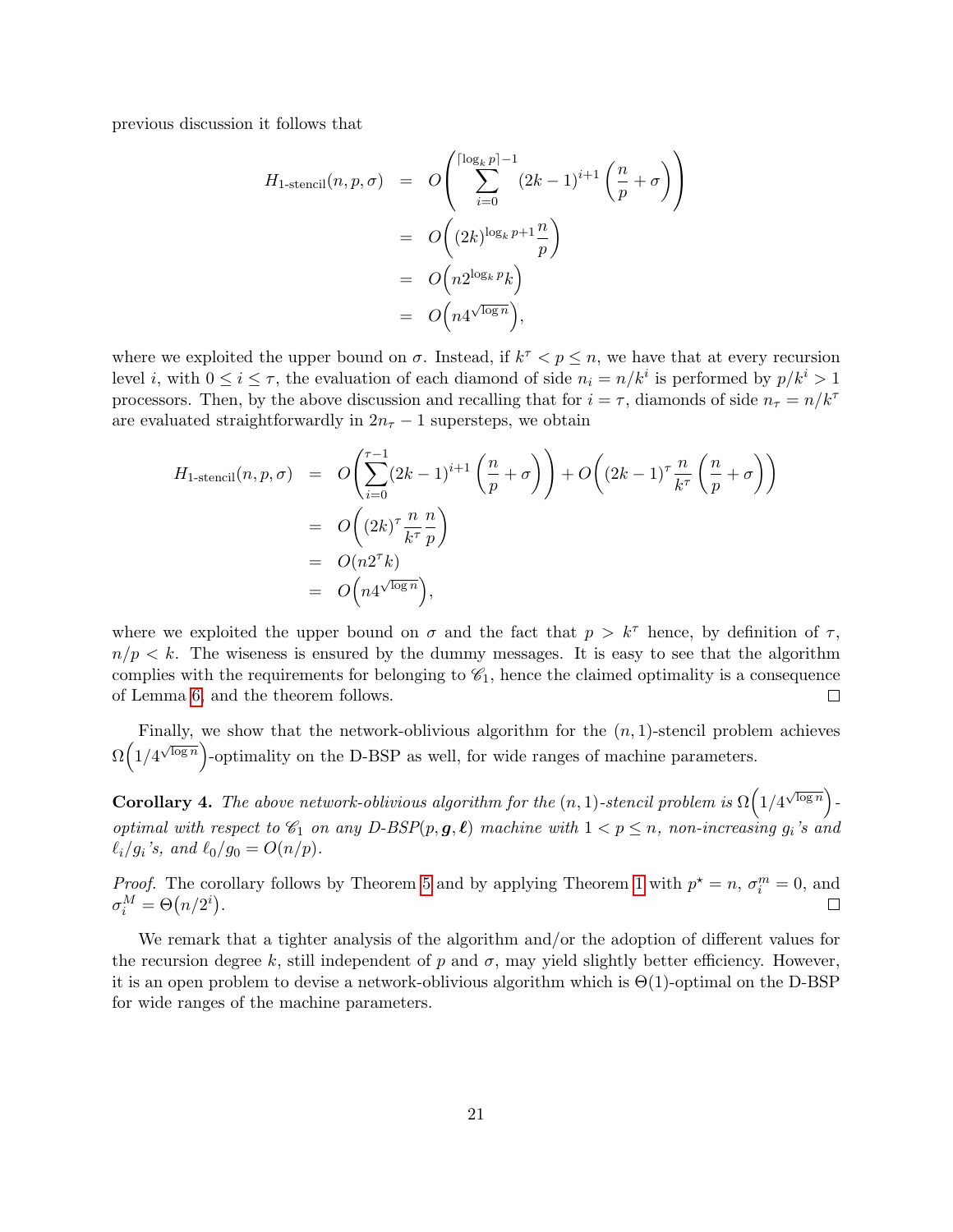#### 4.4.2 The  $(n, 2)$ -Stencil Problem

In this subsection we present a network-oblivious algorithm for the  $(n, 2)$ -stencil problem, which requires the evaluation of a DAG shaped as a 3-dimensional array of side  $n$ . Both the algorithm and its analysis are a suitable adaptation of the ones for the  $(n, 1)$ -stencil problem. In order to evaluate a 3-dimensional domain we make use of two types of subdomains which, intuitively, play the same role as the diamond for the  $(n, 1)$ -stencil: the octahedron and the tetrahedron. An octahedron of side *n* is the intersection of a  $(2n-1, 2)$ -stencil with the following eight half-spaces:  $i_0+i_2 \geq (n-1)$ ,  $i_0 - i_2 \leq (n-1), i_0 - i_2 \geq -(n-1), i_0 + i_2 \leq 3(n-1), i_0 + i_1 \geq (n-1), i_0 - i_1 \leq (n-1),$  $i_0 - i_1 \ge -(n-1)$ , and  $i_0 + i_1 \le 3(n-1)$ ; a tetrahedron of side n is the intersection of a  $(2n-1, 2)$ stencil with the following four half-spaces:  $i_0 + i_1 \geq (n-1), i_0 - i_1 \geq (n-1), i_1 + i_2 \leq 2(n-1),$ and  $i_1 - i_2 \leq 0$ .

As shown in  $[14]$ , a 3-dimensional array of side n can be partitioned into 17 instances of (possibly truncated) octahedra or tetrahedra of side n (see Figure 6 of [\[14\]](#page-31-0)). Our network-oblivious algorithm exploits this partition and is specified on  $M(n^2)$ . It consists of 17 stages, where in each stage the VPs take care of the evaluation of one polyhedra of the partition. We assume that at the beginning of the algorithm the inputs are evenly distributed among the  $n^2$  VPs, and also impose that the inputs of each stage be evenly distributed among the VPs. The data movement required to guarantee the correct input distribution for each stage can be accomplished in  $O(1)$  0-supersteps, where each VP sends/receives  $O(1)$  messages.

Let  $k = 2^{\lceil \sqrt{\log n} \rceil}$ . An octahedron of side n can be partitioned into octahedra and tetrahedra of side  $n/k$  in log k steps, where the *i*-th such step, with  $1 \leq i \leq \log k$ , refines a partition of the initial octahedron into octahedra or tetrahedra of side  $n/2^{i-1}$  by decomposing each of these polyhedra into smaller ones of side  $n/2^i$ , according to the scheme depicted in [\[14,](#page-31-0) Figure 5]. The final partition is obtained at the end of the  $\log k$ -th step. The octahedra and tetrahedra of the final partition can be grouped in horizontal stripes in such a way that the polyhedra of each stripe can be evaluated in parallel. Consider first the set of octahedra of the partition. It can be seen that the projection of these octahedra on the  $(i_0, i_2)$ -plane coincides with the decomposition of the diamond DAG depicted in Figure [1.](#page-18-0) As a consequence, we can identify  $2k - 1$  horizontal stripes of octahedra, where each stripe contains up to  $k^2$  octahedra of side  $n/k$ . Moreover, the interleaving of octahedra and tetrahedra in the basic decompositions of [\[14,](#page-31-0) Figure 5], implies that there is a stripe of tetrahedra between each pair of consecutive stripes of octahedra. Hence, there are also  $(2k-1)-1$  horizontal stripes of tetrahedra, each containing up to  $k^2$  tetrahedra of side  $n/k$ . Overall, the octahedron of side n is partitioned into  $4k-3$  horizontal stripes of at most  $k^2$  polyhedra of side  $n/k$  each, where stripes of octahedra are interleaved with stripes of tetrahedra. With a similar argument one can derive a partition of a tetrahedron of side n into  $2k-1 \leq 4k-3$  horizontal stripes of at most  $k^2$  polyhedra of side  $n/k$  each, where stripes of octahedra are interleaved with stripes of tetrahedra.

Once established the above preliminaries, the network-oblivious algorithm to evaluate a 3 dimensional array of side n on  $M(n^2)$  follows closely from the recursive strategy used for the  $(n, 1)$ -stencil problem: the evaluation of an octahedron is accomplished in  $4k-3$  non-overlapping phases, in each of which the polyhedra (either octahedra or tetrahedra) of side  $n/k$  in one horizontal stripe of the partition described above are recursively evaluated in parallel by distinct  $M(n^2/k^2)$ submachines formed by disjoint segments of consecutively numbered VPs; a tetrahedron of side n can be evaluated through a recursive strategy similar to the one for the octahedron within the same complexity bounds. As usual, we add to each superstep  $O(1)$  dummy messages per VP to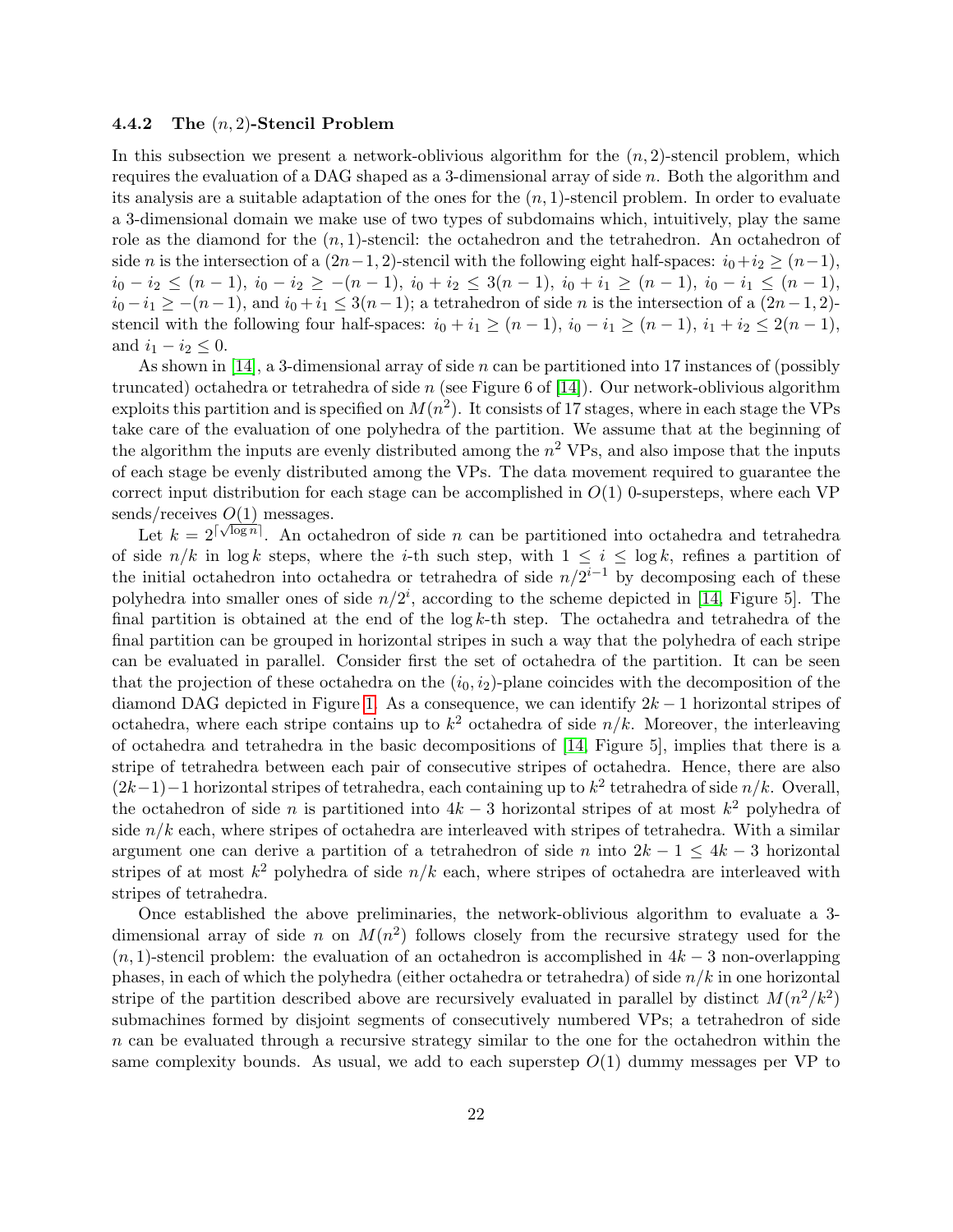guarantee  $(\Theta(1), n^2)$ -wiseness.

<span id="page-22-0"></span>**Theorem 6.** The communication complexity of the above network-oblivious algorithm for the  $(n, 2)$ stencil problem when executed on  $M(p, \sigma)$  is

$$
H_{2\text{-stencil}}(n, p, \sigma) = O\bigg(\frac{n^2}{\sqrt{p}} 8^{\sqrt{\log n}}\bigg),
$$

for every  $1 < p \leq n^2$  and  $0 \leq \sigma = O(n^2/p)$ . The algorithm is  $(\Theta(1), n^2)$ -wise and  $\Omega\left(1/8\right)$  $\sqrt{\log n}$ *optimal with respect to*  $\mathcal{C}_2$  *on any*  $M(p, \sigma)$  *with*  $1 < p \leq n^2$  *and*  $\sigma = O(n^2/p)$ *.* 

*Proof.* Let  $H_{\text{octahedron}}(n, p, \sigma)$  be the communication complexity required by the recursive strategy presented above for the evaluation of an octahedron of side n, when executed on  $M(p, \sigma)$ . The recursion depth of that strategy is  $\tau = \lfloor \log_k n \rfloor$ . First suppose that  $p \leq k^{2\tau}$ . At every recursion level *i*, with  $0 \leq i < \lceil (\log_k p)/2 \rceil$ , the evaluation of each polyhedron of side  $n_i = n/k^i$  is performed by  $p/k^{2i} > 1$  processors, while at every recursion level i, with  $\lfloor (\log_k p)/2 \rfloor \le i \le \tau$ , each polyhedron of side  $n/k<sup>i</sup>$  is evaluated by a single processor of  $M(p, \sigma)$  and no communication takes place. Then, by the previous discussion it follows that

$$
H_{\text{octahedron}}(n, p, \sigma) = O\left(\sum_{i=0}^{\lceil (\log_k p)/2 \rceil - 1} (4k - 3)^{i+1} \left(\frac{n^2}{p} + \sigma\right)\right)
$$

$$
= O\left((4k)^{(\log_k p)/2 + 1} \frac{n^2}{p}\right)
$$

$$
= O\left(\frac{n^2}{\sqrt{p}} 2^{\log_k p} k\right)
$$

$$
= O\left(\frac{n^2}{\sqrt{p}} 4^{\sqrt{\log n}}\right),
$$

where we used the hypothesis  $\sigma = O(n^2/p)$ . Instead, when  $k^{2\tau} < p \leq n^2$ , we have that at every recursion level *i*, with  $0 \le i \le \tau$ , the evaluation of each polyhedron of side  $n_i = n/k^i$  is performed by  $p/k^{2i} > 1$  processors. Then, since for  $i = \tau$ , polyhedra of side  $n_{\tau} = n/k^{\tau}$  are evaluated straightforwardly in  $\Theta(n_\tau)$  supersteps, we obtain

$$
H_{\text{octahedron}}(n, p, \sigma) = O\left(\sum_{i=0}^{\tau-1} (4k-3)^{i+1} \left(\frac{n^2}{p} + \sigma\right)\right) + O\left((4k-3)^{\tau} \frac{n}{k^{\tau}} \left(\frac{n^2}{p} + \sigma\right)\right)
$$
  
=  $O\left((4k)^{\tau} \frac{n}{k^{\tau}} \frac{n^2}{p}\right)$   
=  $O\left(\frac{n^2}{\sqrt{p}} 4^{\tau} k\right)$   
=  $O\left(\frac{n^2}{\sqrt{p}} 8^{\sqrt{\log n}}\right)$ ,

where we used the hypothesis  $\sigma = O(n^2/p)$  and the inequalities  $n/k^{\tau} < k$  and  $k^{2\tau} < p$ . Similar upper bounds on the communication complexity can be proved for the evaluation of a tetrahedron of side n and for the evaluation of truncated octahedra or tetrahedra.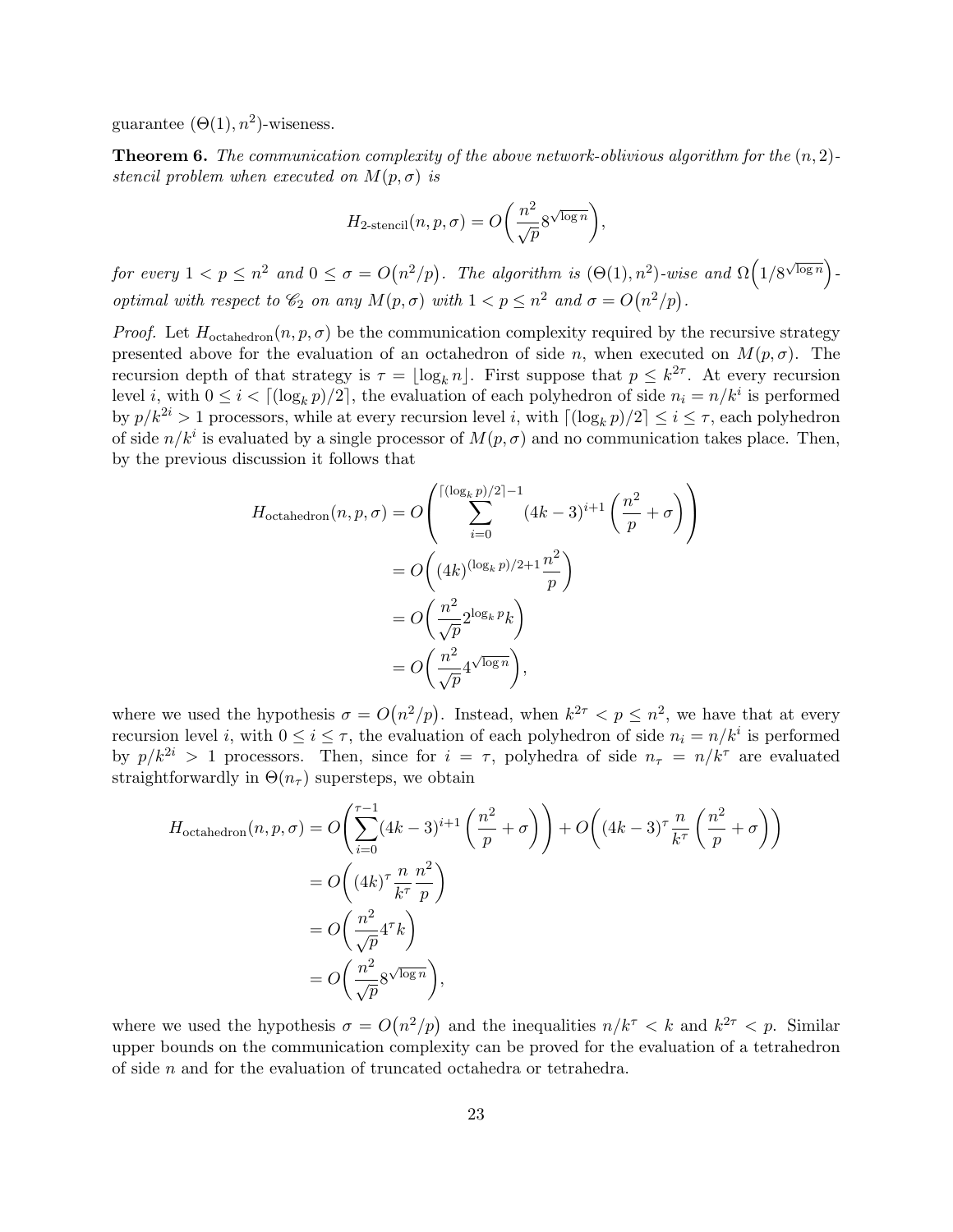Recall that the algorithm for the  $(n, 2)$ -stencil problem consists of 17 stages, where in each stage the VPs take care of the evaluation of one (possibly truncated) octahedron or tetrahedron of side n, and that the data movement which ensures the correct input distribution for each stage can be accomplished in  $O(1)$  0-supersteps, where each VP sends/receives  $O(1)$  messages. This implies that

$$
H_{2\text{-stencil}}(n, p, \sigma) = O\bigg(\frac{n^2}{\sqrt{p}} 8^{\sqrt{\log n}}\bigg).
$$

Since the strategies for the evaluation of (possibly truncated) octahedra or tetrahedra can be made  $(\Theta(1), n^2)$ -wise, through the introduction of suitable dummy messages, the overall algorithm is also  $(\Theta(1), n^2)$ -wise. Moreover, the algorithm complies with the requirements for belonging to  $\mathscr{C}_2$ , hence the claimed optimality is a consequence of Lemma [6.](#page-17-2)  $\Box$ 

**Corollary 5.** The above network-oblivious algorithm for the  $(n, 2)$ -stencil problem is  $\Omega(1/8)$  $\sqrt{\log n}$ optimal with respect to  $\mathscr{C}_2$  on any D-BSP $(p, \textbf{g}, \ell)$  machine with  $1 < p \leq n^2$ , non-increasing  $g_i$ 's and  $\ell_i/g_i$ 's, and  $\ell_0/g_0 = O(n^2/p)$ .

*Proof.* The corollary follows by Theorem [6](#page-22-0) and by applying Theorem [1](#page-8-2) with  $p^* = n^2$ ,  $\sigma_i^m = 0$ , and  $\sigma_i^M = \Theta\big(n^2/2^i\big).$  $\Box$ 

#### <span id="page-23-0"></span>4.5 Limitations of the Oblivious Approach

In this subsection, we establish a negative result by showing that for the broadcast problem, defined below, a network-oblivious algorithm can achieve  $O(1)$ -optimality on  $M(p, \sigma)$  only for very limited ranges of  $\sigma$ . Let  $V[0, \ldots, n-1]$  be a vector of n entries. The n-broadcast problem requires to copy the value  $V[0]$  into all other  $V[i]$ 's. Let  $\mathscr C$  denote the class of static algorithms for the *n*-broadcast problem such that any  $A \in \mathscr{C}$  for q processing elements satisfies the following properties: (i) at least  $\epsilon q$  processing elements hold entries of V, for some constant  $0 < \epsilon \leq 1$ , and the distribution of the entries of  $V$  among the processing elements cannot change during the execution of the algorithm; (ii) all of the foldings of A on q' processing elements,  $2 \le q' < q$ , also belong to  $\mathscr{C}$ . The following lemma establishes a lower bound on the communication complexity of the algorithms in  $\mathscr C$ 

<span id="page-23-1"></span>**Theorem 7.** The communication complexity of any n-broadcast algorithm in  $\mathscr C$  when executed on  $M(p, \sigma)$ , with  $1 < p \leq n$  and  $\sigma \geq 0$ , is  $\Omega\left(\max\{2, \sigma\} \log_{\max\{2, \sigma\}} p\right)$ .

*Proof.* Let A be an algorithm in  $\mathscr{C}$ . Suppose that the execution of A on  $M(p,\sigma)$  requires t supersteps, and let  $p_i$  denote the number of processors that "know" the value  $V[0]$  by the end of the *i*-th superstep, for  $1 \le i \le t$ . Clearly,  $p_0 = 1$  and  $p_t \ge \epsilon p$ , since by definition of  $\mathscr{C}$ , at least  $\epsilon p$ processors hold entries of V to be updated with the value V[0]. During the *i*-th superstep,  $p_i - p_{i-1}$ new processors get to know V[0]. Since at the beginning of this superstep only  $p_{i-1}$  processors know the value, we conclude that the superstep involves an h-relation with  $h \geq \lfloor (p_i - p_{i-1})/p_{i-1} \rfloor$ . Therefore, the communication complexity of  $A$  is

$$
H_{\mathcal{A}}(n, p, \sigma) \geq \sum_{i=1}^{t} \left( \left\lceil \frac{p_i - p_{i-1}}{p_{i-1}} \right\rceil + \sigma \right) = \sum_{i=1}^{t} \left( \left\lceil \frac{p_i}{p_{i-1}} \right\rceil - 1 + \sigma \right).
$$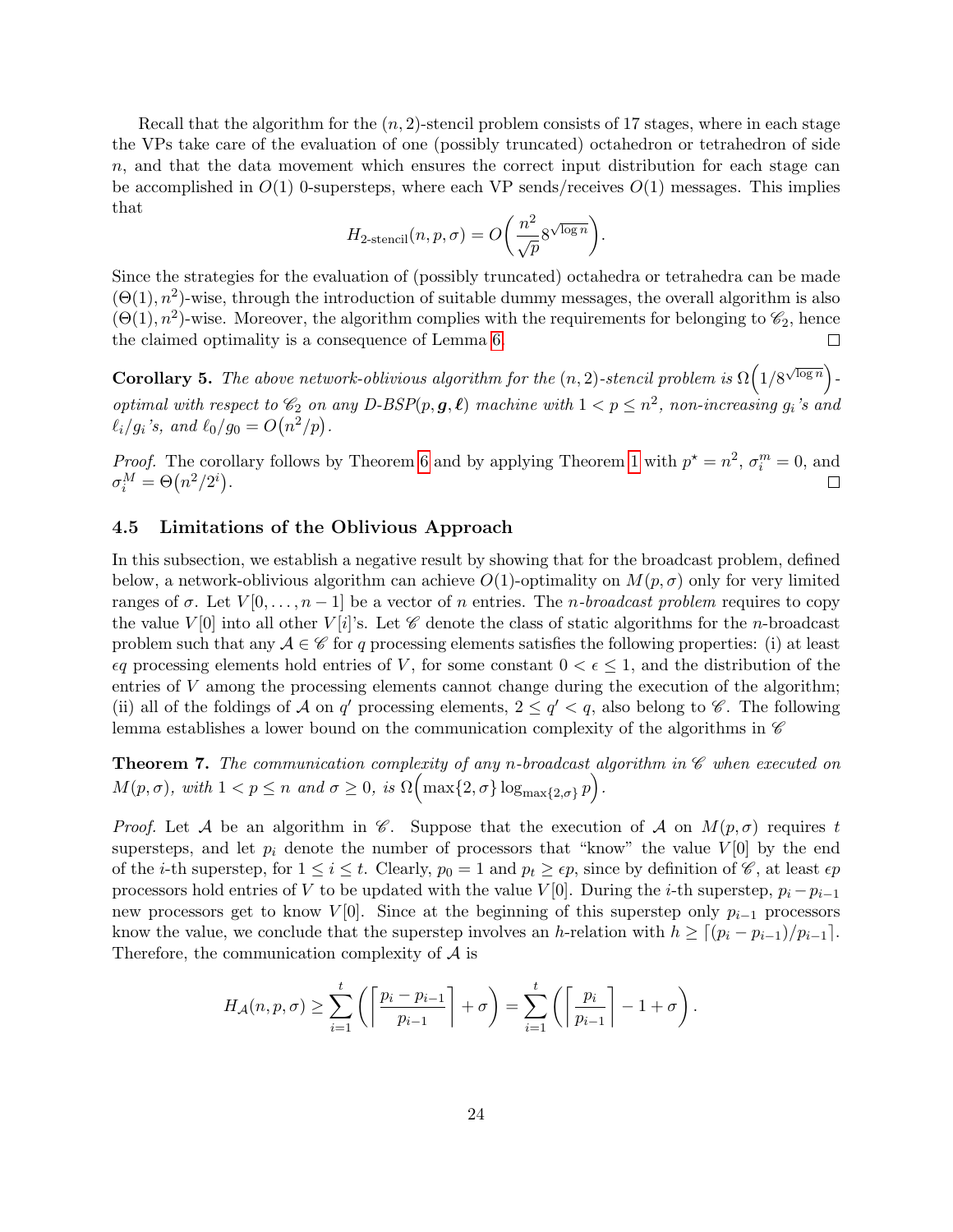Assuming, without loss of generality, that the  $p_i$ 's are strictly increasing, we obtain

$$
H_{\mathcal{A}}(n, p, \sigma) = \Omega\left(t \max\{2, \sigma\} + \sum_{i=1}^{t} \frac{p_i}{p_{i-1}}\right)
$$

Since  $\prod_{i=1}^t p_i/p_{i-1} = p_t$ , it follows that  $\sum_{i=1}^t p_i/p_{i-1}$  is minimized for  $p_i/p_{i-1} = (p_t)^{1/t} \geq (\epsilon p)^{1/t}$ , for  $1 \leq i \leq t$ . Hence,

<span id="page-24-0"></span>
$$
H_{\mathcal{A}}(n, p, \sigma) = \Omega\left(t\left(\max\{2, \sigma\} + p^{1/t}\right)\right). \tag{6}
$$

.

.

Standard calculus shows that the right-hand side is minimized (to within a constant factor) by choosing  $t = \Theta\left(\log_{\max\{2,\sigma\}} p\right)$ , and the claim follows.  $\Box$ 

The above lower bound is tight. Consider the following  $M(p, \sigma)$  algorithm for *n*-broadcast. Let the entries of V be evenly distributed among the processors, with  $V[0]$  held by processor  $P_0$ . For convenience we assume n is a power of two. Let  $\kappa$  be the smallest power of 2 greater than or equal to max $\{2,\sigma\}$ . The algorithm consists of  $\lceil \log_\kappa p \rceil$  supersteps: in the *i*-th superstep, with  $0 \leq i < \lceil \log_{\kappa} p \rceil$ , each  $P_{jp/\kappa^{i}}$ , with  $0 \leq j < \kappa^{i}$ , sends the value  $V[0]$  to  $P_{(\kappa j + \ell)p/\kappa^{i+1}}$ , for each  $0 \leq \ell < \kappa$ . (When  $\log_{\kappa} p$  is not an integer value, in the last superstep only values of  $\ell$  that are multiples of  $\kappa^{i+1}/p$  are used.) It is immediate to see that the algorithm belongs to  $\mathscr C$  and that its communication complexity on  $M(p, \sigma)$  is

$$
H_{\text{broad}_{\kappa}}(n, p, \sigma) = O((\kappa + \sigma) \log_{\kappa} p) = O\Big(\max\{2, \sigma\} \log_{\max\{2, \sigma\}} p\Big).
$$

Therefore, the algorithm is  $O(1)$ -optimal. Observe that the algorithm is aware of parameter  $\sigma$ and, in fact, this knowledge is crucial to achieve optimality. In order to see this, we prove that any network-oblivious algorithm for n-broadcast can be  $\Theta(1)$ -optimal on  $M(p,\sigma)$ , only for limited ranges of  $\sigma$ . Let  $H^*(n, p, \sigma)$  denote the best communication complexity achievable on  $M(p, \sigma)$  by an algorithm for *n*-broadcast belonging to  $\mathscr{C}$ . By the above discussion we know that  $H^*(n, p, \sigma) =$  $\Theta\left(\max\{2,\sigma\}\log_{\max\{2,\sigma\}} p\right)$ . Let  $\mathcal{A}\in\mathscr{C}$  be a network-oblivious algorithm for *n*-broadcast specified on  $M(v(n))$ . For every  $1 \le p \le v(n)$  and  $0 \le \sigma_1 \le \sigma_2$ , we define the maximum slowdown incurred by A with respect to the best  $M(p, \sigma)$ -algorithm in  $\mathscr{C}$ , for  $\sigma \in [\sigma_1, \sigma_2]$ , as

$$
GAP_{\mathcal{A}}(n, p, \sigma_1, \sigma_2) = \max_{\sigma_1 \leq \sigma \leq \sigma_2} \left\{ \frac{H_{\mathcal{A}}(n, p, \sigma)}{H^{\star}(n, p, \sigma)} \right\}
$$

**Theorem 8.** Let  $A \in \mathscr{C}$  be a network-oblivious algorithm for n-broadcast specified on  $M(v(n))$ . For every  $1 < p \le v(n)$  and  $0 \le \sigma_1 \le \sigma_2$ , we have

$$
GAP_{\mathcal{A}}(n, p, \sigma_1, \sigma_2) = \Omega\left(\frac{\log \max\{2, \sigma_2\}}{\log \max\{2, \sigma_1\} + \log \log \max\{2, \sigma_2\}}\right).
$$

Proof. The definition of function GAP implies that

$$
GAP_{\mathcal{A}}(n, p, \sigma_1, \sigma_2) = \Omega \bigg( \frac{H_{\mathcal{A}}(n, p, \sigma_1)}{H^{\star}(n, p, \sigma_1)} + \frac{H_{\mathcal{A}}(n, p, \sigma_2)}{H^{\star}(n, p, \sigma_2)} \bigg).
$$

Let t be the number of supersteps executed by the folding of A on  $M(p, \sigma)$ , and note that, since A is network-oblivious, this number cannot depend on  $\sigma$ . By arguing as in the proof of Theorem [7](#page-23-1) (see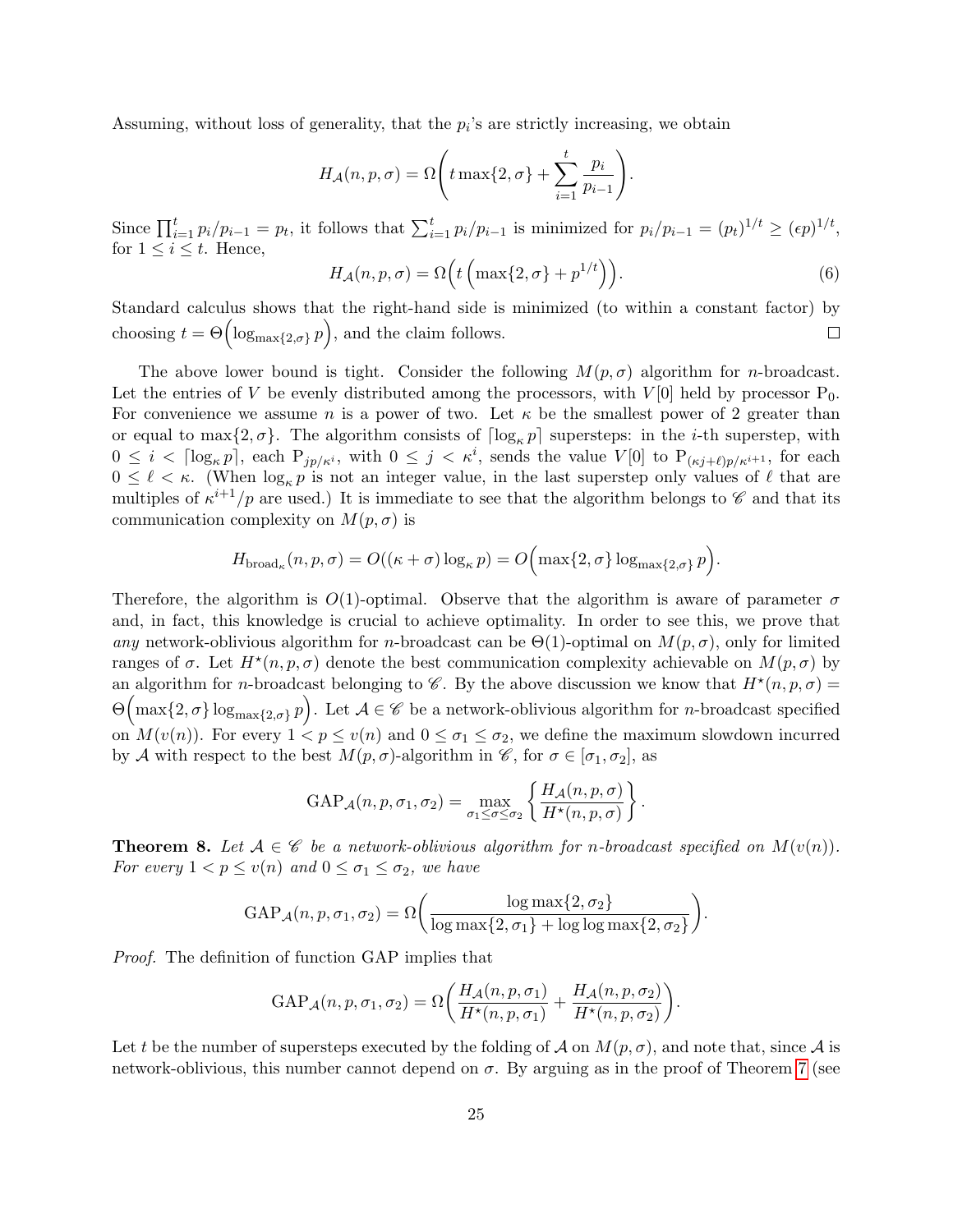Inequality [6\)](#page-24-0) we get that  $H_{\mathcal{A}}(n,p,\sigma) = \Omega(t \left( \max\{2,\sigma\} + p^{1/t} \right)),$  for any  $\sigma$ , hence  ${\rm GAP}_{\mathcal{A}}(n,p,\sigma_1,\sigma_2)$ is bounded from below by

$$
\Omega\Bigg(\frac{t\left(\max\{2,\sigma_1\}+p^{1/t}\right)}{\max\{2,\sigma_1\}\log_{\max\{2,\sigma_1\}} p}+\frac{t\left(\max\{2,\sigma_2\}+p^{1/t}\right)}{\max\{2,\sigma_2\}\log_{\max\{2,\sigma_2\}} p}\Bigg),
$$

which is minimized for  $t = \Theta(\log p/(\log \max\{2, \sigma_1\} + \log \log \max\{2, \sigma_2\}))$ . Substituting this value of t in the above formula yields the stated result.  $\Box$ 

An immediate consequence of the above theorem is that if a network-oblivious algorithm for *n*-broadcast is  $\Theta(1)$ -optimal on  $M(p, \sigma)$  it cannot be simultaneously  $\Theta(1)$ -optimal on an  $M(p, \sigma')$ , for any  $\sigma'$  sufficiently larger than  $\sigma$ . A similar limitation of the optimality of a network-oblivious algorithm for *n*-broadcast can be argued with respect to its execution on D-BSP $(p, g, \ell)$ .

## <span id="page-25-0"></span>5 Extension to the Optimality Theorem

The optimality theorem of Section [3](#page-6-0) makes crucial use of the wiseness property. Broadly speaking, a network-oblivious algorithm is  $(\Theta(1), p)$ -wise when the communication performed in the various supersteps is somewhat balanced in the sense that the maximum number of messages sent/received by a virtual processor does not differ significantly from the average number of messages sent/received by other virtual processors belonging to the same region of suitable size. While there exist  $(\Theta(1), p)$ wise network-oblivious algorithms for a number of important problems, as shown in Section [4,](#page-11-0) there cases where wiseness may not be guaranteed.

As a simple example of poor wiseness, consider a network-oblivious algorithm  $\mathcal A$  for  $M(n)$ consisting of one 0-superstep where  $VP_0$  sends n messages to  $VP_{n/2}$ . Fix p with  $2 \le p \le n$ . Clearly, for each  $1 \leq j \leq \log p$  we have that  $H_{\mathcal{A}}(n, 2^j, 0) = n$ , hence the algorithm is  $(\alpha, p)$ -wise only for  $\alpha = O(1/p)$ . When executed on a D-BSP $(p, g, 0)$ , the communication time of the algorithm is  $ng_0$ . However, as already observed in [\[11\]](#page-30-4), under reasonable assumptions the communication time of the algorithm's execution on the D-BSP can be improved by first evenly spreading the  $n$ messages among clusters of increasingly larger size which include the sender, and then gathering the messages within clusters of increasingly smaller size which include the receiver. Motivated by this observation, we introduce a more effective protocol to execute network-oblivious algorithms on the D-BSP. By employing this protocol we are able to prove an alternative optimality theorem which requires a much weaker property than wiseness, at the expense of a slight (polylogarithmic) loss of efficiency.

Let A be a network-oblivious algorithm specified on  $M(v(n))$ , and consider its execution on a D-BSP $(p, g, \ell)$ , with  $1 \le p \le v(n)$ . As before, each D-BSP processor  $P_j$ , with  $0 \le j \le p$ , carries out the operations of the  $v(n)/p$  consecutively numbered VPs of  $M(v(n))$  starting with  $VP_{j(v(n)/p)}$ . However, the communication required by each superstep is now performed on D-BSP more effectively by enforcing a suitable balancing. More precisely, each *i*-superstep s of  $A$ , with  $0 \leq i < \log p$ , is executed on the D-BSP through the following protocol, which we will refer to as novel protocol:

1. (Computation phase) Each D-BSP processor performs the local computations of its assigned virtual processors.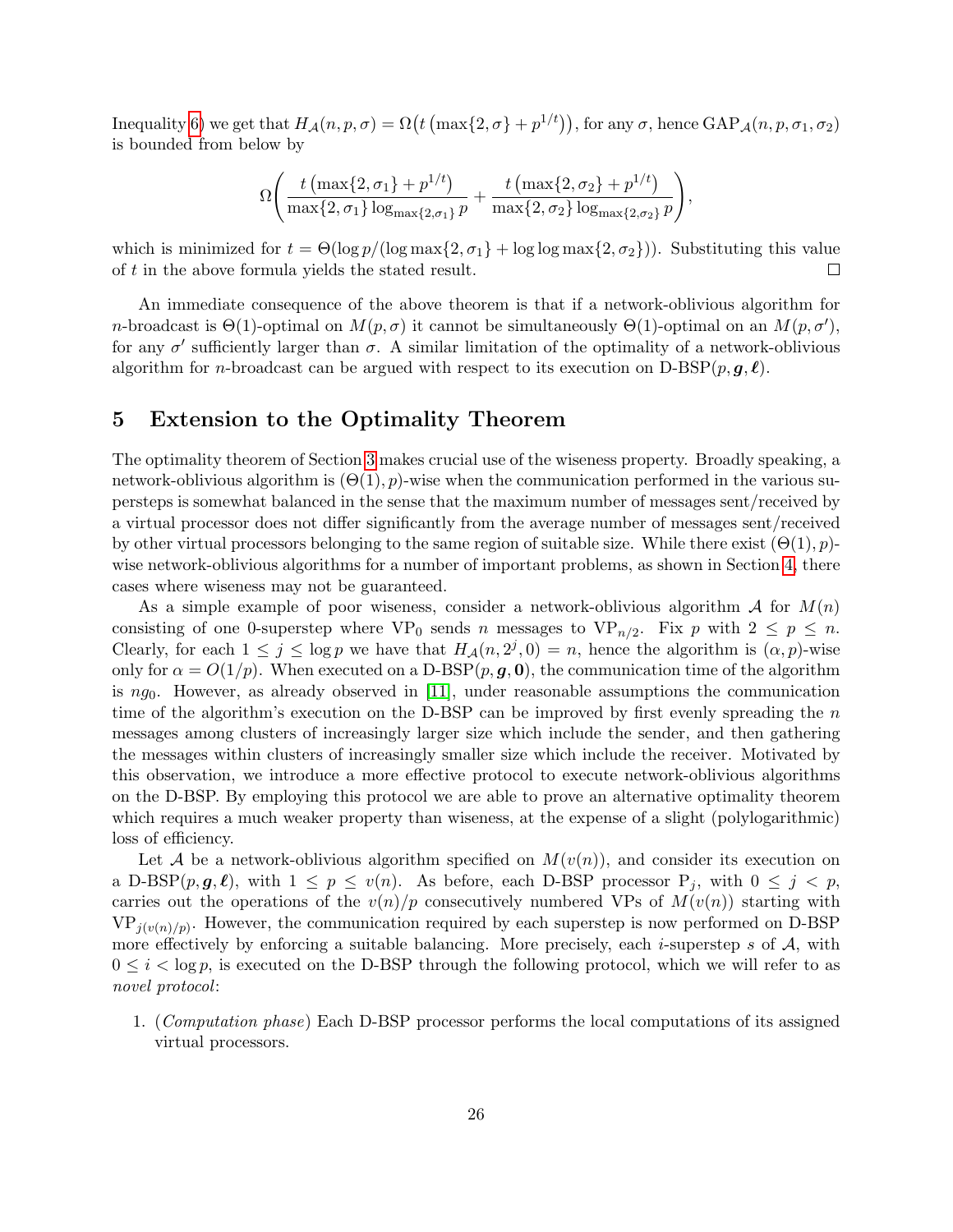- 2. (Ascend phase) For  $k = \log p 1$  downto  $i + 1$ : within each k-cluster  $\Gamma_k$ , the messages which originate in  $\Gamma_k$  but are destined outside  $\Gamma_k$ , are evenly distributed among the  $p/2^k$  processors of  $\Gamma_k$ .
- 3. (Descend phase) For  $k = i$  to  $\log p 1$ : within each k-cluster  $\Gamma_k$ , the messages currently residing in Γ<sub>k</sub> are evenly distributed among the processors of the  $(k + 1)$ -clusters inside Γ<sub>k</sub> which contain their final destinations.

Observe that each iteration of the ascend/descend phases requires a prefix-like computation to assign suitable intermediate destinations to the messages in order to guarantee their even distribution in the appropriate clusters.

<span id="page-26-0"></span>**Lemma 7.** Let A be a network-oblivious algorithm specified on  $M(v(n))$  and consider its execution on D-BSP(p,  $g, \ell$ ), with  $1 < p \le v(n)$ , using the novel protocol. Let  $\xi_s$  be the sequence of supersteps employed by the protocol for executing an *i*-superstep s of A, where  $0 \leq i < \log p$ . Then, for every  $i < k < \log p$ ,  $\xi_s$  comprises  $O(1)$  k-supersteps of degree  $O(2^k h^s_{\mathcal{A}}(n, 2^k)/p)$ , and  $O(\log p)$ k-supersteps each of constant degree.

*Proof.* Consider iteration k of the ascend phase of the protocol, with  $i + 1 \leq k \leq \log p - 1$ , and a k-cluster  $\Gamma_k$ . As invariant at the beginning of the iteration, we have that the at most  $h^s_{\mathcal{A}}(n, 2^{k+1})$ messages originating in each  $k + 1$ -cluster Γ' included in Γ<sub>k</sub> and destined outside Γ<sub>k</sub> are evenly distributed among the processors of  $\Gamma'$ . Hence, the even distribution of these messages among the  $p/2^k$  processors of  $\Gamma_k$  requires a prefix-like computation and an  $O([2^{k+1}h^s_A(n, 2^{k+1})/p])$ -relation within  $\Gamma_k$ . Consider now iteration k of the descend phase of the protocol, with  $i \leq k \leq \log p - 1$ , and a k-cluster  $\Gamma_k$ . As invariant at the beginning of the iteration, we have that the at most  $2h^s_{\mathcal{A}}(n, 2^{k+1})$  messages to be moved in the iteration are evenly distributed among the processors of  $\Gamma_k$ . Since each  $(k+1)$ -cluster included in  $\Gamma_k$  receives at most  $h^s_{\mathcal{A}}(n, 2^{k+1})$  messages, the iteration requires a prefix-like computation and an  $O([2^{k+1}h_A^s(n, 2^{k+1})/p])$ -relation within  $\Gamma_k$ . The lemma follows, since each prefix-like computation in a k-cluster can be performed in  $O(\log p)$  k-supersteps of constant degree (e.g., using a straightforward tree-based strategy [\[33\]](#page-32-13)).  $\Box$ 

We now define the notion of fullness which is weaker than wiseness but which still allows us to port the optimality of network-oblivious algorithms with respect to the evaluation model onto the execution machine model, although incurring some loss of efficiency.

**Definition 4.** A static network-oblivious algorithm A specified on  $M(v(n))$  is said to be  $(\gamma, p)$ -full, for some  $\gamma > 0$  and  $1 < p \le v(n)$ , if considering the folding of A on  $M(2^j, 0)$  we have

$$
\sum_{i=0}^{j-1} F_{\mathcal{A}}^{i} (n, 2^{j}) \ge \gamma \frac{p}{2^{j}} \sum_{i=0}^{j-1} S_{\mathcal{A}}^{i}(n),
$$

for every  $1 \leq j \leq \log p$  and input size n.

It is easy to see that a  $(\Theta(1), p)$ -wise network-oblivious algorithm A is also  $(\Theta(1), p)$ -full as long as  $h^s_{\mathcal{A}}(n,p) \geq 1$ , for every *i*-superstep s of A and every  $1 < p \leq v(n)$ . On the other hand, a  $(\Theta(1), p)$ -full algorithm is not necessarily  $(\Theta(1), p)$ -wise, as witnessed by the previously mentioned network-oblivious algorithm consisting of a single 0-superstep where  $VP_0$  sends n messages to  $VP_{n/2}$ , which is  $(\Theta(1), p)$ -full but not  $(\Theta(1), p)$ -wise, for any  $2 \le p \le n$ . In this sense,  $(\gamma, p)$ -fullness is a weaker condition than  $(\Theta(1), p)$ -wiseness.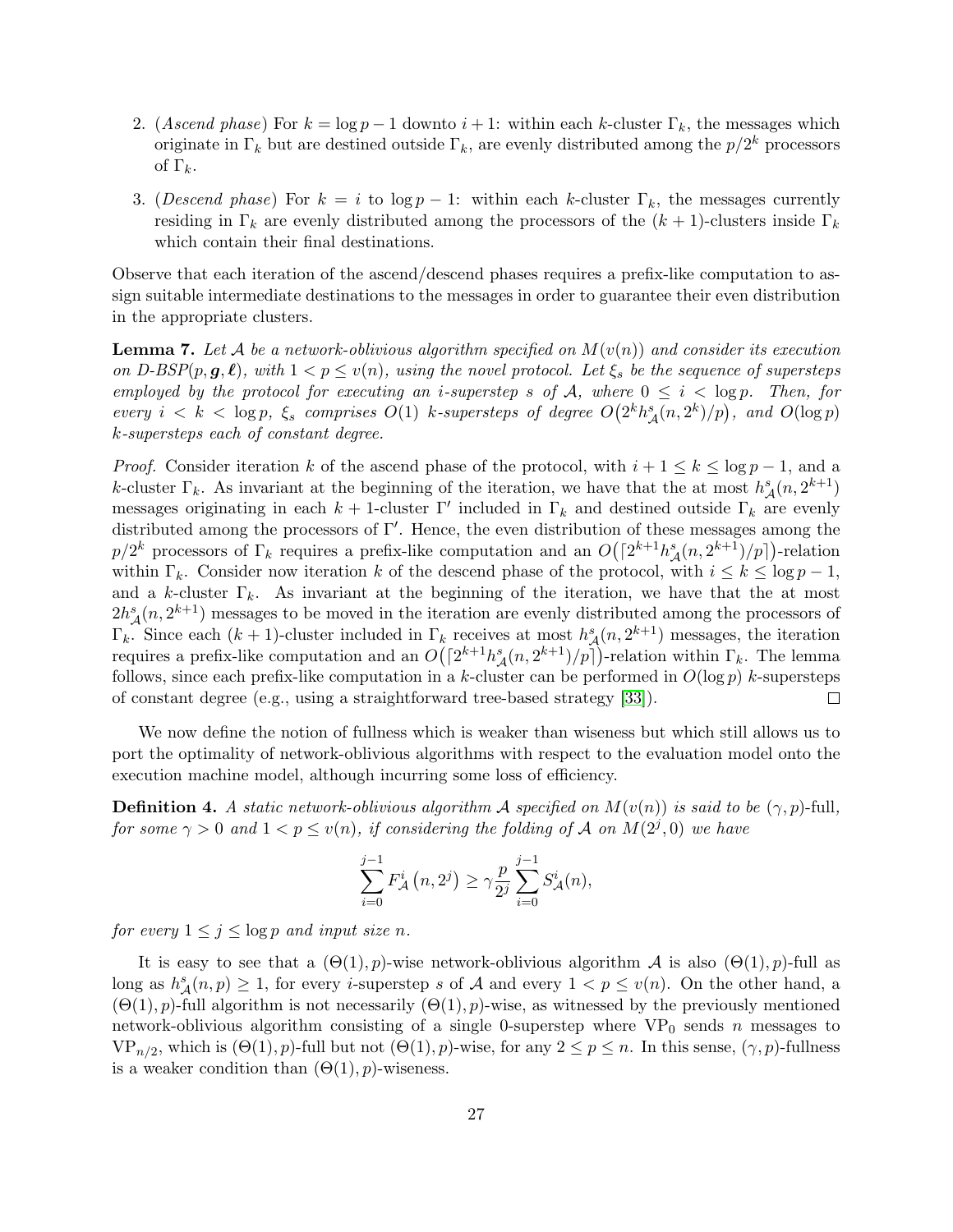The following theorem shows that when  $(\gamma, p)$ -full algorithms are executed on the D-BSP using the novel protocol, optimality in the evaluation model is preserved on the D-BSP within a polylog-arithmic factor. As in Section [3,](#page-6-0) let  $\mathscr C$  denote a given class of static algorithms solving a problem Π, with the property that for any algorithm  $\mathcal{A} \in \mathscr{C}$ , all its foldings on  $p \geq 2$  processing elements also belong to  $\mathscr{C}.$ 

<span id="page-27-0"></span>**Theorem 9.** Let  $A \in \mathscr{C}$  be a  $(\gamma, p^*)$ -full network-oblivious algorithm for some  $\gamma > 0$  and a power of two p<sup>\*</sup>. Let also  $\{\sigma_0^m,\ldots,\sigma_{\log p^{\star}-1}^m\}$  and  $\{\sigma_0^M,\ldots,\sigma_{\log p^{\star}-1}^M\}$  be two vectors of non-negative values, with  $\sigma_j^m \leq \sigma_j^M$ , for every  $0 \leq j < \log p^{\star}$ . If A is  $\beta$ -optimal on  $M(2^j, \sigma)$  w.r.t.  $\mathscr{C}$ , for  $\sigma_{j-1}^m \leq \sigma \leq$  $\sigma_{j-1}^M$  and  $1 \leq j \leq \log p^\star$ , then, for every power of two  $p \leq p^\star$ ,  $\mathcal A$  is  $\Theta(\beta/((1+1/\gamma)\log^2 p))$ -optimal on D-BSP $(p, g, \ell)$  w.r.t.  $\mathscr C$  when executed with the above protocol, as long as:

- the execution of A on D-BSP $(p, g, \ell)$  using the above protocol is in  $\mathscr{C}$ ;
- $g_i \ge g_{i+1}$  and  $\ell_i/g_i \ge \ell_{i+1}/g_{i+1}$ , for  $0 \le i < \log p 1$ ;
- $\max_{1 \leq k \leq \log p} {\{\sigma_{k-1}^m 2^k / p\}} \leq \ell_i / g_i \leq \min_{1 \leq k \leq \log p} {\{\sigma_{k-1}^M 2^k / p\}},$  for  $0 \leq i < \log p$ .

*Proof.* Consider the execution of A on a D-BSP $(p, g, \ell)$  using the novel protocol. Let  $\tilde{\mathcal{A}}$  denote the actual sequence of supersteps performed on the D-BSP in this execution of A. Note that once the D-BSP parameters are fixed, A can be regarded as a network-oblivious algorithm specified on  $M(p)$ . Clearly, any optimality considerations on the communication time of the execution of  $A$  (regarded as a network-oblivious algorithm) on D-BSP $(p, g, \ell)$  using the standard protocol, will also apply to the communication time of the execution of A on D-BSP $(p, g, \ell)$  using the novel protocol, being the two communication times the same.

We will assess the degree of optimality of the communication time of  $\tilde{\mathcal{A}}$  by resorting to Theo-rem [1.](#page-8-2) This entails analyzing the communication complexity of  $\tilde{\mathcal{A}}$  on  $M(2^j, \sigma)$ , for any  $1 \leq j \leq \log p$ , and determining its wiseness. Focus on  $M(2^j, \sigma)$  for some  $1 \leq j \leq \log p$ , and consider an arbitrary *i*-superstep s of A, for some  $0 \leq i \leq j$ . Let  $\xi_s$  be the sequence of supersteps in A executed in the ascend and descend phases associated with superstep s. From Lemma [7,](#page-26-0) we know that for every  $i < k < \log p$ ,  $\xi_s$  comprises  $O(1)$  k-supersteps of degree  $O(2^k h^s_{\mathcal{A}}(n, 2^k)/p)$ , and  $O(\log p)$  ksupersteps each of constant degree. Now, in the execution on  $M(2^j, \sigma)$  a k-superstep with  $k \geq j$ becomes local to the processors and does not contribute to the communication complexity. Since each processor of  $M(2^j, \sigma)$  corresponds to  $p/2^j$  processors of  $M(p)$ , the communication complexity on  $M(2^j, \sigma)$  contributed by the sequence  $\xi_s$  is

$$
O\left(\sum_{k=i+1}^{j-1} \left(\frac{p}{2^j} \left(\frac{2^k}{p} h_{\mathcal{A}}^s(n, 2^k) + \log p\right) + \sigma \log p\right)\right).
$$

Therefore, since  $h^s_{\mathcal{A}}(n, 2^k) \leq 2^{j-k} h^s_{\mathcal{A}}(n, 2^j)$ , the above summation is upper bounded by

$$
O\left(\sum_{k=i+1}^{j-1} \left( h_{\mathcal{A}}^s(n,2^j) + \frac{p \log p}{2^j} + \sigma \log p \right) \right) = O\left(\left( h_{\mathcal{A}}^s(n,2^j) + \frac{p}{2^j} + \sigma \right) \log^2 p \right).
$$

Recall that  $L^i_{\mathcal{A}}(n)$  denotes the set of *i*-supersteps executed by  $\mathcal{A}$ , and  $S^i_{\mathcal{A}}(n) = |L^i_{\mathcal{A}}(n)|$ . Thus, the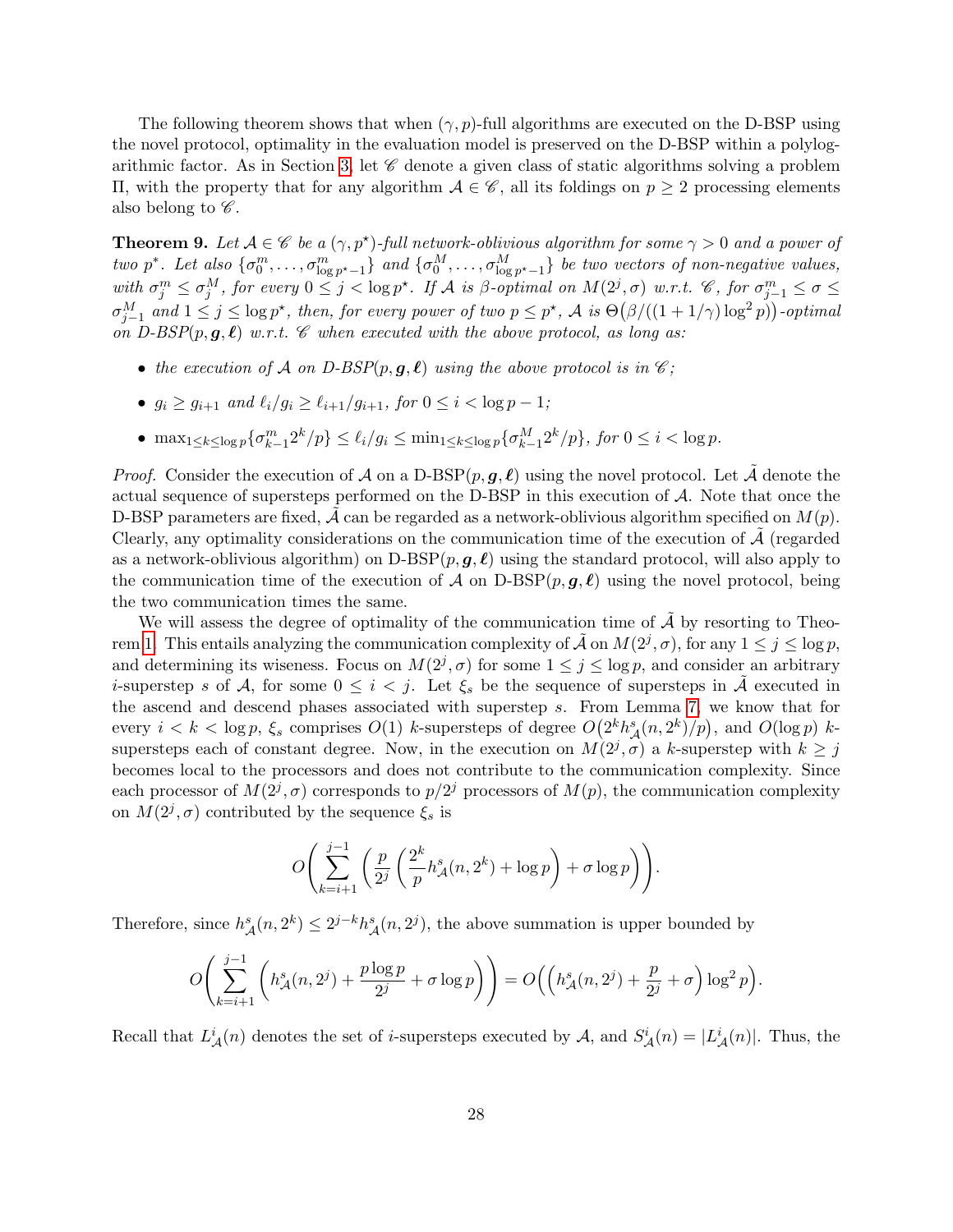communication complexity of  $\tilde{A}$  on  $M(2^j, \sigma)$  can be written as

$$
H_{\tilde{\mathcal{A}}}(n, 2^{j}, \sigma) = O\left(\sum_{i=0}^{j-1} \sum_{s \in L_{\mathcal{A}}^{i}(n)} \left( h_{\mathcal{A}}^{s}(n, 2^{j}) + \frac{p}{2^{j}} + \sigma \right) \log^{2} p \right)
$$
  
\n
$$
= O\left(\log^{2} p \left( \sum_{i=0}^{j-1} \sum_{s \in L_{\mathcal{A}}^{i}(n)} \left( h_{\mathcal{A}}^{s}(n, 2^{j}) + \sigma \right) + \sum_{i=0}^{j-1} \sum_{s \in L_{\mathcal{A}}^{i}(n)} \frac{p}{2^{j}} \right) \right)
$$
  
\n
$$
= O\left(\log^{2} p \left( H_{\mathcal{A}}(n, 2^{j}, \sigma) + \frac{p}{2^{j}} \sum_{i=0}^{j-1} S_{\mathcal{A}}^{i}(n) \right) \right)
$$
  
\n
$$
= O\left((1 + 1/\gamma) \log^{2} p \cdot H_{\mathcal{A}}(n, 2^{j}, \sigma) \right),
$$

where the last inequality follows by the  $(\gamma, p^*)$ -fullness of A.

The above inequality shows that algorithm  $\tilde{A}$  is  $\beta/((1+1/\gamma)\log^2 p)$ -optimal as a consequence of the β-optimality of A. Let us now assess the wiseness of A. Consider again the sequence  $\xi_s$ of supersteps of  $\mathcal A$  associated with an arbitrary *i*-superstep s of  $\mathcal A$ , for some  $0 \leq i < \log p$ . We know that for every  $i < k < \log p$ ,  $\xi_s$  comprises  $O(1)$  k-supersteps of degree  $O(2^k h^s_{\mathcal{A}}(n, 2^k)/p)$ , and  $O(\log p)$  k-supersteps each of constant degree. Moreover, we can assume that suitable dummy messages are added so that in a k-superstep of degree  $O(2^k h^s_{\mathcal{A}}(n, 2^k)/p)$  (resp., degree  $O(1)$ ) all processors of a  $(k+1)$ -cluster send  $\Theta(2^k h^s_{\mathcal{A}}(n, 2^k)/p)$  (resp.,  $\Theta(1)$ ) messages to the sibling  $(k+1)$ cluster included in the same  $k$ -cluster. It is easy to see that the above considerations about the optimality of A remain unchanged, while A becomes  $(\Theta(1), p)$ -wise. Finally, we recall that A belongs to class  $\mathscr C$  by hypothesis, and this is so even forcing it into being wise. Therefore, by applying Theorem [1](#page-8-2) to  $\tilde{A}$ , we can conclude that  $\tilde{A}$ , hence  $A$ , is  $\Theta(\beta/((1+1/\gamma)\log^2 p))$ -optimal on a D-BSP $(p, g, \ell)$  with parameters satisfying the initial hypotheses.  $\Box$ 

We conclude this section by observing that the relation stated by the above theorem between optimality in the evaluation model and optimality in D-BSP can be tighten when the  $q_i$  and  $\ell_i$  parameters of the D-BSP decrease geometrically. In this case, it is known that a prefix-like computation within a k-cluster, for  $0 \leq k < \log p$ , can be performed in  $O(g_k + \ell_k)$  communication time (e.g., see [\[11,](#page-30-4) Proposition 2.2.2]). Then, by a similar argument used to prove Theorem [9](#page-27-0) it can be shown that a  $(\gamma, p)$ -full algorithm A which is  $\beta$ -optimal in the evaluation model becomes  $\Theta(\beta/((1+1/\gamma)\log p))$ -optimal when executed on the D-BSP, thus reducing by a factor log p the gap between the two optimality factors.

### <span id="page-28-0"></span>6 Conclusions

We introduced a framework to explore the design of network-oblivious algorithms, that is, algorithms which run efficiently on machines with different processing power and different bandwidth/latency characteristics, without making explicit use of architectural parameters for tuning performance. In the framework, a network-oblivious algorithm is written for  $v(n)$  virtual processors (specification model), where n is the input size and  $v(\cdot)$  a suitable function. Then, the performance of the algorithm is analyzed in a simple model (evaluation model) consisting of  $p \le v(n)$  processors and where the impact of the network topology on communication costs is accounted for by a latency parameter  $\sigma$ . Finally, the algorithm is executed on the D-BSP model [\[25,](#page-31-3) [11\]](#page-30-4) (execution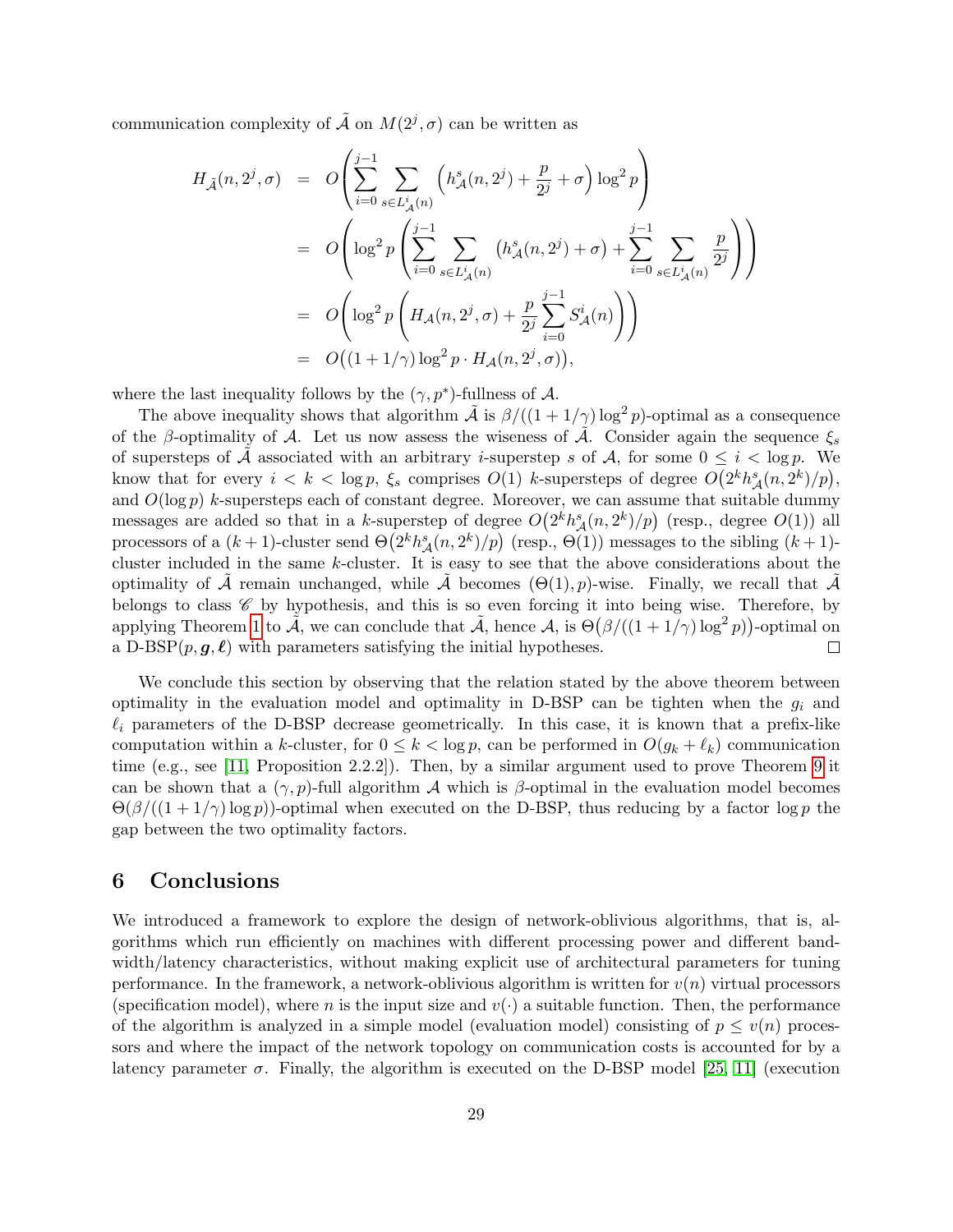machine model), which describes reasonably well the behavior of a large class of point-to-point networks by capturing their hierarchical structures. A D-BSP consists of  $p \leq v(n)$  processors and its network topology is described by the log p-size vectors  $g$  and  $\ell$ , which account for bandwidth and latency costs within nested clusters, respectively. We have shown that for static networkoblivious algorithms, where the communication requirements depend only on the input size and not on the specific input instance (e.g., algorithms arising in DAG computations), the optimality on the evaluation model for certain ranges of p and  $\sigma$  translates into optimality on the D-BSP model for corresponding ranges of the model's parameters. This result justifies the introduction of the evaluation model that allows for a simple analysis of network-oblivious algorithms while effectively bridging the performance analysis to D-BSP which more accurately models the communication infrastructure of parallel platforms through a logarithmic number of parameters.

We devised Θ(1)-optimal static network-oblivious algorithms for prominent problems such as matrix multiplication, FFT, and sorting, although in the case of sorting optimality is achieved only when the available parallelism is polynomially sublinear in the input size. Also, we devised suboptimal, yet efficient, network-oblivious algorithms for stencil computations, and we explored limitations of the oblivious approach by showing that for the broadcasting problem optimality in D-BSP can be achieved by a network-oblivious algorithm only for rather limited ranges of the parameters. Similar negative results were also proved in the realm of cache-oblivious algorithms (e.g., see [\[8,](#page-30-11) [18,](#page-31-11) [41,](#page-32-14) [42\]](#page-32-15)). Despite these limitations, the pursuit of oblivious algorithms appears worthwhile even when the outcome is a proof that no such algorithm can be  $\Theta(1)$ -optimal on an ample class of target machines. Indeed, the analysis behind such a result is likely to reveal what kind of adaptivity to the target machine is necessary to obtain optimal performance.

The present work can be naturally extended in several directions, some of which are briefly outlined below. First, it would be useful to further assess the effectiveness of our framework by developing novel efficient network-oblivious algorithms for prominent problems beyond the ones of this paper. Some progress in this direction has been done in [\[20,](#page-31-5) [26\]](#page-31-12). For the problems considered here, in particular sorting and stencil computations, it would be very interesting to investigate the potentiality of the network-oblivious approach at a fuller degree. More generally, it would be interesting to develop lower-bound techniques to limit the level of optimality that network-oblivious algorithms can reach on certain classes of target platforms. Another challenging goal concerns the generalization of the results of Theorems [1](#page-8-2) and [9](#page-27-0) to algorithms for a wider class of problems, and the weakening of the assumptions (wiseness or fullness) required to prove these results. It would be also useful to identify other classes of machines, for which network-oblivious algorithms can be effective. Another natural question to investigate is how to determine an efficient virtualto-physical processor mapping for a network with arbitrary topology. Again, it would be very interesting to generalize our work to apply to computing scenarios, such as traditional time-shared systems as well as emerging global computing environments, where the amount of resources devoted to a specific application can itself vary dynamically over time, in the same spirit as [\[6\]](#page-30-12) generalized the cache-oblivious framework to environments in which the amount of memory available to an algorithm can fluctuate. Finally, a somewhat ultimate goal is represented by the integration of cache- and network-obliviousness in a unified framework for the development of machine-oblivious computations, as recently done in [\[20\]](#page-31-5) for shared-memory platforms.

Acknowledgments. The authors would like to thank Vijaya Ramachandran for helpful discussions.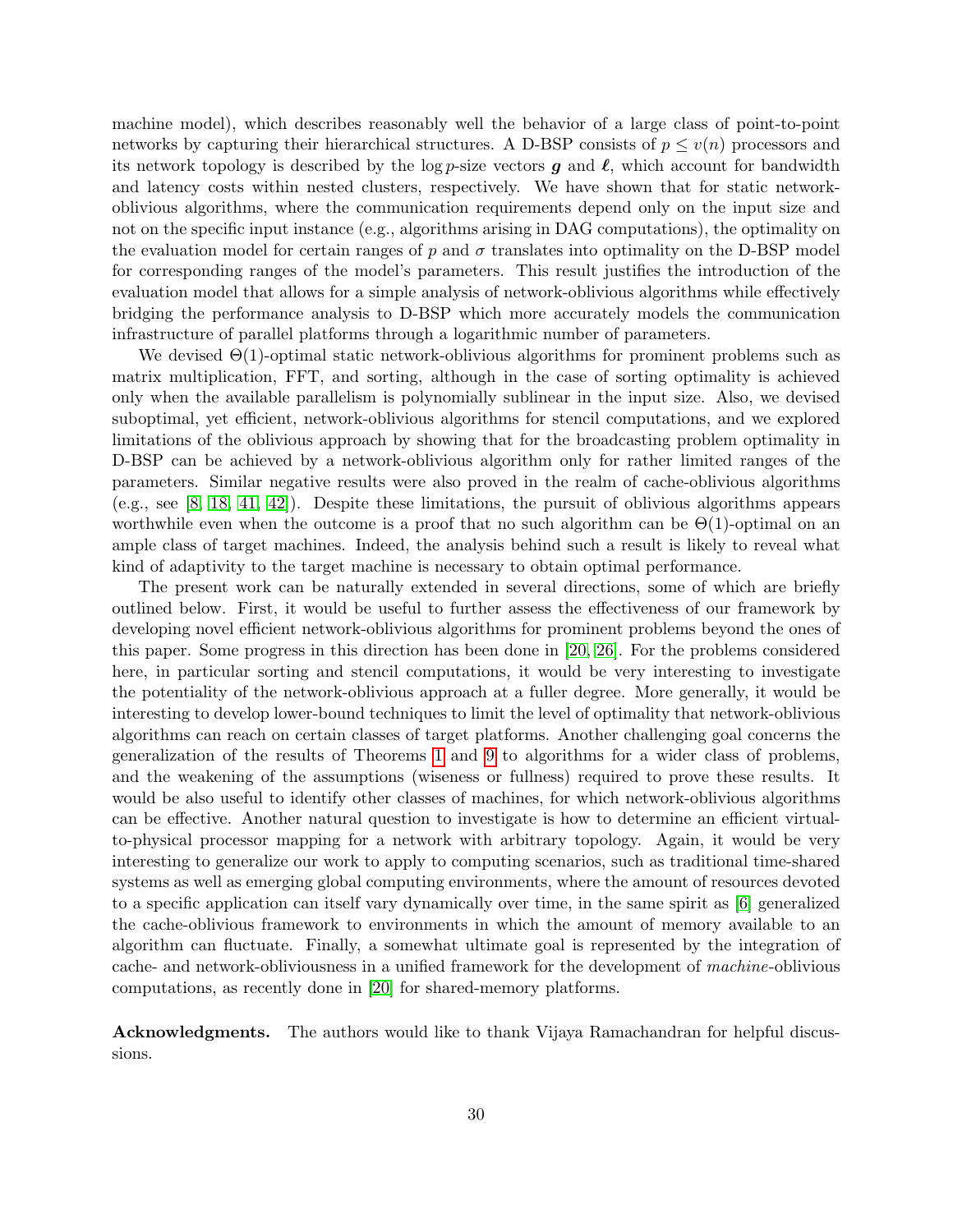# References

- <span id="page-30-8"></span>[1] Alok Aggarwal, Bowen Alpern, Ashok K. Chandra, and Marc Snir. A model for hierarchical memory. In Proceedings of the 19th ACM Symposium on Theory of Computing (STOC), pages 305–314, 1987.
- <span id="page-30-10"></span>[2] Alok Aggarwal, Ashok K. Chandra, and Marc Snir. Hierarchical memory with block transfer. In Proceedings of the 28th IEEE Symposium on Foundations of Computer Science (FOCS), pages 204–216, 1987.
- <span id="page-30-3"></span>[3] Alok Aggarwal, Ashok K. Chandra, and Marc Snir. Communication complexity of PRAMs. Theoretical Computer Science, 71:3–28, 1990.
- <span id="page-30-9"></span>[4] Alok Aggarwal and Jeffrey S. Vitter. The input/output complexity of sorting and related problems. Communications of the ACM, 31(9):1116–1127, 1988.
- <span id="page-30-5"></span>[5] Armin Bäumker, Wolfgang Dittrich, and Friedhelm Meyer auf der Heide. Truly efficient parallel algorithms: 1-optimal multisearch for an extension of the BSP model. Theoretical Computer Science, 203(2):175–203, 1998.
- <span id="page-30-12"></span>[6] Michael A. Bender, Roozbeh Ebrahimi, Jeremy T. Fineman, Golnaz Ghasemiesfeh, Rob Johnson, and Samuel McCauley. Cache-adaptive algorithms. In Proceedings of the 25th annual ACM-SIAM Symposium on Discrete Algorithms (SODA), pages 958–971, 2014.
- <span id="page-30-1"></span>[7] Sandeep N. Bhatt, Gianfranco Bilardi, and Geppino Pucci. Area-time tradeoffs for universal VLSI circuits. Theoretical Computer Science, 408(2-3):143–150, 2008.
- <span id="page-30-11"></span>[8] Gianfranco Bilardi and Enoch Peserico. A characterization of temporal locality and its portability across memory hierarchies. In Proceedings of the 28th International Colloquium on Automata, Languages and Programming (ICALP), pages 128–139, 2001.
- <span id="page-30-2"></span>[9] Gianfranco Bilardi and Andrea Pietracaprina. Theoretical models of computation. In David A. Padua, editor, Encyclopedia of Parallel Computing, pages 1150–1158. Springer, 2011.
- <span id="page-30-6"></span>[10] Gianfranco Bilardi, Andrea Pietracaprina, and Geppino Pucci. A quantitative measure of portability with application to bandwidth-latency models for parallel computing. In Proceedings of the 5th International Euro-Par Conference on Parallel Processing (Euro-Par), pages 543–551, 1999.
- <span id="page-30-4"></span>[11] Gianfranco Bilardi, Andrea Pietracaprina, and Geppino Pucci. Decomposable BSP: A bandwidth-latency model for parallel and hierarchical computation. In John Reif and Sanguthevar Rajasekaran, editors, Handbook of Parallel Computing: Models, Algorithms and Applications, pages 277–315. CRC Press, 2007.
- <span id="page-30-7"></span>[12] Gianfranco Bilardi, Andrea Pietracaprina, Geppino Pucci, and Francesco Silvestri. Networkoblivious algorithms. In Proceedings of the 21st IEEE International Parallel and Distributed Processing Symposium (IPDPS), pages 1–10, 2007.
- <span id="page-30-0"></span>[13] Gianfranco Bilardi and Franco Preparata. Horizons of parallel computation. Journal of Parallel and Distributed Computing, 27(2):172–182, 1995.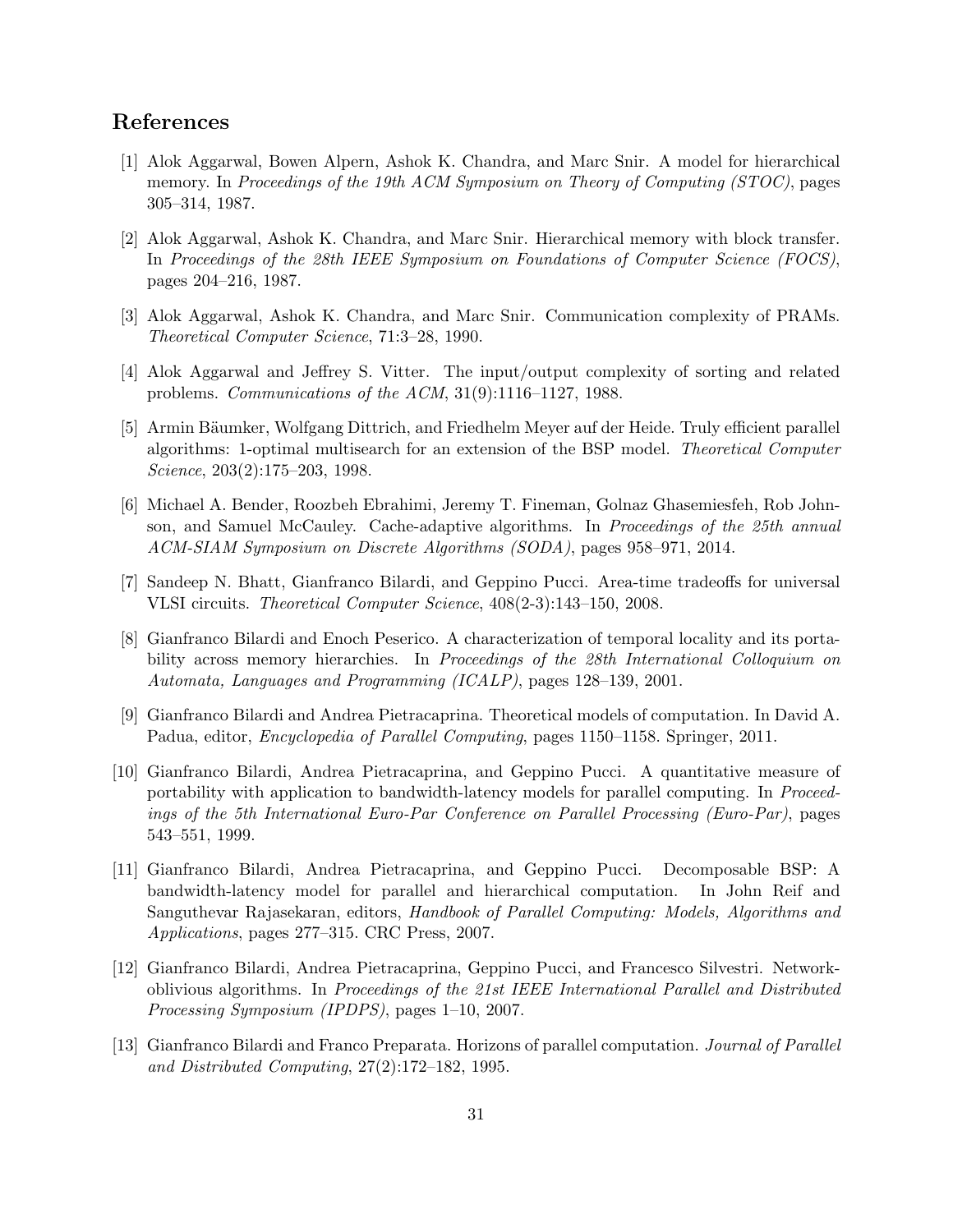- <span id="page-31-0"></span>[14] Gianfranco Bilardi and Franco Preparata. Processor-time tradeoffs under bounded-speed message propagation: Part I, upper bounds. Theory of Computing Systems, 30(6):523–546, 1997.
- <span id="page-31-1"></span>[15] Gianfranco Bilardi and Franco Preparata. Processor-time tradeoffs under bounded-speed message propagation: Part II, lower bounds. Theory of Computing Systems, 32(5):531–559, 1999.
- <span id="page-31-2"></span>[16] Gianfranco Bilardi and Geppino Pucci. Universality in VLSI computation. In David A. Padua, editor, Encyclopedia of Parallel Computing, pages 2112–2118. Springer, 2011.
- <span id="page-31-9"></span>[17] Guy E. Blelloch, Jeremy T. Fineman, Phillip B. Gibbons, and Harsha Vardhan Simhadri. Scheduling irregular parallel computations on hierarchical caches. In *Proceedings of the 23rd* ACM Symposium on Parallelism in Algorithms and Architectures (SPAA), pages 355–366, 2011.
- <span id="page-31-11"></span>[18] Gerth S. Brodal and Rolf Fagerberg. On the limits of cache-obliviousness. In Proceedings of the 35th ACM Symposium on Theory of Computing (STOC), pages 307–315, 2003.
- <span id="page-31-10"></span>[19] Rezaul A. Chowdhury and Vijaya Ramachandran. Cache-efficient dynamic programming algorithms for multicores. In Proceedings of the 20th ACM Symposium on Parallelism in Algorithms and Architectures (SPAA), pages 207–216, 2008.
- <span id="page-31-5"></span>[20] Rezaul A. Chowdhury, Vijaya Ramachandran, Francesco Silvestri, and Brandon Blakeley. Oblivious algorithms for multicores and networks of processors. Journal of Parallel and Distributed Computing, 73(7):911–925, 2013.
- <span id="page-31-6"></span>[21] Richard Cole and Vijaya Ramachandran. Resource oblivious sorting on multicores. In Proceedings of the 37th International Colloquium on Automata, Languages and Programming (ICALP), pages 226–237, 2010.
- <span id="page-31-7"></span>[22] Richard Cole and Vijaya Ramachandran. Efficient resource oblivious algorithms for multicores with false sharing. In Proceedings of the 26th IEEE International Parallel and Distributed Processing Symposium (IPDPS), pages 201–214, 2012.
- <span id="page-31-8"></span>[23] Richard Cole and Vijaya Ramachandran. Revisiting the cache miss analysis of multithreaded algorithms. In Proceedings of the 10th Latin American Theoretical Informatics Symposium (LATIN), pages 172–183, 2012.
- <span id="page-31-4"></span>[24] David E. Culler, Richard M. Karp, David A. Patterson, Abhijit Sahay, Eunice E. Santos, Klaus E. Schauser, Ramesh Subramonian, and Thorsten von Eicken. LogP: A practical model of parallel computation. Communications of the ACM, 39(11):78–85, 1996.
- <span id="page-31-3"></span>[25] Pilar de la Torre and Clyde P. Kruskal. Submachine locality in the bulk synchronous setting. In Proceedings of the 2nd International Euro-Par Conference on Parallel Processing (Euro-Par), pages 352–358, 1996.
- <span id="page-31-12"></span>[26] James Demmel, David Eliahu, Armando Fox, Shoaib Kamil, Ben Lipshitz, Oded Schwartz, and Omer Spillinger. Communication-optimal parallel recursive rectangular matrix multiplication. In Proceedings of the 27th IEEE International Parallel and Distributed Processing Symposium (IPDPS), pages 261–272, 2013.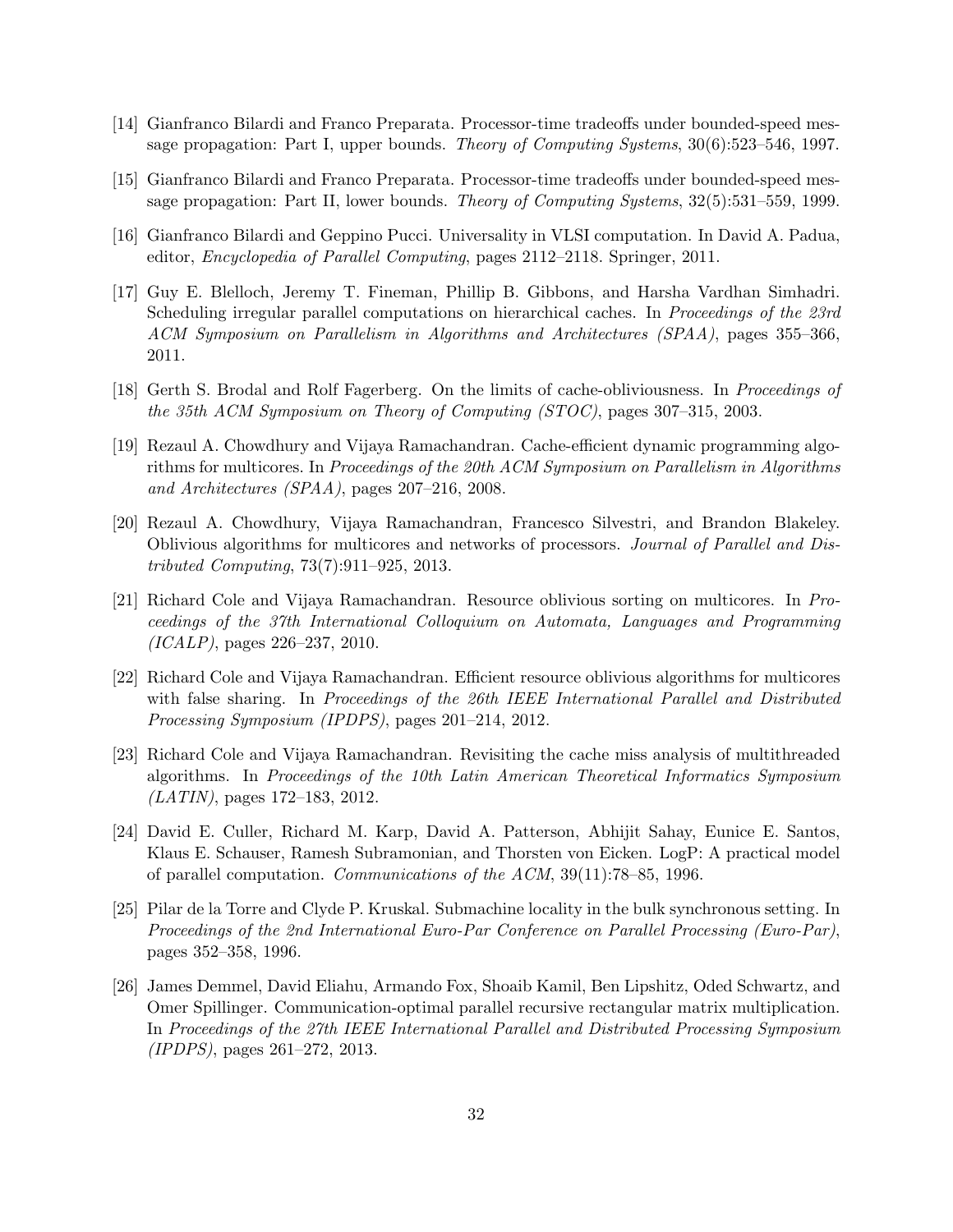- <span id="page-32-3"></span>[27] Matteo Frigo, Charles E. Leiserson, Harald Prokop, and Sridhar Ramachandran. Cacheoblivious algorithms. ACM Transactions on Algorithms, 8(1), 2012.
- <span id="page-32-11"></span>[28] Matteo Frigo and Volker Strumpen. Cache oblivious stencil computations. In Proceedings of the 19th International Conference on Supercomputing (ICS), pages 361–366, 2005.
- <span id="page-32-12"></span>[29] Matteo Frigo and Volker Strumpen. The cache complexity of multithreaded cache oblivious algorithms. Theory of Computing Systems, 45(2):203–233, 2009.
- <span id="page-32-2"></span>[30] Phillip B. Gibbons, Yossi Matias, and Vijaya Ramachandran. Can a shared-memory model serve as a bridging model for parallel computation? Theory of Computing Systems, 32(3):327– 359, 1999.
- <span id="page-32-4"></span>[31] Kieran T. Herley. Network obliviousness. In David A. Padua, editor, Encyclopedia of Parallel Computing, pages 1298–1303. Springer, 2011.
- <span id="page-32-8"></span>[32] Dror Irony, Sivan Toledo, and Alexandre Tiskin. Communication lower bounds for distributedmemory matrix multiplication. *Journal of Parallel and Distributed Computing*, 64(9):1017– 1026, 2004.
- <span id="page-32-13"></span>[33] Joseph JáJá. An Introduction to Parallel Algorithms. Addison-Wesley Longman Publishing Co., Inc., 1992.
- <span id="page-32-1"></span>[34] Ben H. H. Juurlink and Harry A. G. Wijshoff. A quantitative comparison of parallel computation models. ACM Transactions on Computer Systems, 16(3):271–318, 1998.
- <span id="page-32-7"></span>[35] Leslie Robert Kerr. The Effect of Algebraic Structure on the Computational Complexity of Matrix Multiplication. PhD thesis, Cornell University, 1970.
- <span id="page-32-10"></span>[36] Frank T. Leighton. Tight bounds on the complexity of parallel sorting. IEEE Transactions on Computers, 34(4):344–354, 1985.
- <span id="page-32-9"></span>[37] Frank T. Leighton. Introduction to Parallel Algorithms and Architectures: Arrays, Trees, Hypercubes. Morgan Kaufmann Publishers Inc., 1992.
- <span id="page-32-0"></span>[38] Charles E. Leiserson. Fat-trees: Universal networks for hardware-efficient supercomputing. IEEE Transactions on Computers, 34(10):892–901, October 1985.
- <span id="page-32-5"></span>[39] John E. Savage. Models of Computation: Exploring the Power of Computing. Addison-Wesley Longman Publishing Co., Inc., 1998.
- <span id="page-32-6"></span>[40] Michele Scquizzato and Francesco Silvestri. Communication lower bounds for distributedmemory computations. In Proceedings of the 31st Symposium on Theoretical Aspects of Computer Science (STACS), pages 627–638, 2014.
- <span id="page-32-14"></span>[41] Francesco Silvestri. On the limits of cache-oblivious matrix transposition. In Proceedings of the 2nd Symposium on Trustworthy Global Computing (TGC), pages 233–243, 2006.
- <span id="page-32-15"></span>[42] Francesco Silvestri. On the limits of cache-oblivious rational permutations. Theoretical Computer Science, 402(2-3):221–233, 2008.